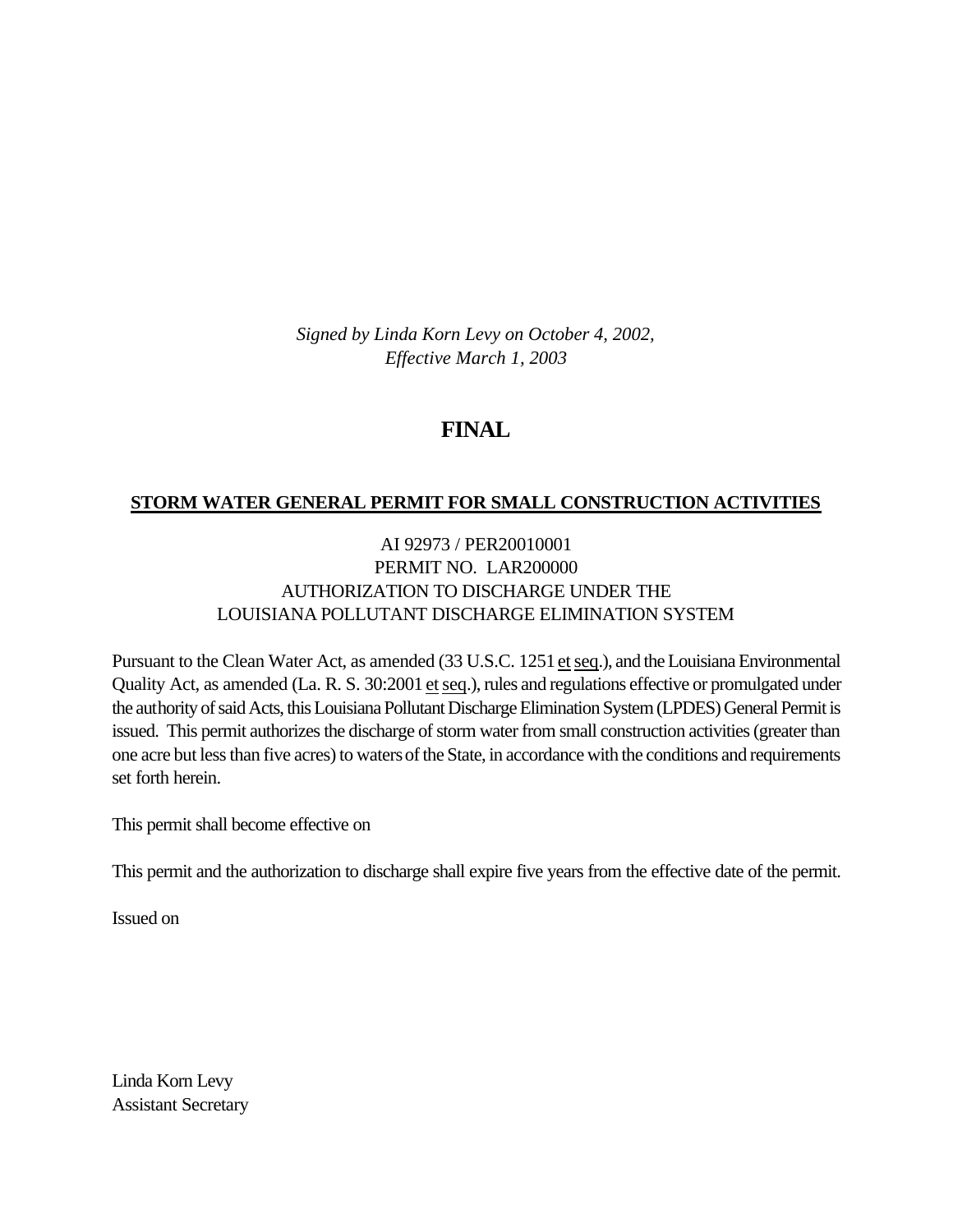#### **FINAL**

# **LPDES GENERAL PERMIT FOR STORM WATER DISCHARGES FROM SMALL CONSTRUCTION ACTIVITIES TABLE OF CONTENTS**

- Part I. COVERAGE UNDER THIS PERMIT
	- A. Applicability
	- B. Automatic Coverage
	- C. Project Completion Report

# Part II. SPECIAL CONDITIONS, MANAGEMENT PRACTICES, AND OTHER NON-NUMERIC LIMITATIONS

- A. Prohibition on Non-Storm Water Discharges
- B. Releases in Excess of Reportable Quantities
- C. Spills
- D. Discharge Compliance with Water Quality Standards
- E. Responsibilities of Operators

#### Part III. STORM WATER POLLUTION PREVENTION PLANS

- A. Deadlines for Plan Preparation and Compliance
- B. Signature, Plan Review and Making Plans Available
- C. Keeping Plans Current
- D. Contents of Plan

#### Part IV. RETENTION OF RECORDS

- A. Documents
- B. Accessibility
- C. Addresses

#### Part V. STANDARD PERMIT CONDITIONS

- A. Duty to Comply
- B. Continuation of the Expired General Permit
- C. Need to Halt or Reduce Activity not a Defense
- D. Duty to Mitigate
- E. Duty to Provide Information
- F. Other Information
- G. Signatory Requirements
- H. Penalties for Falsification of Reports
- I. Oil and Hazardous Substance Liability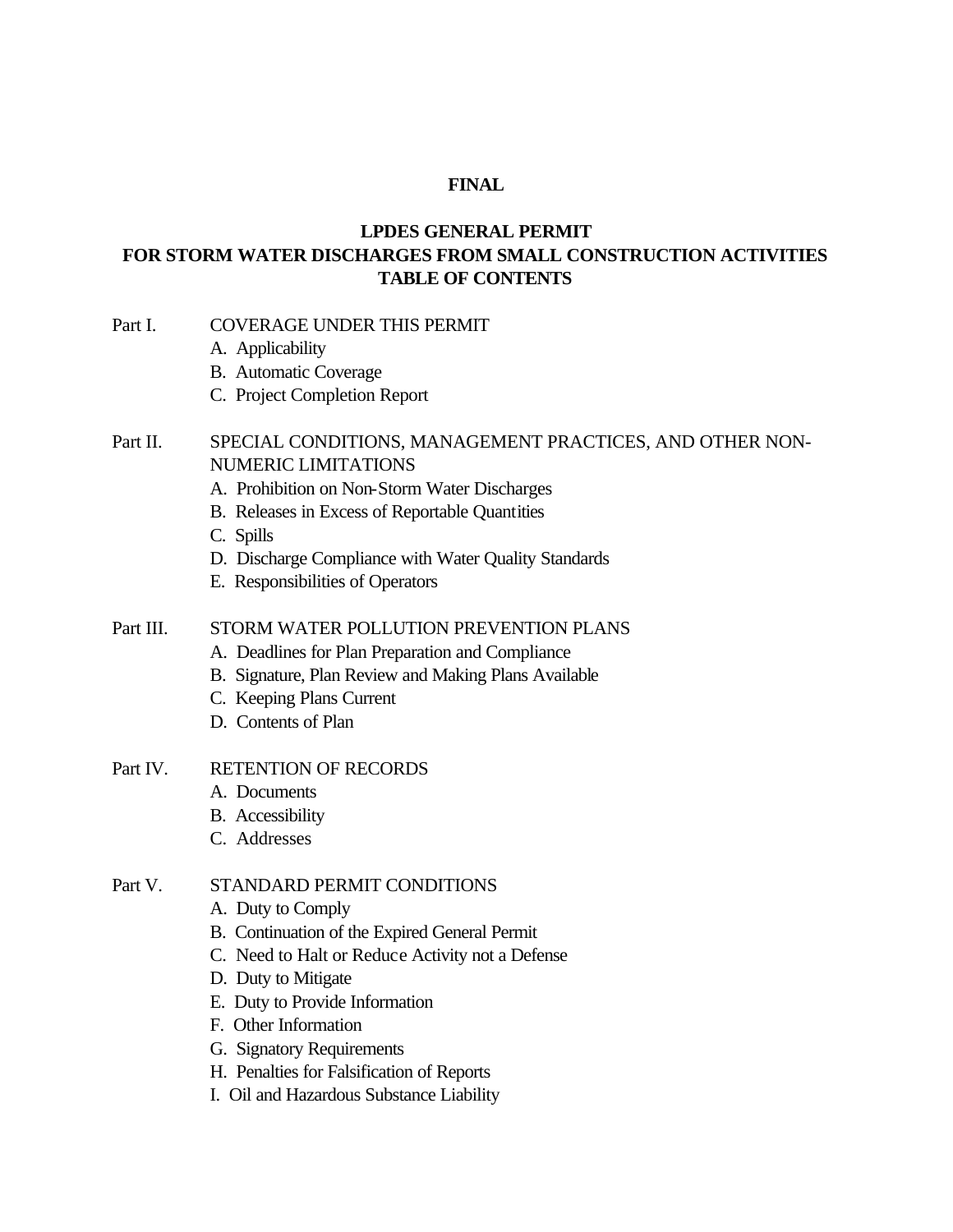- J. Property Rights
- K. Severability
- L. Requiring an Individual Permit or an Alternative General Permit
- M. State Environmental Laws
- N. Proper Operation and Maintenance
- O. Inspection and Entry
- P. Upset Conditions
- Q. Removed Substances
- R. Prohibition for Tampering: Penalties
- S. Reporting Requirements
- T. Availability of Reports
- U. Permit Actions
- Part VI. REOPENER CLAUSE
- Part VII. DEFINITIONS

#### ADDENDA

- A. ENDANGERED SPECIES GUIDANCE
- B. COMPLETION REPORT
- C. HISTORIC PRESERVATION
- D. LIST OF ADDRESSES FOR LDEQ OFFICES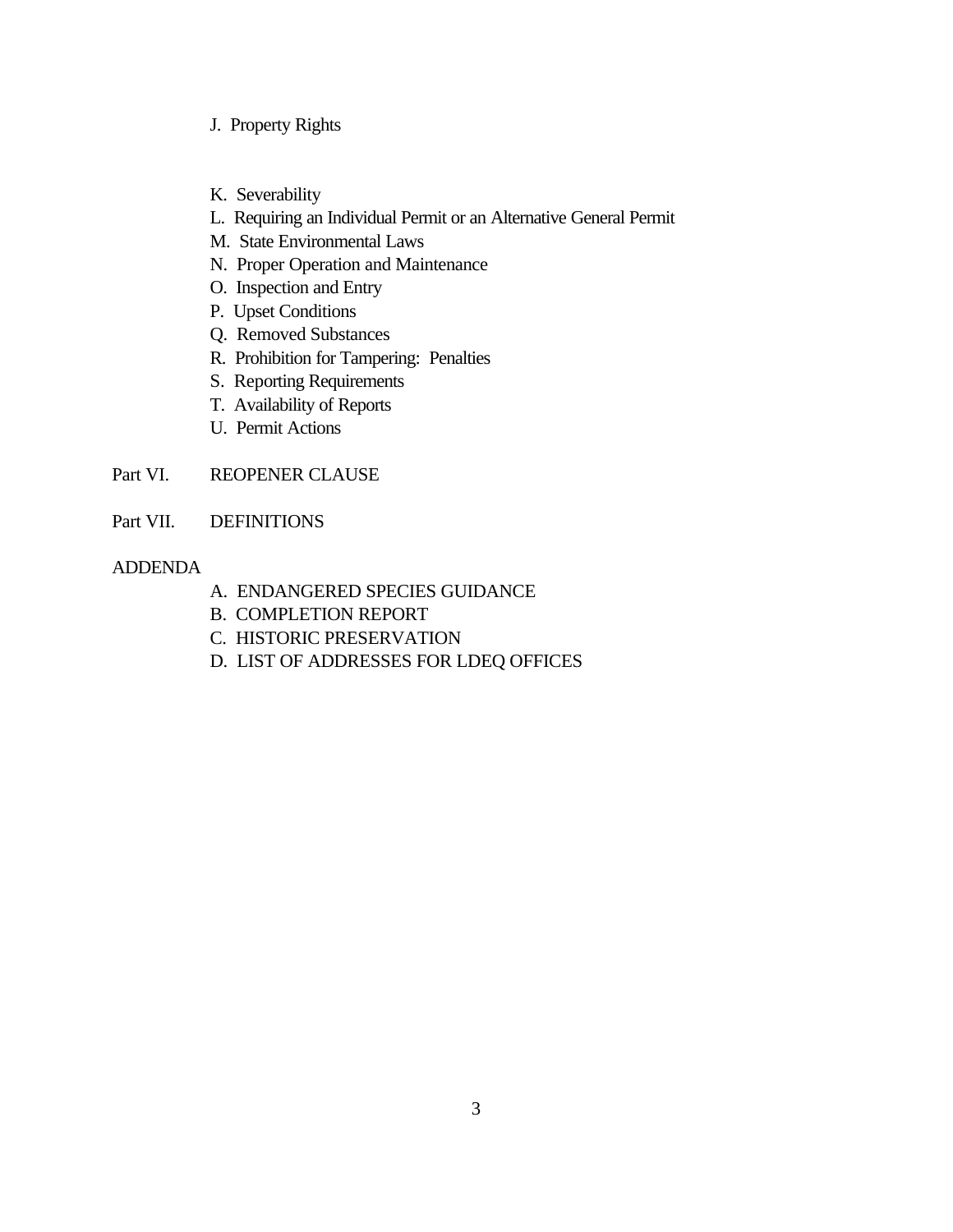#### *Part I. COVERAGE UNDER THIS PERMIT*

#### **A. Applicability**.

**1.** This permit authorizes discharges of storm water from construction activities as defined in LAC 33:IX.2341.B.15 (equal to or greater than one acre and less than five acres) and those construction site discharges designated by the State Administrative Authority (LDEQ) as needing a storm water permit under LAC 33:IX.2341.A.1.e, except for discharges identified under Part I.A.3 of the permit. The applicability date of the permit is March 10, 2003. Projects initiated after that date are automatically covered and must comply with all permit conditions and requirements.

Construction activities regulated under this permit include clearing, grading and excavation that results in the disturbance of one acre of land or more. Road and pipeline building, construction of residential houses, office buildings, or industrial buildings, and runways are examples of construction activities. For oil/gas exploration and production activities, the permit is applicable to the initial installation of access roads, pipelines and well pads plus any subsequent additional land disturbances of one or more acres, and subsequent stabilization activities at the disturbed areas.

The clearing of land solely for agricultural purposes is NOT a regulated activity so is exempted from LPDES permitting requirements. Projects on cultivated croplands are not regulated, as these are already Adisturbed@ areas. Repaving of roads and reworking of utility lines or pipelines are not regulated under this permit unless one or more acres of underlying and/or surrounding soil are cleared, graded or excavated as part of the operation.

Any discharge authorized by a different LPDES permit may be commingled with discharges authorized by this permit. Any permittee covered by an individual permit may request that the individual permit be terminated if the permitted source or activity is also eligible for coverage under this general permit. Upon approval by this Office, the individual permit will be terminated and the permittee will be covered by this general permit.

No permit fees will be assessed by LDEQ for coverage under the permit.

Assistance/additional information about the permit may be obtained by contacting the Permits Division, Industrial Permits Group 2, at (225) 765-0508, or at the address in Part I.C below.

**2.** This permit also authorizes discharges from support activities related to a construction site (e.g., equipment staging yards, material storage areas, excavated material disposal areas, borrow areas, etc.) from which there otherwise is a storm water discharge from a construction activity provided: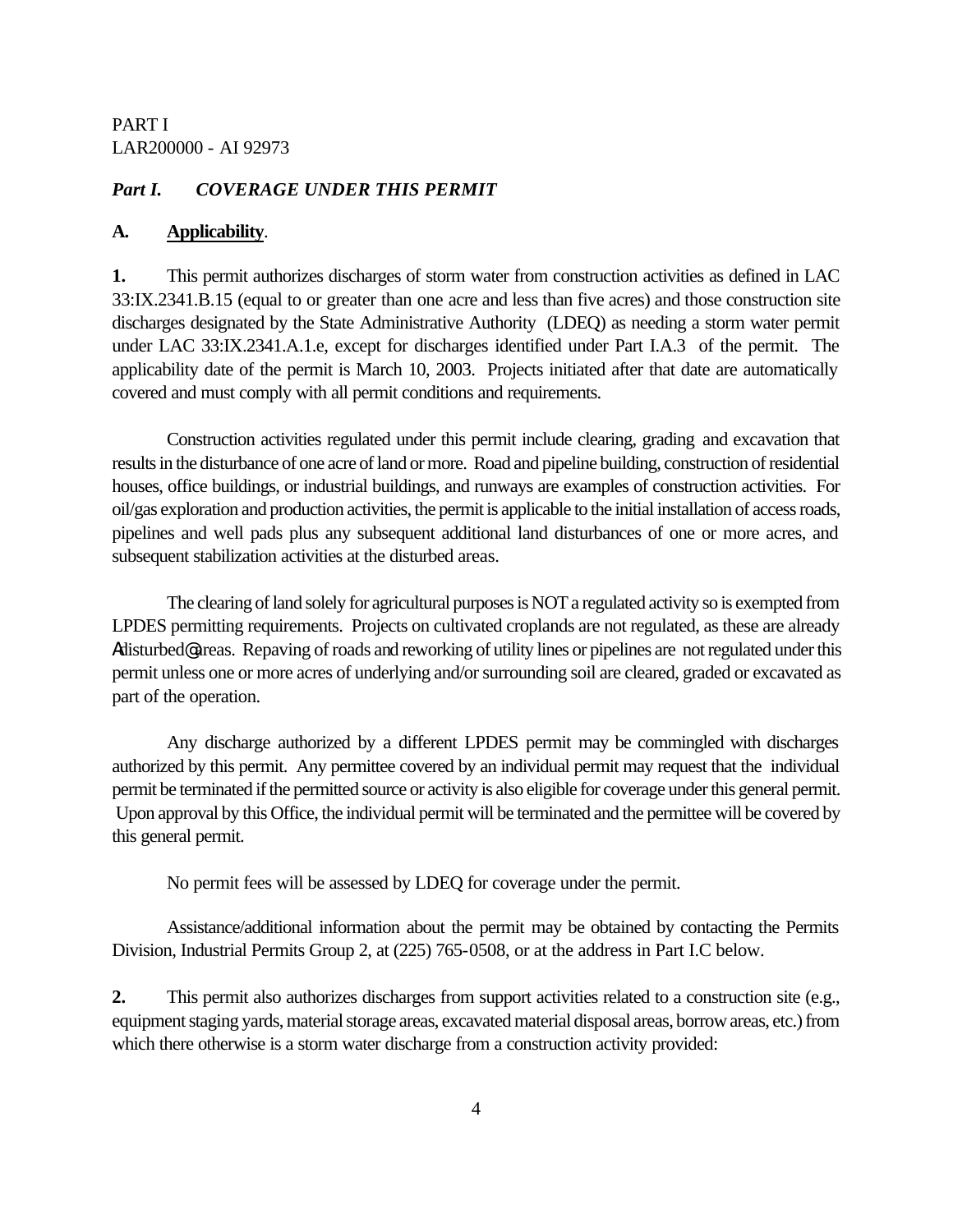**a.** the support activity is directly related to a construction site that is required to have LPDES permit coverage for discharges of storm water associated with construction activity;

**b.** the support activity is not a commercial operation serving multiple unrelated construction projects by different operators, and does not operate beyond the completion of the construction activity at the last construction project it supports; and

**c.** appropriate controls and measures are identified in the storm water pollution prevention plan for the discharges from the support activity areas.

Discharges related to the operation of concrete or asphalt batch plants located at the construction site are **NOT** authorized under this permit; coverage for such discharges, if present, must be obtained under an alternative LPDES permit.

**3. Limitations on Coverage.** The following storm water discharges from construction sites are not authorized by this permit:

**a.** Post Construction Discharges**.** Storm water discharges that originate from the site after construction activities have been completed, and the site, including any temporary support activity site, has undergone final stabilization. Industrial post-construction storm water discharges may need to be covered by a separate LPDES permit.

**b.** Discharges Mixed with Non-storm Water. Discharges that are mixed with sources of nonstorm water other than discharges which are identified in Parts II.A.2 and 3 of this permit and which are in compliance with Parts II.A.2 and 3 (non-storm water discharges) of this permit. Any discharge authorized by a different LPDES permit may be commingled with discharges authorized by this permit.

**c.** Discharges Covered by Another Permit. Storm water discharges associated with construction activity that have been issued an individual permit or required to obtain coverage under an alternative general permit in accordance with Part V.L. As provided in Part I.A.1 above, any permittee covered by an individual permit may request that the individual permit be terminated if the permitted source or activity is also eligible for coverage under this general permit. Upon written approval of that request by this Office, the individual permit will be terminated and the permittee will be covered by this general permit.

**d.** Discharges Threatening Water Quality**.** Storm water discharges from construction sites that the State Administrative Authority determines will cause, or have the reasonable potential to cause or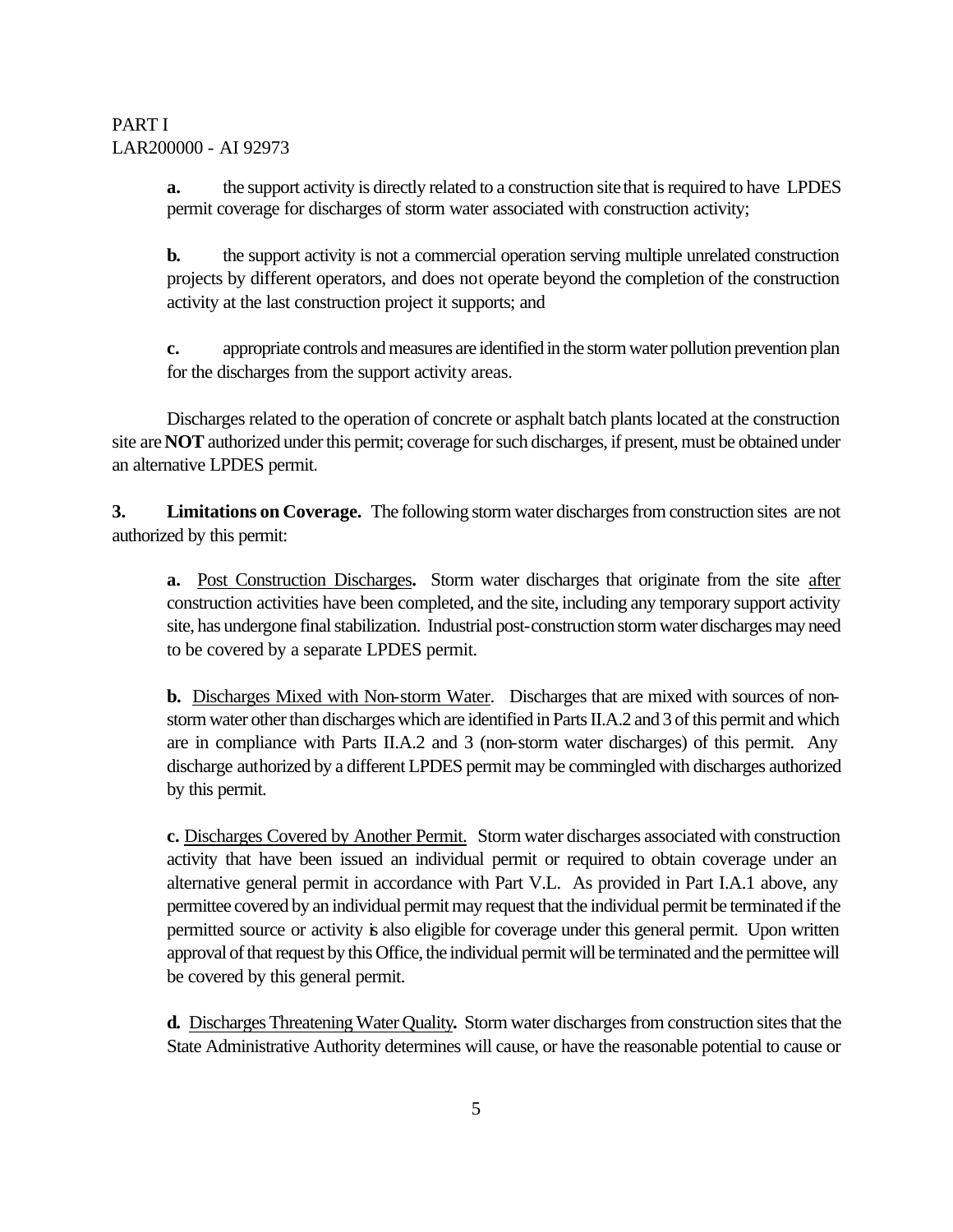contribute to, violations of water quality standards. (Where such determinations have been made, the discharger will be notified by the State Administrative Authority that an individual permit application is necessary.) However, the State Administrative Authority may authorize coverage under this permit after appropriate controls and implementation procedures designed to bring the discharges into compliance with water quality standards have been included in the storm water pollution prevention plan.

#### **e.** Discharges that are not Protective of Endangered and Threatened Species**.**

**(1)** A discharge of storm water associated with construction activity is covered under this permit only if the operator meets at least one of the following criteria. Failure to continue to meet one of these criteria during the term of the permit will result in the storm water discharges associated with construction being ineligible for coverage under this permit.

**(a)** The storm water discharge(s), and the construction and implementation of Best Management Practices (BMPs) to control storm water runoff, are not likely to adversely affect species identified in Addendum A of this permit or critical habitat for a listed species; or

**(b)** The operator's activity has received previous authorization under Section 7 or Section 10 of the Endangered Species Act (ESA) and that authorization addressed storm water discharges and/or BMPs to control storm water runoff (e.g., developer included impact of entire project in consultation over a wetlands dredge and fill permit under Section 7 of the Endangered Species Act); or

**(c)** The operator's activity was considered as part of a larger, more comprehensive assessment of impacts on endangered and threatened species under Section 7 or Section 10 of the Endangered Species Act which accounts for storm water discharges and BMPs to control storm water runoff (e.g., where an area-wide habitat conservation plan and Section 10 permit is issued which addresses impacts from construction activities including those from storm water, or a National Environmental Policy Act (NEPA) review is conducted which incorporates ESA Section 7 procedures); or

**(d)** Consultation under Section 7 of the Endangered Species Act is conducted for the operator=s activity which results in either a no jeopardy opinion or a written concurrence on a finding of no likelihood of adverse effects; or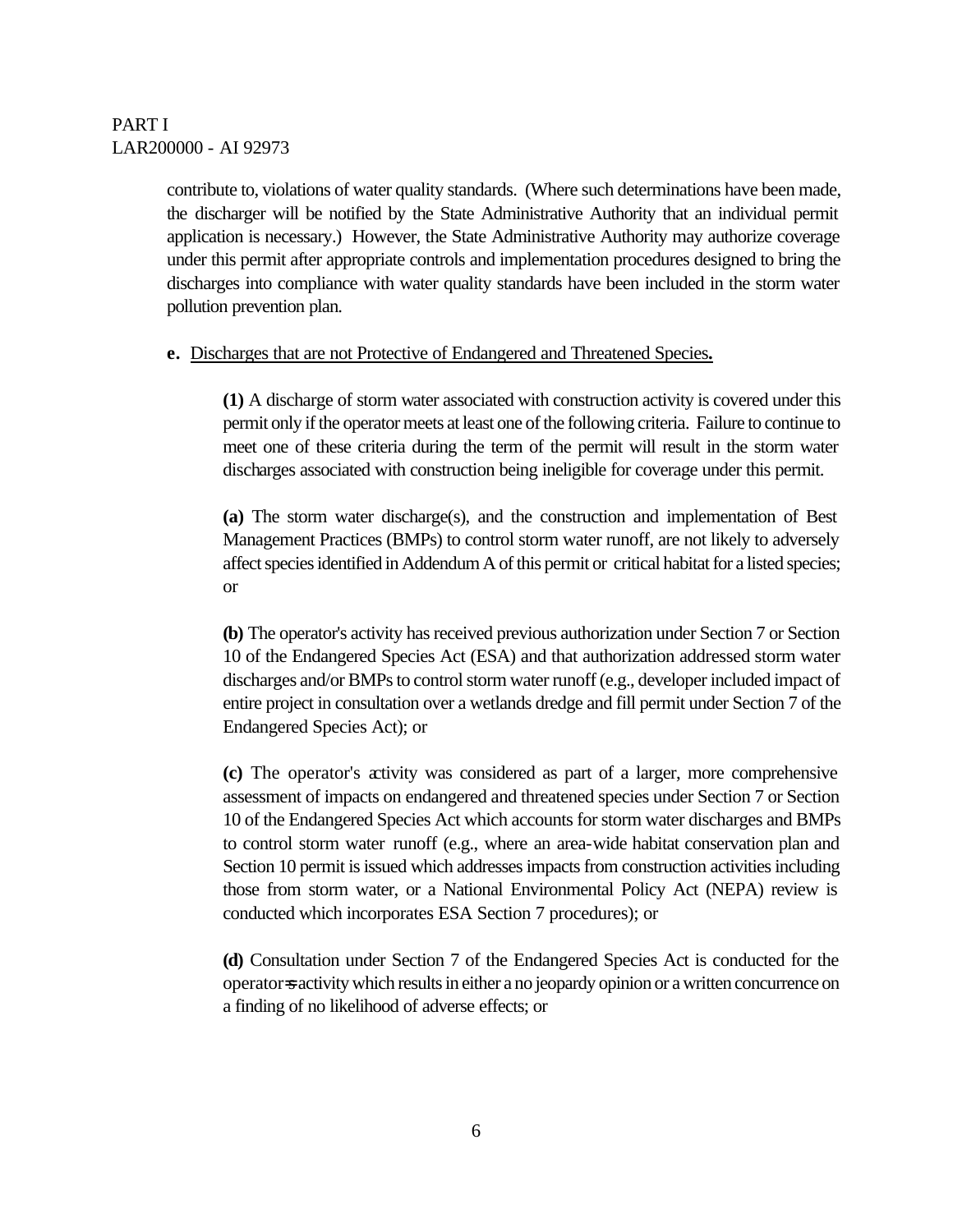**(e)** The operator's activity was considered as part of a larger, more comprehensive sitespecific assessment of impacts on endangered and threatened species by the owner or other operator of the site.

**(2)** All operators must follow the procedures provided in Addendum A of this permit when determining eligibility to operate under the permit.

**(3)** The operator must comply with any terms and conditions imposed under the eligibility requirements of paragraphs  $(1)(a)$ ,  $(b)$ ,  $(c)$ ,  $(d)$ , or  $(e)$  above to ensure that storm water discharges or BMPs to control storm water runoff are protective of listed endangered and threatened species and/or critical habitat. Such terms and conditions must be incorporated in the operator=s storm water pollution prevention plan.

**(4)** For the purposes of conducting consultation to meet the eligibility requirements of paragraph (1)(d) above, operators are designated as non-Federal representatives. See 50 CFR 402.08. However, those who choose to conduct consultation as a non-Federal representative must notify the Fish and Wildlife Service office in writing of that decision. The mailing address for the Fish and Wildlife Service is given on page 1 of Addendum A.

**(5)** This permit does not authorize any Atake@ (as defined under Section 9 of the Endangered Species Act) of endangered or threatened species unless such take is authorized under Section 7 or 10 the Endangered Species Act.

**(6)** This permit does not authorize any storm water discharges or require any BMPs to control storm water runoff that are likely to jeopardize the continued existence of any species that are listed as endangered or threatened under the Endangered Species Act or result in the adverse modification or destruction of habitat that is designated as critical under the Endangered Species Act.

**f.** Discharges Adversely Affecting Properties Eligible for Protection Under the National Historic Preservation Act. Eligibility for coverage under this permit is contingent upon compliance with the National Historic Preservation Act (NHPA). Discharges are authorized under this permit only if:

(1) the facility-s storm water discharges, allowable non-storm water discharges, and dischargerelated activities do not affect a property that is listed or is eligible for listing on the National Register of Historic Places as maintained by the Secretary of the interior; or

(2) if historical properties are identified and it is determined there is the potential to adversely affect the property, the facility has obtained and is in compliance with a written agreement with the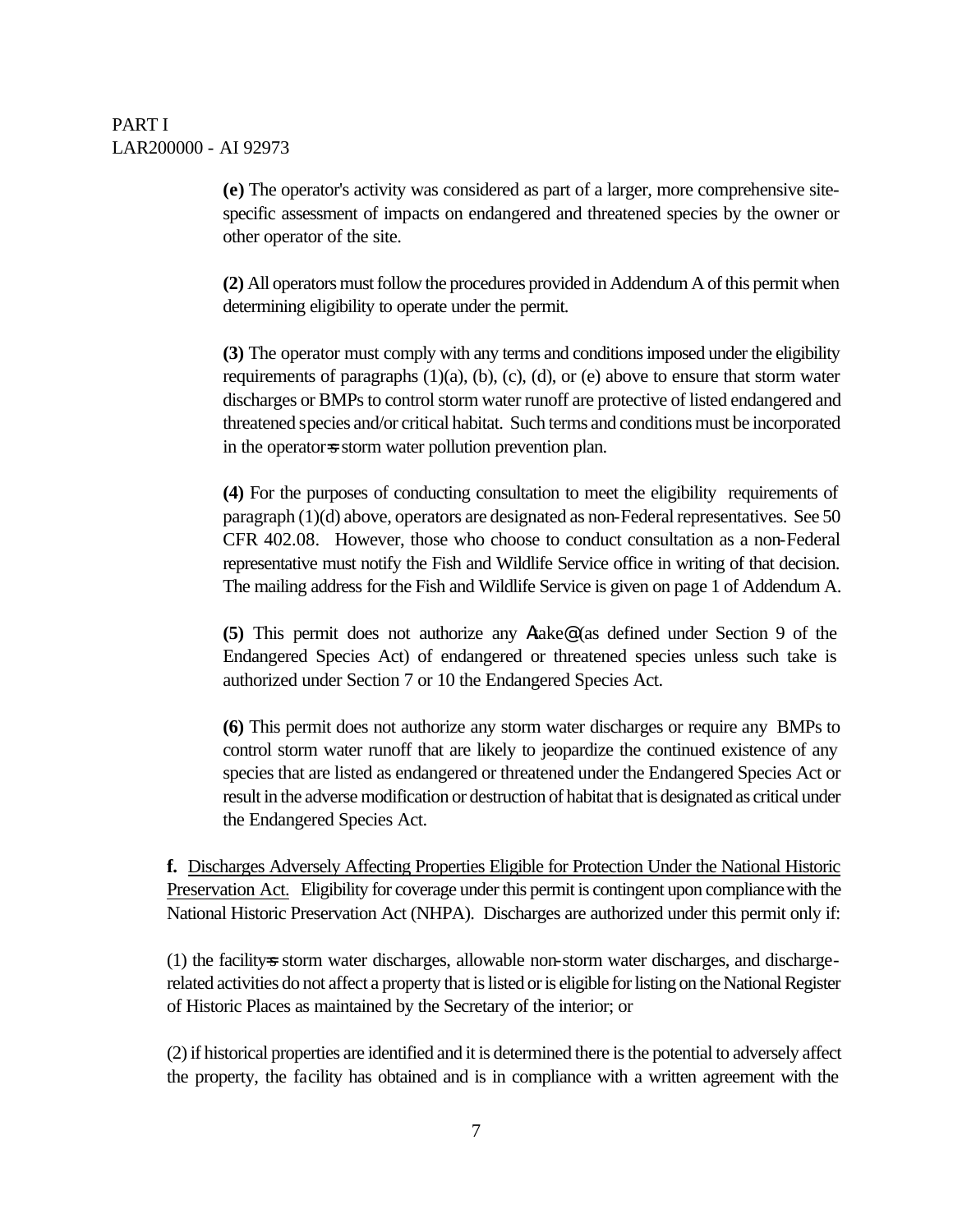Louisiana State Historic Preservation Officer (SHPO) that outlines all measures to be undertaken to mitigate or prevent adverse effect(s) to the historic property.

Addendum C of this permit provides guidance and references to assist operators with determining permit eligibility concerning this provision.

# **B. Automatic Coverage.**

**1.** This permit is automatically applicable to all dischargers who meet the permit Part I.A requirements. Unless notified by the State Administrative Authority to the contrary, all dischargers who meet the Part I.A applicability requirements of this permit are authorized to discharge storm water from construction activities under the terms and conditions of this permit. No LDEQ fee will be assessed for coverage under the permit. A printed hard copy of this permit may be obtained by contacting LDEQ=s Office of Environmental Services, Permits Division at (225) 765-0219, or a copy can be downloaded at www.deq.state.la.us/permits - LPDES Water Discharge General Permits, LPDES Storm Water General Permit for Small Construction Activities. If warranted, the State Administrative Authority may deny coverage under this general permit and require submittal of an application for an individual LPDES permit (see Part V.L of this permit).

**2.** Notification Requirements:

Written notification of intent to be covered under this general permit is not required.Operators who meet the Part I.A applicability requirements of this general permit are automatically covered. The storm water pollution prevention plan defined in Part III below must be implemented upon commencement of construction activities.

Coverage is granted to:

/or

**(1)** a party having operational control over construction plans and specifications; and ..

**(2)** a party having day-to-day operational control over those activities at a project site . which are necessary to ensure compliance with the storm water pollution prevention ........................... plan or other permit conditions.

When operational control over plans and specifications, and control over the day-to-day activities described above, are held by separate parties, both parties must comply with the terms and conditions imposed under this general permit upon assuming operational control. In cases with only one control party, that party alone is required to comply with the terms and conditions imposed under this general permit.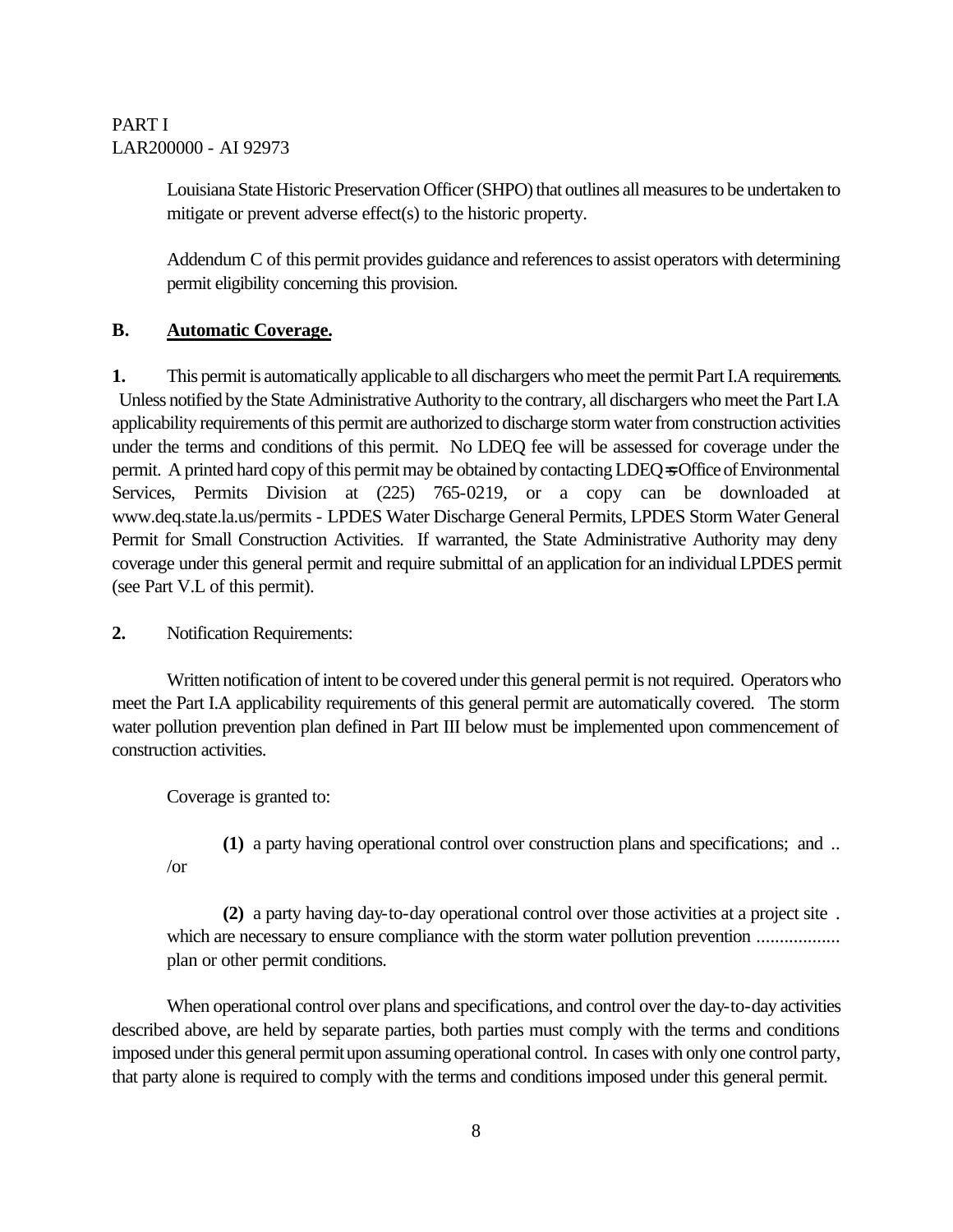**3.** For construction sites where the operator changes, or where a new operator is added, the new operator(s) must comply with the terms and conditions imposed under this general permit upon assuming operational control over site specifications or commencing work on-site.

# **C. Project Completion Report.**

When a construction project is complete and the site has been stabilized in accordance with permit Part III.D.2.a.2, the permittee shall submit a Completion Report form (see Appendix B). The form must be signed and dated and submitted to the Permits Division by January 28 of the year following the calendar year in which the project was completed. A copy of the completed form shall also be submitted to the appropriate Regional Office by the same date. Current addresses for the Permits Division and the Regional Offices are attached as Addendum D.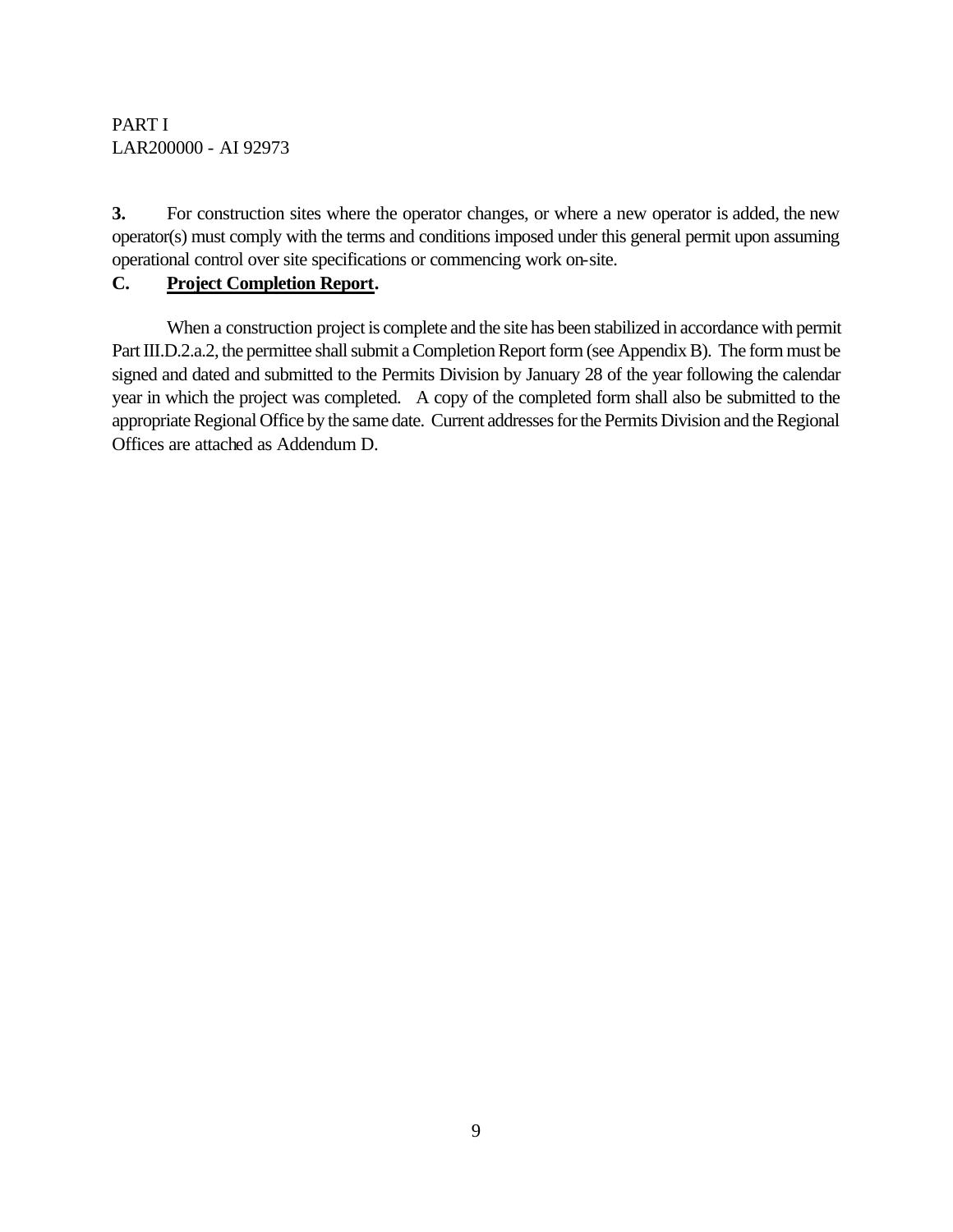# *Part II. SPECIAL CONDITIONS, MANAGEMENT PRACTICES, AND OTHER NON-NUMERIC LIMITATIONS*

#### **A. Prohibition on Non-Storm Water Discharges.**

**1.** Except as provided in Part I.A.2 and Parts II.A.2 and 3, all discharges covered by this permit shall be composed entirely of storm water associated with construction activity.

**2.** Discharges of material other than storm water that are in compliance with an LPDES permit (other than this permit) issued for that discharge may be mixed with discharges authorized by this permit.

**3.** The following non-storm water discharges are authorized by this permit provided the non-storm water component of the discharge is in compliance with Part III.D.5 (non-storm water discharges): discharges from fire fighting activities; fire hydrant flushings; waters used to wash vehicles where detergents are not used; waters used to control dust in accordance with Part III.D.2.c.(2); potable water sources including waterline flushings; routine external building washdown which does not use detergents; pavement washwaters where spills or leaks of toxic or hazardous materials have not occurred (unless all spilled material has been removed) and where detergents are not used; air conditioning condensate; uncontaminated ground water or spring water; and foundation or footing drains where flows are not contaminated with process materials such as solvents.

**B. Releases in Excess of Reportable Quantities.** The discharge of hazardous substances or oil in the storm water discharge(s) from a facility shall be prevented or minimized in accordance with the applicable storm water pollution prevention plan for the facility. This permit does not relieve the permittee of the reporting requirements of LAC 33:I.3915 and LAC 33:I.3917.

**1.** Emergency Notification- The permittee shall report any noncompliance which may endanger human health or the environment. As required by LAC 33:I.3915, in the event of an unauthorized discharge that does cause an emergency condition, the discharger shall notify the hotline by telephone at (225) 925-6595 (collect calls accepted 24 hours a day) immediately (reasonable period of time after taking prompt measures to determine the nature, quantity, and potential off-site impact of a release, considering the exigency of the circumstances), but in no case later than one hour after learning of the discharge. (An emergency condition is any condition which could reasonably be expected to endanger the health, safety of the public, cause significant adverse impact to the land, water, or air environment, or cause severe damage to property.) Notification required by this section will be made regardless of the amount of discharge. A written submission shall be provided within 5 days of the time the permittee becomes aware of the circumstances. The report shall contain the following information:

**a.** a description of the noncompliance and its cause;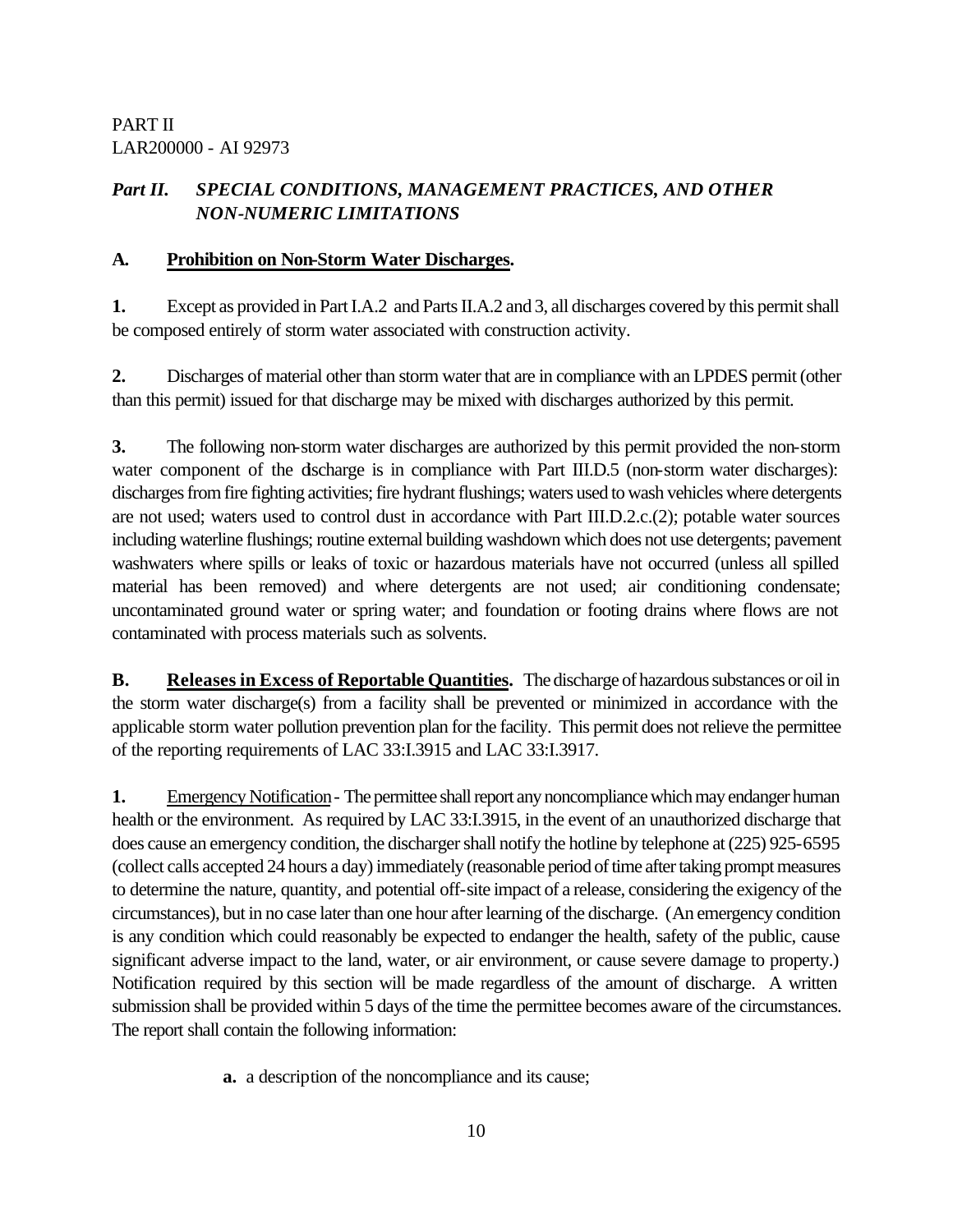**b.** the period of noncompliance including exact dates and times, and if the noncompliance has not been corrected, the anticipated time it is expected to continue; and,

**c.** steps being taken to reduce, eliminate, and prevent recurrence of the noncomplying discharge.

**2.** Prompt Notification - As required by LAC 33:I.3917, in the event of an unauthorized discharge which does not cause an emergency condition, the discharger shall notify the Office of Environmental Compliance by e-mail utilizing the Incident Report From and procedures found at www.deq.state.la.us/surveillance or by telephone within 24 hours after learning of the discharge at (225) 765-3908 during regular office hours or (225) 342-1234 after hours, weekends, and holidays. Notification should be made between the hours of 8 a.m. and 4:30 p.m. on working days.

In the event the Office is unable for any reason(s) to receive the notification required in this section, the discharger shall notify the department at (225) 342-1234 within 24 hours after learning of the discharge. A written submission shall be provided within 7 days of the time the permittee becomes aware of the circumstances.

**3.** The State Administrative Authority may waive the written report required above, on a case-by-case basis if the oral report has been received within 24 hours.

**4.** The storm water pollution prevention plan required under Part III of this permit must be modified within 14 calendar days of knowledge of the release to: provide a description of the release, the circumstances leading to the release, and the date of the release. In addition, the plan must be reviewed to identify measures to prevent the recurrence of such releases and to respond to such releases, and the plan must be modified where appropriate.

**C. Spills.** This permit does not authorize the discharge of hazardous substances or oil resulting from an on-site spill.

**D. Discharge Compliance with Water Quality Standards.** Dischargers covered under this permit shall not cause or have the reasonable potential to cause or contribute to a violation of a water quality standard. Where a discharge is determined to cause or have the reasonable potential to cause or contribute to the violation of an applicable State, or Federal Water Quality Standard, the permitting authority will notify the operator of such violation(s) and the permittee shall take all necessary actions to ensure future discharges do not cause or contribute to the violation of a water quality standard and document these actions in the storm water pollution prevention plan. If violations remain or recur, then coverage under this permit may be terminated by the permitting authority and an alternative permit may be issued. Compliance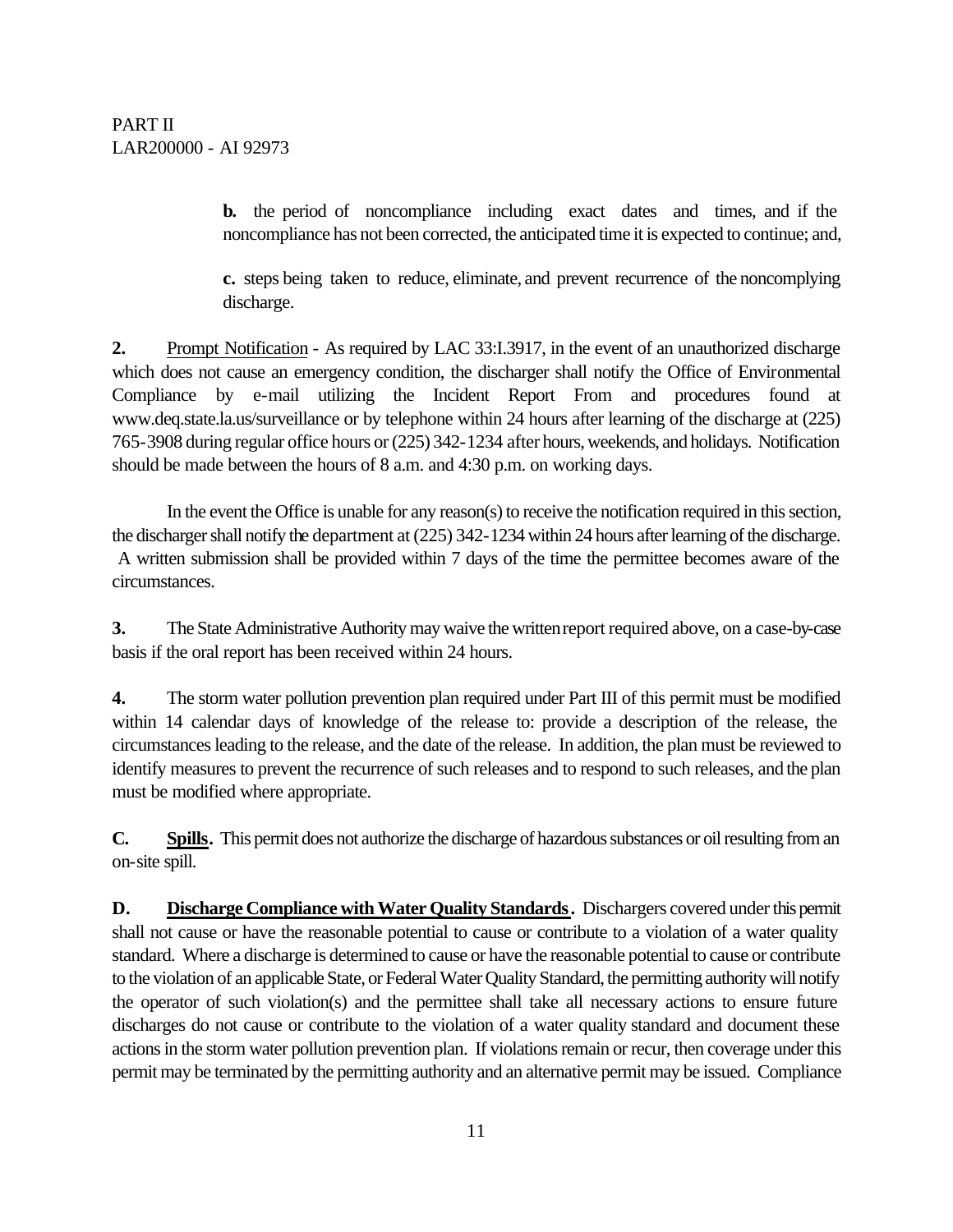with this requirement does not preclude any enforcement activity as provided by the Clean Water Act and Environmental Quality Act for the underlying violation.

#### **E. Responsibilities of Operators.**

Permittees may meet one or both of the operational control components in the definition of Aoperator@ found in Part VII. Either Part II.E.1 or Part II E.2 or both will apply depending on the type of operational control exerted by an individual permittee. Part III.E.3 applies to all permittees.

**1.** Permittee(s) with operational control over construction plans and specifications, including the ability to make modifications to those plans and specifications (e.g., developer or owner) must:

**a.** ensure the project specifications that they develop meet the minimum requirements of Part III (Storm Water Pollution Prevention Plans) and all other applicable conditions;

**b.** ensure that the storm water pollution prevention plan indicates the areas of the project where they have operational control over project specifications (including the ability to make modifications in specifications), and ensure all other permittees implementing portions of the SWPPP impacted by any changes they make to the plan are notified of such modifications in a timely manner; and

**c.** ensure that the storm water pollution prevention plan for portions of the project for which they are operators indicates the name for parties with day to day operational control of those activities necessary to ensure compliance with the storm water pollution prevention plan or other permit conditions. If these parties have not been identified at the time the storm water pollution prevention plan is initially developed, the permittee with operational control over project specifications shall be considered to be the responsible party until such time as the authority is transferred to another party (e.g., general contractor) and the plan updated.

**2.** Permittee(s) with day-to-day operational control of those activities at a project which are necessary to ensure compliance with the storm water pollution prevention plan for the site or other permit conditions (e.g., general contractor) must:

**a.** ensure the storm water pollution prevention plan for portions of the project for which they are operators meets the minimum requirements of Part III (Storm Water Pollution Prevention Plans) and identifies the parties responsible for implementation of control measures identified in the plan; **b.** ensure that the storm water pollution prevention plan indicates areas of the project where they have operational control over day-to-day activities; and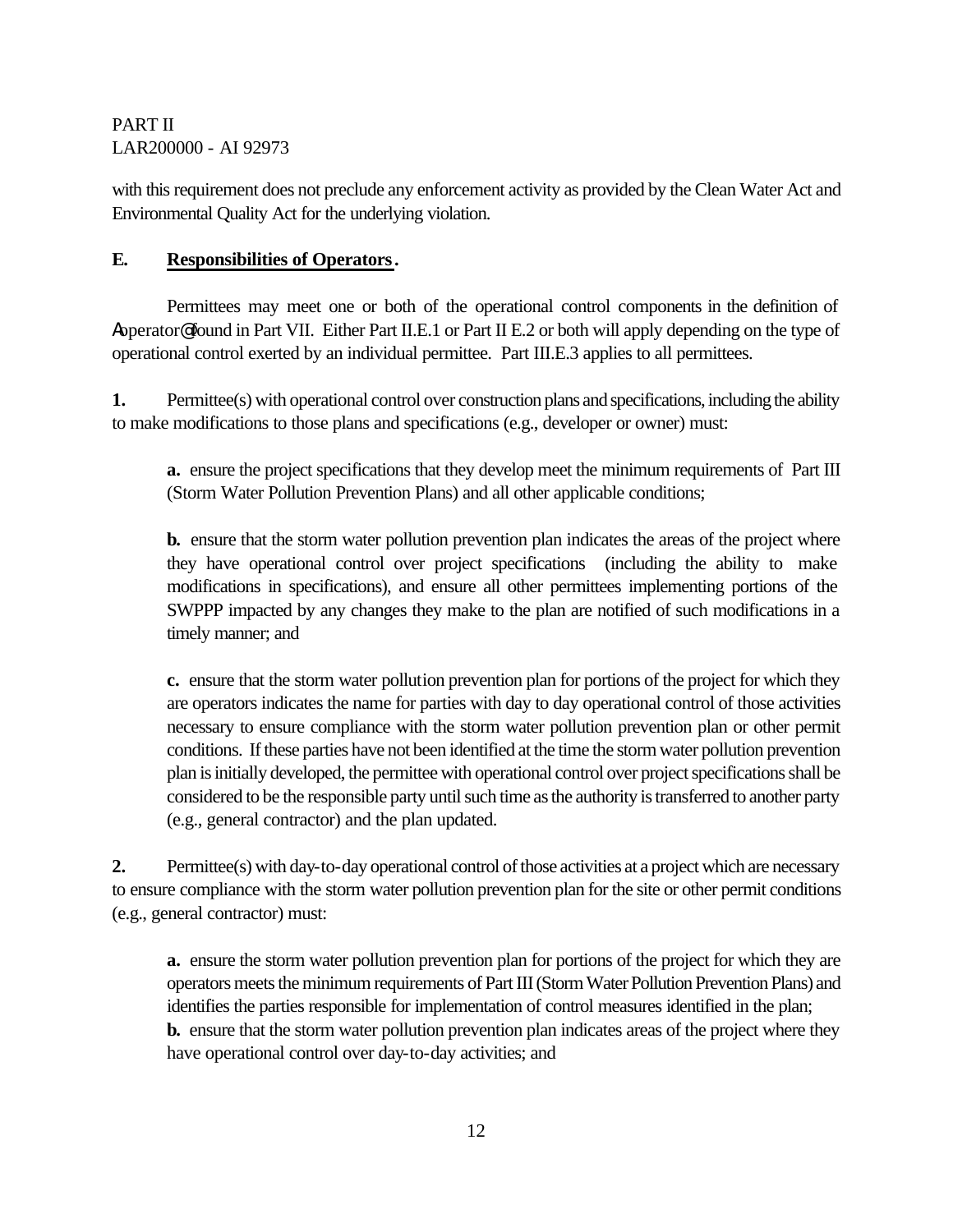**c.** ensure that the storm water pollution prevention plan for portions of the project for which they are operators indicates the name of the party(ies) with operational control over project specifications (including the ability to make modifications in specifications).

**3.** Permittees with operational control over only a portion of a larger construction site (e.g., one of four homebuilders in a subdivision) are responsible for compliance with all applicable terms and conditions of this permit as it relates to their activities on their portion of the construction site, including protection of endangered species and implementation of BMPs and other controls required by the SWPPP. Permittees shall ensure either directly or through coordination with other permittees, that their activities do not render another party's pollution controls ineffective. Permittees must either implement their portions of a common SWPPP or develop and implement their own SWPPP.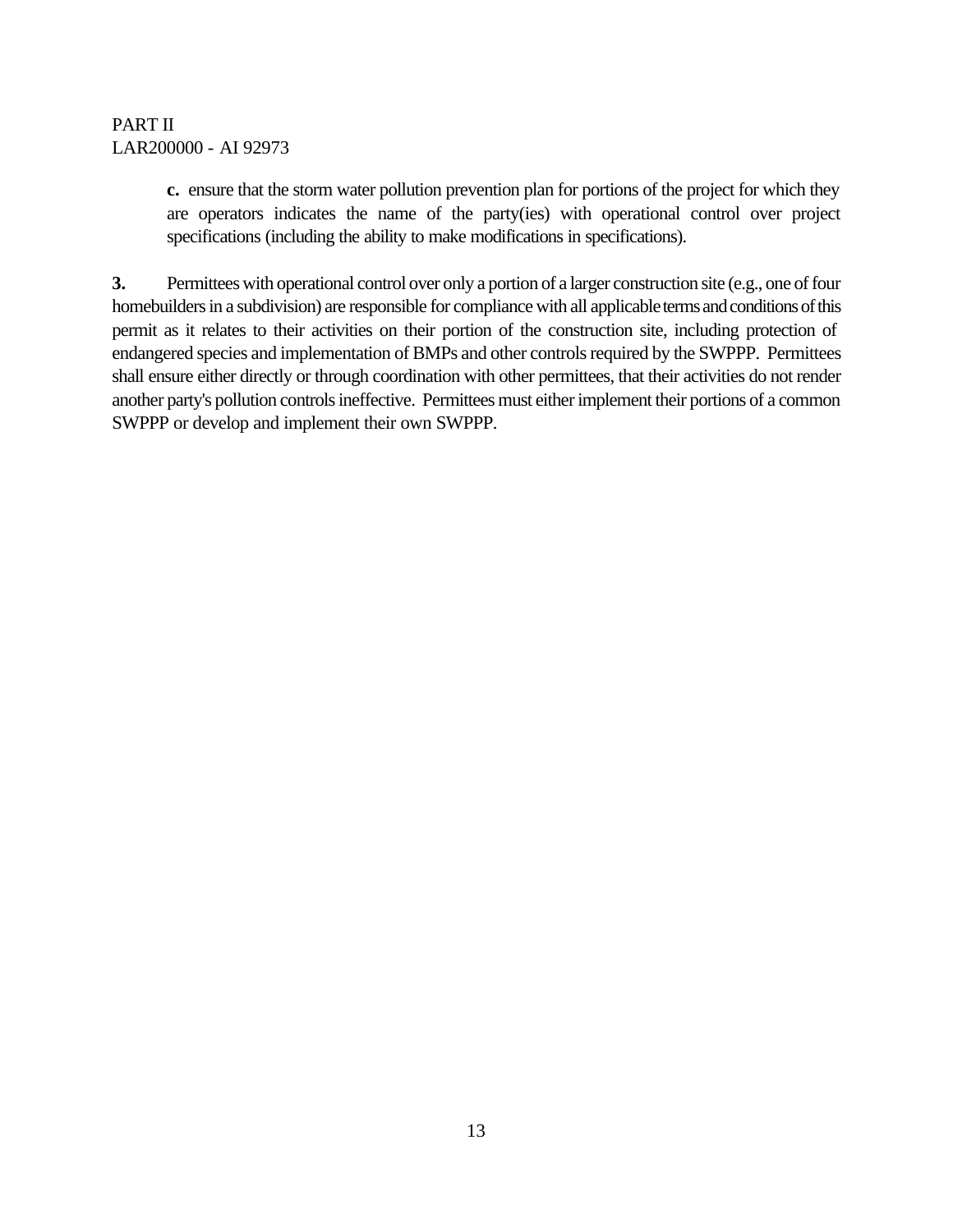#### *Part III. STORM WATER POLLUTION PREVENTION PLANS*

At least one storm water pollution prevention plan (SWPPP) shall be developed for each construction project or site covered by this permit. For more effective coordination of BMPs and opportunities for cost sharing, a cooperative effort by the different operators at a site to prepare and participate in a comprehensive storm water pollution prevention plan is encouraged. Individual operators at a site may, but are not required to, develop separate storm water pollution prevention plans that cover only their portion of the project provided reference is made to other operators at the site. In instances where there is more than one SWPPP for a site, coordination must be conducted between the permittees to ensure the storm water discharge controls and other measures are consistent with one another (e.g., provisions to protect listed species and critical habitat).

Storm water pollution prevention plans shall be prepared in accordance with good engineering practices. The SWPPP shall identify potential sources of pollution which may reasonably be expected to affect the quality of storm water discharges from the construction site. The SWPPP shall describe and ensure the implementation of practices which will be used to reduce the pollutants in storm water discharges associated with construction activity at the construction site and to assure compliance with the terms and conditions of this permit. When developing SWPPPs, operators must follow the procedures in Addendum A of this permit to determine whether listed endangered or threatened species or critical habitat would be affected by the operator=s storm water discharges or storm water discharge-related activities. Any information on whether listed species or critical habitat are found in proximity to the construction site must be included in the storm water pollution prevention plan. Any terms or conditions that are imposed under the eligibility requirements of Part I.A.3.e and Addendum A of this permit to protect listed species or critical habitat from storm water discharges or storm water discharge-related activity must be incorporated into the storm water pollution prevention plan. Permittees must implement the applicable provisions of the SWPPP required under this Part as a condition of this permit.

#### **A. Deadlines for Plan Preparation and Compliance.**

The storm water pollution prevention plan shall:

**1.** Be completed prior to initiating construction activities and updated as appropriate; and

**2.** The plan shall provide for compliance with the terms and schedule of the SWPPP beginning with the initiation of construction activities.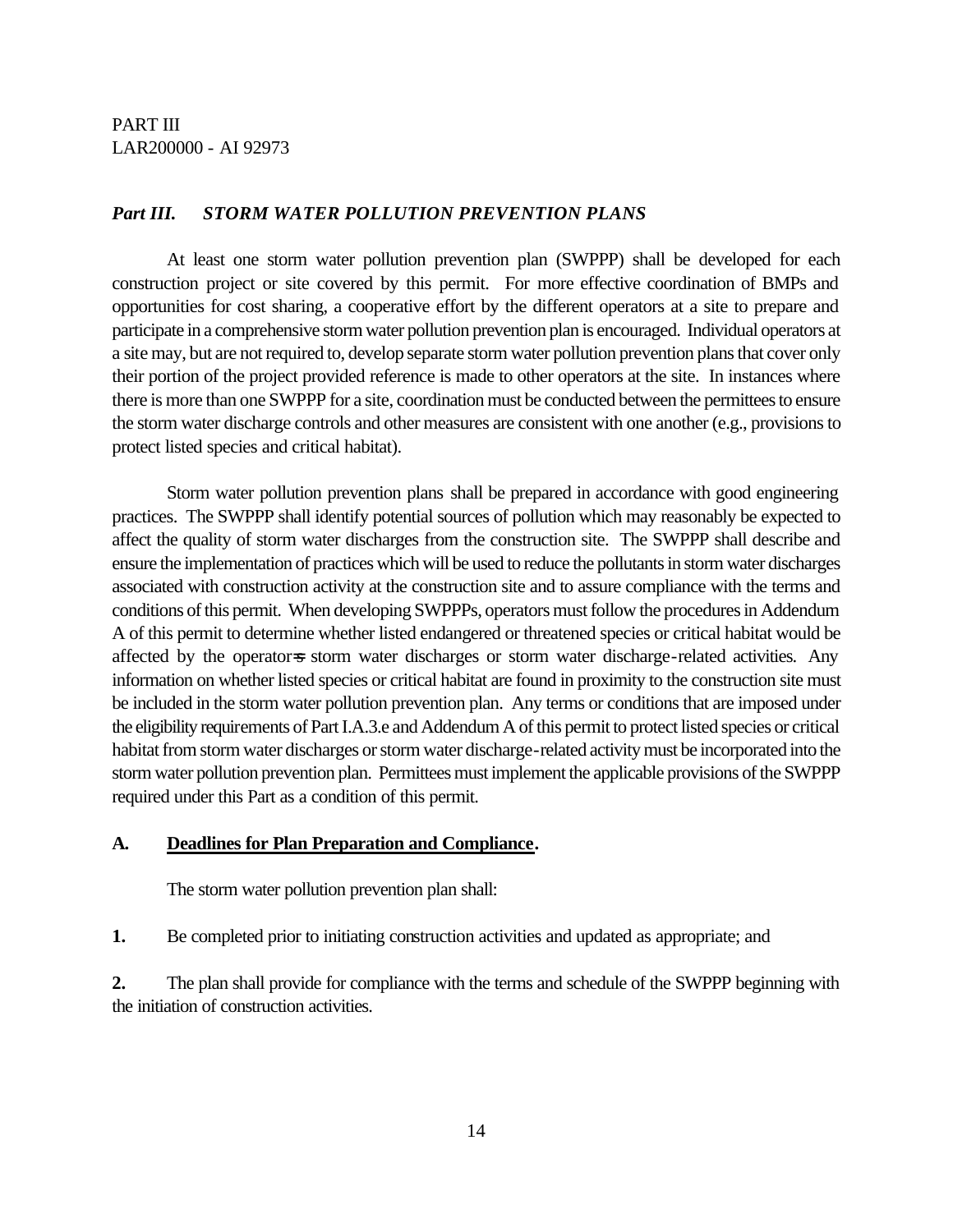### **B. Signature, Plan Review and Making Plans Available.**

**1.** The SWPPP shall be signed in accordance with Part V.G, and be retained on-site at the facility which generates the storm water discharge in accordance with Part IV (retention of records) of this permit.

**2.** The permittee shall post a notice near the main entrance of the construction site with the following information:

**a**. the LPDES permit number (LAR200000) and effective date of this permit;

**b.** the name and telephone number of a local contact person;

**c.** a brief description of the project; and

**d.** the location of the SWPPP if the site is inactive or does not have an on-site location to store the plan.

If posting this information near a main entrance is infeasible due to safety concerns, the notice shall be posted in a local public building. If the construction project is a linear construction project (e.g., pipeline, highway, etc.), the notice must be placed in a publicly accessible location near where construction is actively underway and moved as necessary. This permit does not provide the public with any right to trespass on a construction site for any reason, including inspection of a site, nor does this permit require that permittees allow members of the public access to a construction site.

**3.** The permittee shall make SWPPPs available upon request to: the State Administrative Authority; the local agency approving sediment and erosion plans, grading plans, or storm water management plans; local government officials; or to the operator of a municipal separate storm sewer receiving discharges from the site. The copy of the SWPPP that is required to be kept on-site (or locally available) must be made available to the State Administrative Authority (or authorized representative) for review at the time of an on-site inspection. Also, in the interest of public involvement, LDEQ encourages permittees to make their SWPPPs available to the public for viewing during normal business hours.

**4.** The State Administrative Authority, or authorized representative, may notify the permittee (copermittees) at any time that the SWPPP does not meet one or more of the minimum requirements of this Part. Such notification shall identify those provisions of this permit which are not being met by the SWPPP, and identify which provisions of the plan require modifications in order to meet the minimum requirements of this Part. Within 7 calendar days of receipt of such notification from the State Administrative Authority, (or as otherwise provided by the State Administrative Authority), or authorized representative, the permittee shall make the required changes to the plan and shall submit to the State Administrative Authority a written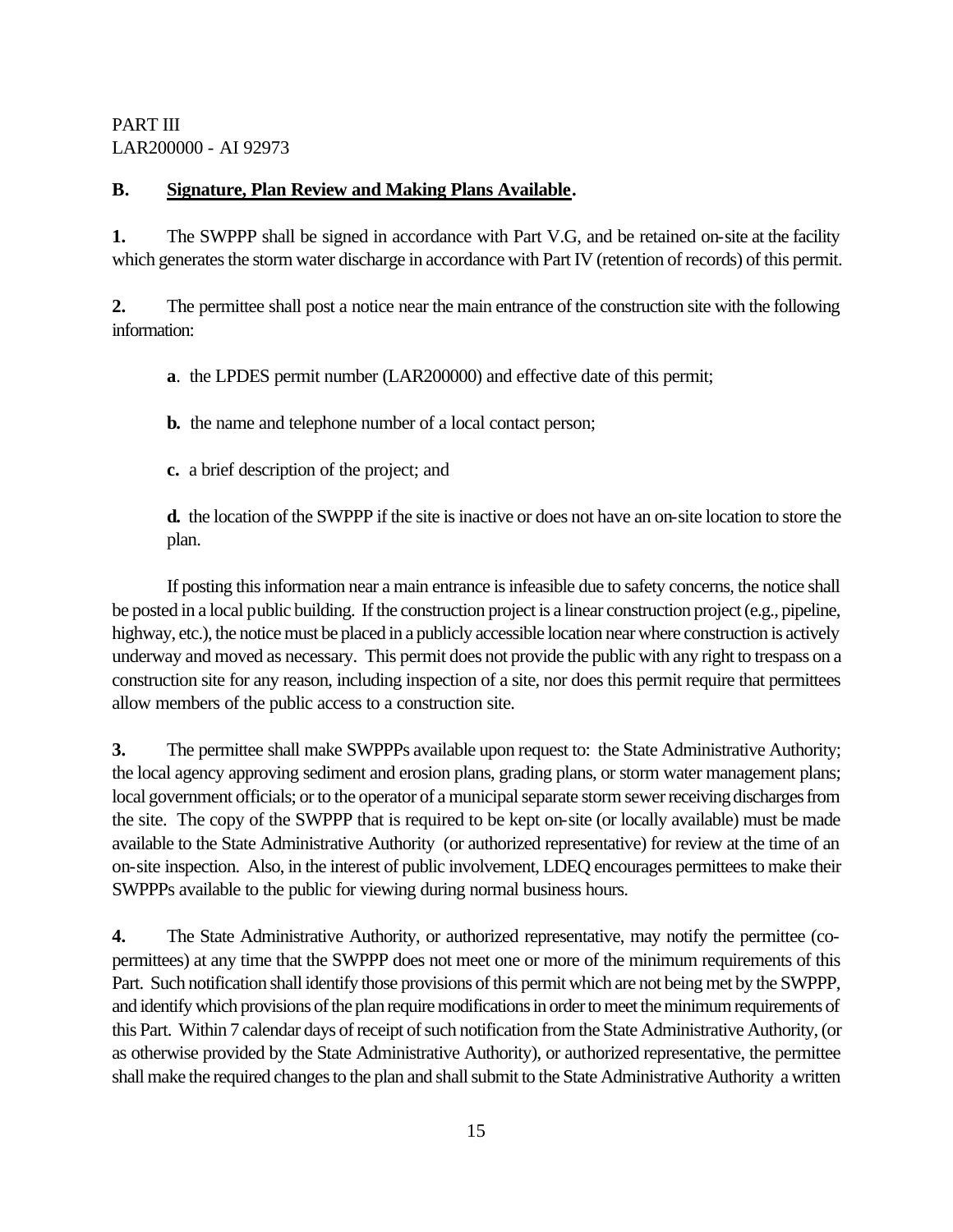certification that the requested changes have been made. The State Administrative Authority may take appropriate enforcement action for the period of time the permittee was operating under a plan that did not meet the minimum requirements of the permit.

**C. Keeping Plans Current**. The permittee must amend the storm water pollution prevention plan whenever:

**1.** there is a change in design, construction, operation, or maintenance, which has a significant effect on the discharge of pollutants to the waters of the State and which has not otherwise been addressed in the SWPPP;

**2.** inspections or investigations by site operators, local, state, or federal officials indicate the storm water pollution prevention plan is proving ineffective in eliminating or significantly minimizing pollutants from sources identified under Part III.D.1 of this permit, or is otherwise not achieving the general objectives of controlling pollutants in storm water discharges associated with construction activity; and

**3.** the plan shall be amended to identify any new contractor and/or subcontractor that will implement a measure of the storm water pollution prevention plan (see Part III.C.3). The plan must also be amended to address any measures necessary to protect endangered and threatened species or historic properties. Amendments to the plan may be reviewed by LDEQ in the same manner as Part III.B above.

**D.** Contents of Plan. The storm water pollution prevention plan shall include the following items:

**1. Site Description**. Each SWPPP shall provide a description of potential pollutant sources and other information as indicated below:

**a.** a description of the nature of the construction activity;

**b.** a description of the intended sequence of major activities which disturb soils for major portions of the site (e.g., grubbing, excavation, grading, utilities and infrastructure installation, etc);

 **c.** estimates of the total area of the site and the total area of the site that is expected to be disturbed by excavation, grading, or other activities including off-site borrow and fill areas;

**d.** an estimate of the runoff coefficient of the site for both the pre-construction and postconstruction conditions and data describing the soil or the quality of any discharge from the site;

**e.** a general location map (e.g., portion of a city or county map or similar scale) and a site map indicating drainage patterns and approximate slopes anticipated after major grading activities, areas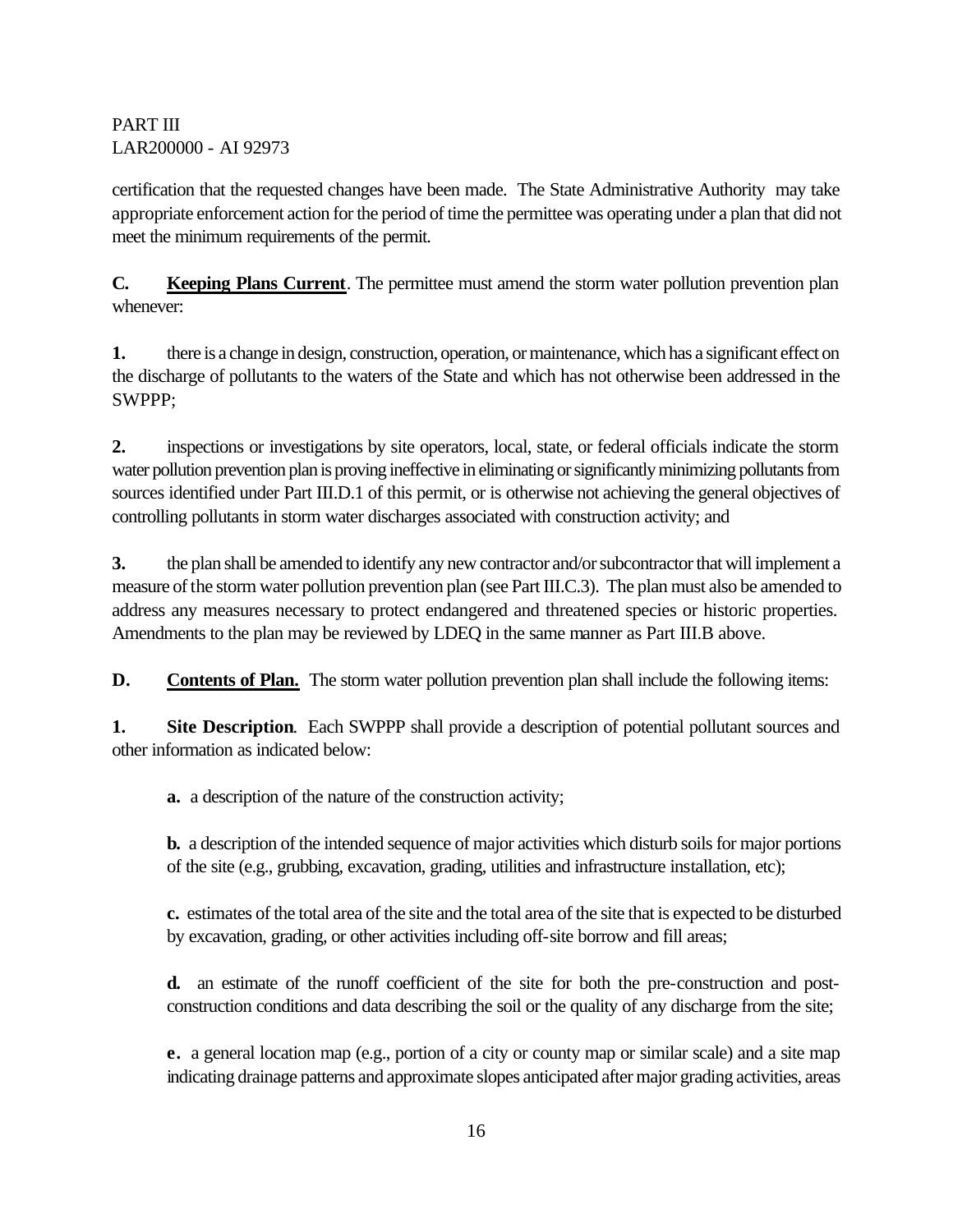of soil disturbance, an outline of areas which will not be disturbed, the location of major structural and nonstructural controls identified in the SWPPP, the location of areas where stabilization practices are expected to occur, locations of off-site material, waste, borrow or equipment storage areas, surface waters (including wetlands), and locations where storm water is discharged to a surface water;

**f.** location and description of any discharge associated with industrial activity other than construction;

 **g.** the name of the receiving water(s), and areal extent and description of wetland or other special aquatic sites at or near the site which will be disturbed or which will receive discharges from disturbed areas of the project;

**h.** a copy of the permit requirements (may simply attach a copy of this permit);

**i.** information on whether listed endangered or threatened species and/or critical habitat are found in proximity to the construction activity and whether such species may be affected by the operator=s storm water discharges or storm water discharge-related activities; and

**j.** documentation supporting the determination of permit eligibility with regard to Permit Part I.A.3.f (National Historic Preservation Act), including:

information on whether storm water discharges or storm water discharge-related activities would have an effect on a property that is listed or eligible for listing on the National Register of Historic Places;

where effects may occur, any written agreements made between the operator and the State Historic Preservation Officer to mitigate those effects;

results of the Addendum C historic places screening determinations; and

a description of measures necessary to avoid or minimize adverse impacts on places listed, or eligible for listing, on the National Register of Historic Places, including any terms or conditions that are imposed under the eligibility requirements of Part I.A.3.f of this permit.

**2. Controls**. Each SWPPP shall include a description of appropriate control measures (i.e., BMPs) that will be implemented as part of the construction activity to control pollutants in storm water discharges. The SWPPP must clearly describe for each major activity identified in Part III.D.1.b: a) appropriate control measures and the general timing (or sequence) during the construction process that the measures will be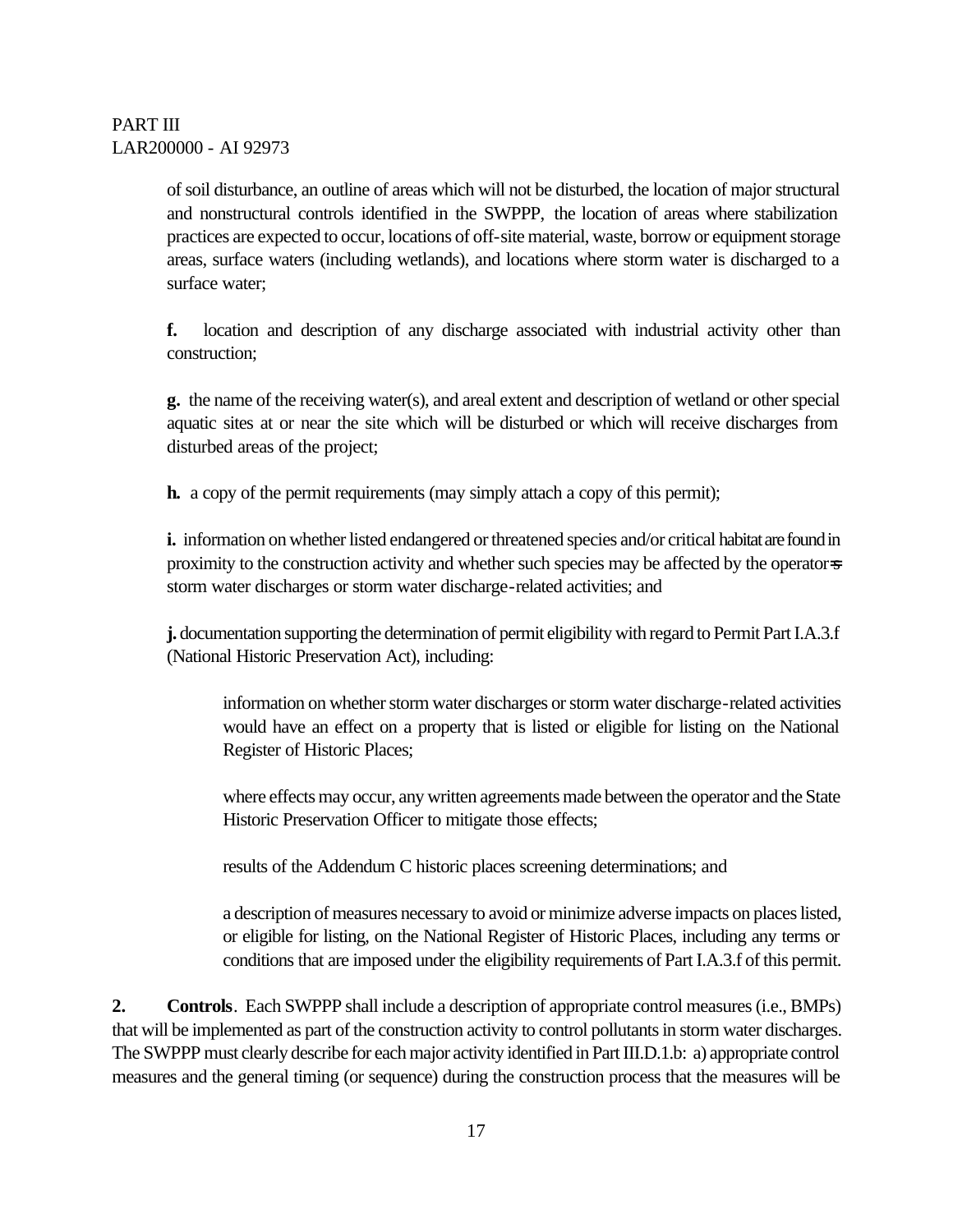implemented and b) which permittee is responsible for implementation (e.g., perimeter controls for one portion of the site will be installed by Contractor A after the clearing and grubbing necessary for installation of the measure, but before the clearing and grubbing for the remaining portions of the site. Perimeter controls will be actively maintained by Contractor B until final stabilization of those portions of the site upward of the perimeter control. Temporary perimeter controls will be removed by Owner after final stabilization). The description and implementation of control measures shall address the following minimum components:

#### **a.** Erosion and Sediment Controls.

**(1)** Short and Long Term Goals and Criteria:

**(a)** The construction-phase erosion and sediment controls should be designed to retain sediment on-site to the maximum extent practicable.

**(b)** All control measures must be properly selected, installed, and maintained in accordance with the manufacturers specifications and good engineering practices. If periodic inspections or other information indicates a control has been used inappropriately, or incorrectly, the permittee must replace or modify the control for site situations.

**(c)** If sediments escape the construction site, off-site accumulations of sediment must be removed at a frequency sufficient to minimize off-site impacts (e.g., fugitive sediment in street could be washed into storm sewers by the next rain and/or pose a safety hazard to users of public streets).

**(d)** Sediment must be removed from sediment traps or sedimentation ponds when design capacity has been reduced by 50%.

**(e)** Litter, construction debris, and construction chemicals exposed to storm water shall be prevented from becoming a pollutant source for storm water discharges (e.g., screening outfalls, picked up daily, etc.).

**(f)** Off-site material storage areas (also including overburden and stockpiles of dirt, borrow areas, etc.) used solely by the permitted project are considered a part of the project and shall be addressed in the storm water pollution prevention plan.

**(2)** Stabilization Practices. The SWPPP must include a description of interim and permanent stabilization practices for the site, including a site-specific scheduling of the implementation of the practices. Site plans should ensure that existing vegetation is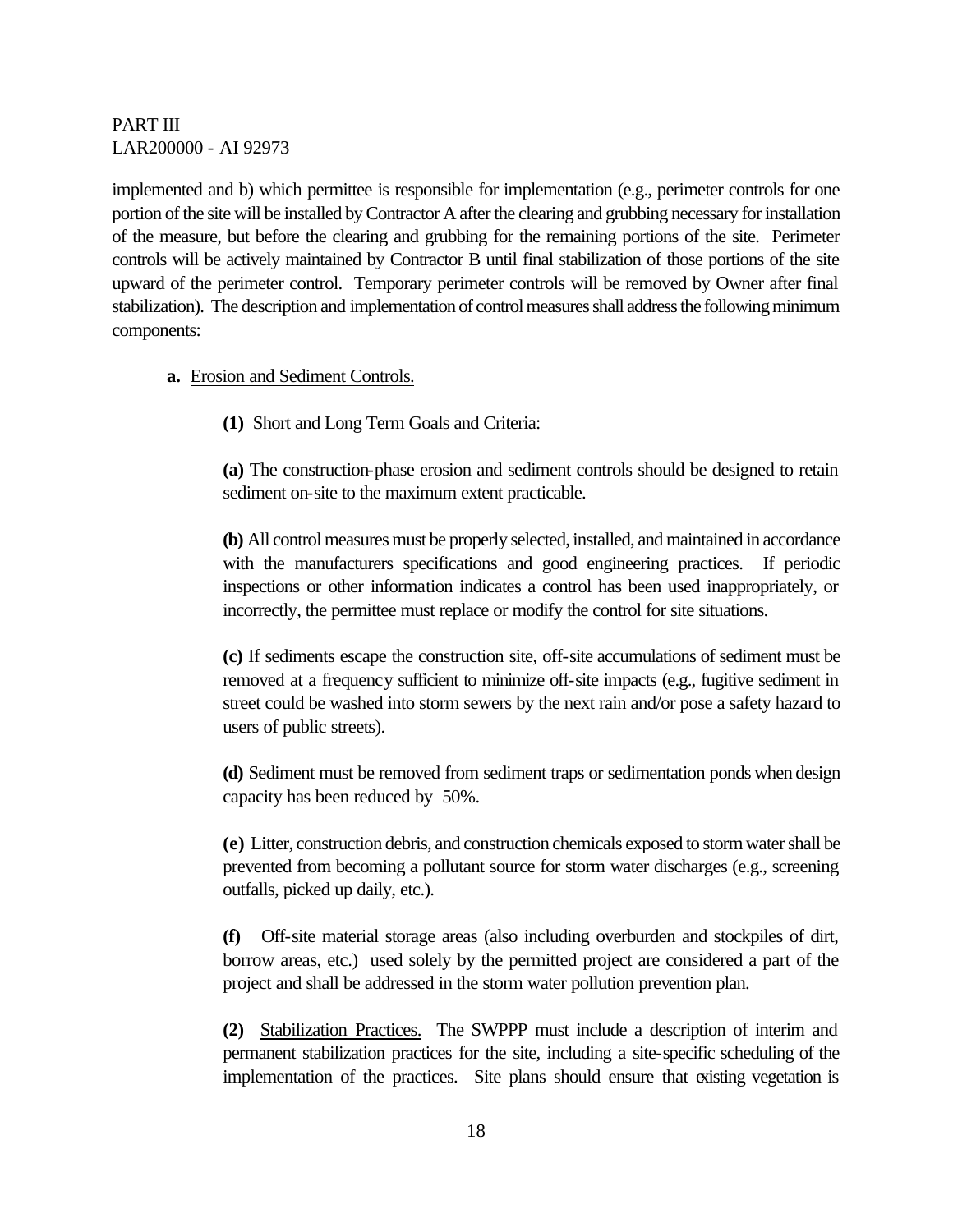preserved where attainable and that disturbed portions of the site are stabilized. Stabilization practices may include, but are not limited to: establishment of temporary vegetation, establishment of permanent vegetation, mulching, geotextiles, sod stabilization, vegetative buffer strips, protection of trees, preservation of mature vegetation, and other appropriate measures. Use of impervious surfaces for stabilization should be avoided.

The following records shall be maintained and attached to the SWPPP: the dates when major grading activities occur; the dates when construction activities temporarily or permanently cease on a portion of the site; and the dates when stabilization measures are initiated. Except as provided in Parts III.D.2. $(a)$ . $(1)$ . $(a)$ ,  $(b)$ , and  $(c)$  below, stabilization measures shall be initiated as soon as practicable in portions of the site where construction activities have temporarily or permanently ceased, but in no case more than 14 days after the construction activity in that portion of the site has temporarily or permanently ceased.

**(a)** Where the initiation of stabilization measures by the 14th day after construction activity temporarily or permanently ceases, is precluded by snow cover or frozen ground conditions, stabilization measures shall be initiated as soon as practicable.

**(b)** Where construction activity on a portion of the site is temporarily ceased, and earth disturbing activities will be resumed within 21 days, temporary stabilization measures do not have to be initiated on that portion of site.

**(c)** In areas experiencing droughts where the initiation of stabilization measures by the 14th day after construction activity has temporarily or permanently ceased is precluded by seasonal arid conditions, stabilization measures shall be initiated as soon as practicable.

**(3)** Structural Practices. The SWPPP must include a description of structural practices to divert flows from exposed soils, store flows or otherwise limit runoff and the discharge of pollutants from exposed areas of the site to the degree attainable. Such practices may include but are not limited to: silt fences, earth dikes, drainage swales, sediment traps, check dams, subsurface drains, pipe slope drains, level spreaders, storm drain inlet protection, rock outlet protection, reinforced soil retaining systems, gabions, and temporary or permanent sediment basins. Placement of structural practices in floodplains should be avoided to the degree attainable. The installation of these devices may be subject to Section 404 of the CWA.

**b.** Storm Water Management. A description of measures that will be installed during the construction process to control pollutants in storm water discharges that will occur after construction operations have been completed must be included in the SWPPP. Structural measures should be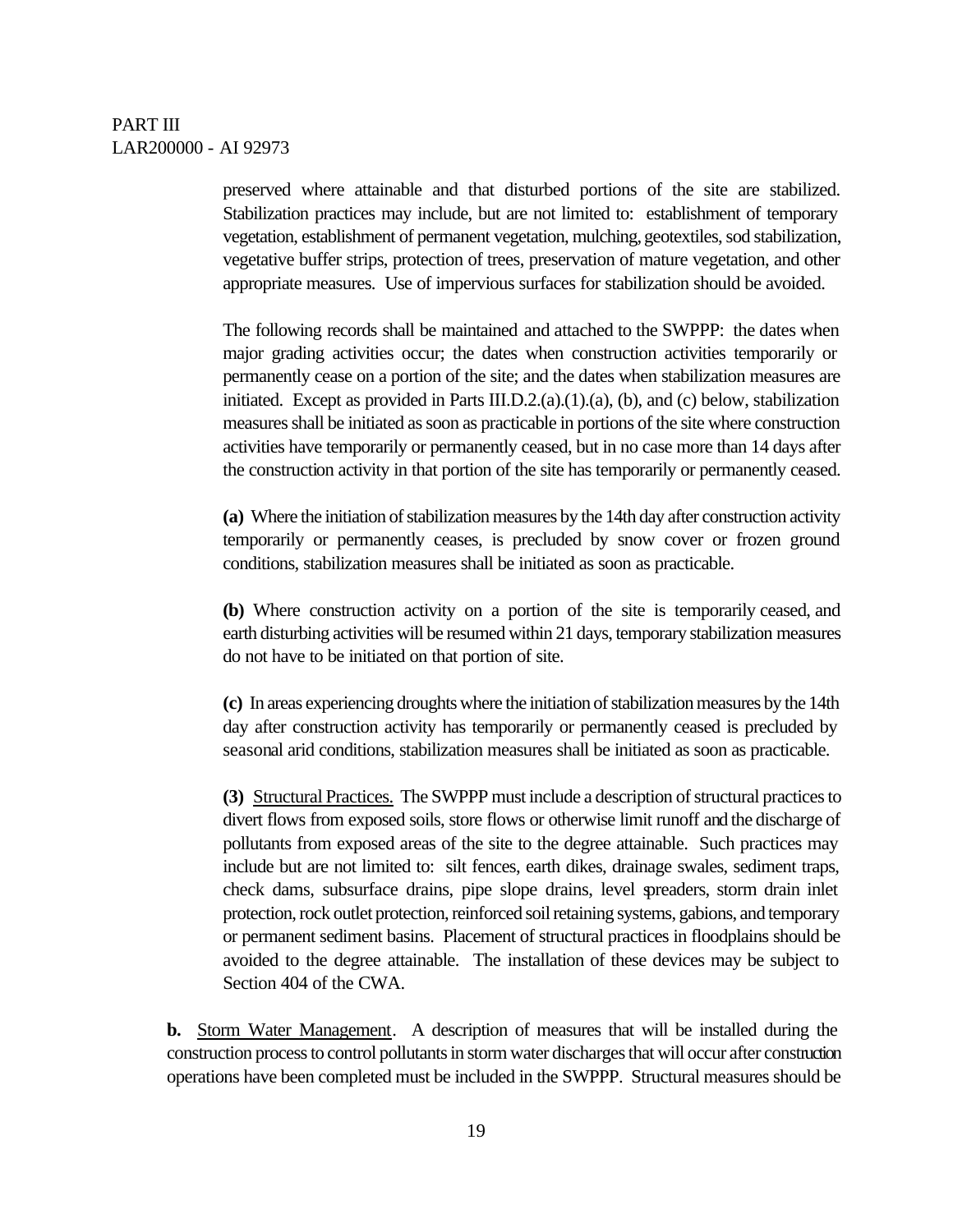placed on upland soils to the degree attainable. The installation of these devices may also require a separate permit under Section 404 of the CWA. Permittees are only responsible for the installation and maintenance of storm water management measures prior to final stabilization of the site, and are not responsible for maintenance after storm water discharges associated with construction activity have been eliminated from the site. However, post-construction storm water BMPs that discharge pollutants from point sources once construction is completed, may in themselves, need authorization under a separate LPDES permit.

**(1)** Such practices may include but are not limited to: storm water detention structures (including wet ponds); storm water retention structures; flow attenuation by use of open vegetated swales and natural depressions; infiltration of runoff on-site; and sequential systems (which combine several practices). The storm water pollution prevention plan shall include an explanation of the technical basis used to select the practices to control pollution where flows exceed predevelopment levels.

**(2)** Velocity dissipation devices may be needed at discharge locations and along the length of any outfall channel for the purpose of providing a non-erosive velocity flow from the structure to a water course so that the natural physical and biological characteristics and functions are maintained and protected (e.g., no significant changes in the hydrological regime of the receiving water).

#### **c.** Other Controls.

**(1)** No solid materials, including building materials, shall be discharged to waters of the State, except as authorized by a permit issued under Section 404 of the CWA. ASolid materials@ refers to such items as boards, wrapping materials, bricks and concrete debris, and land clearing debris such as leaves and tree limbs, but does not include total suspended solids.

**(2)** Off-site vehicle tracking of sediments and the generation of dust shall be minimized.

**(3)** The SWPPP shall ensure and demonstrate compliance with applicable State, and/or local waste disposal, sanitary sewer or septic system regulations to the extent these are located within the permitted area.

**(4)** The SWPPP shall include a narrative description of construction and waste materials expected to be stored on-site with updates as appropriate. The SWPPP shall also include a description of controls to reduce pollutants fom these materials including storage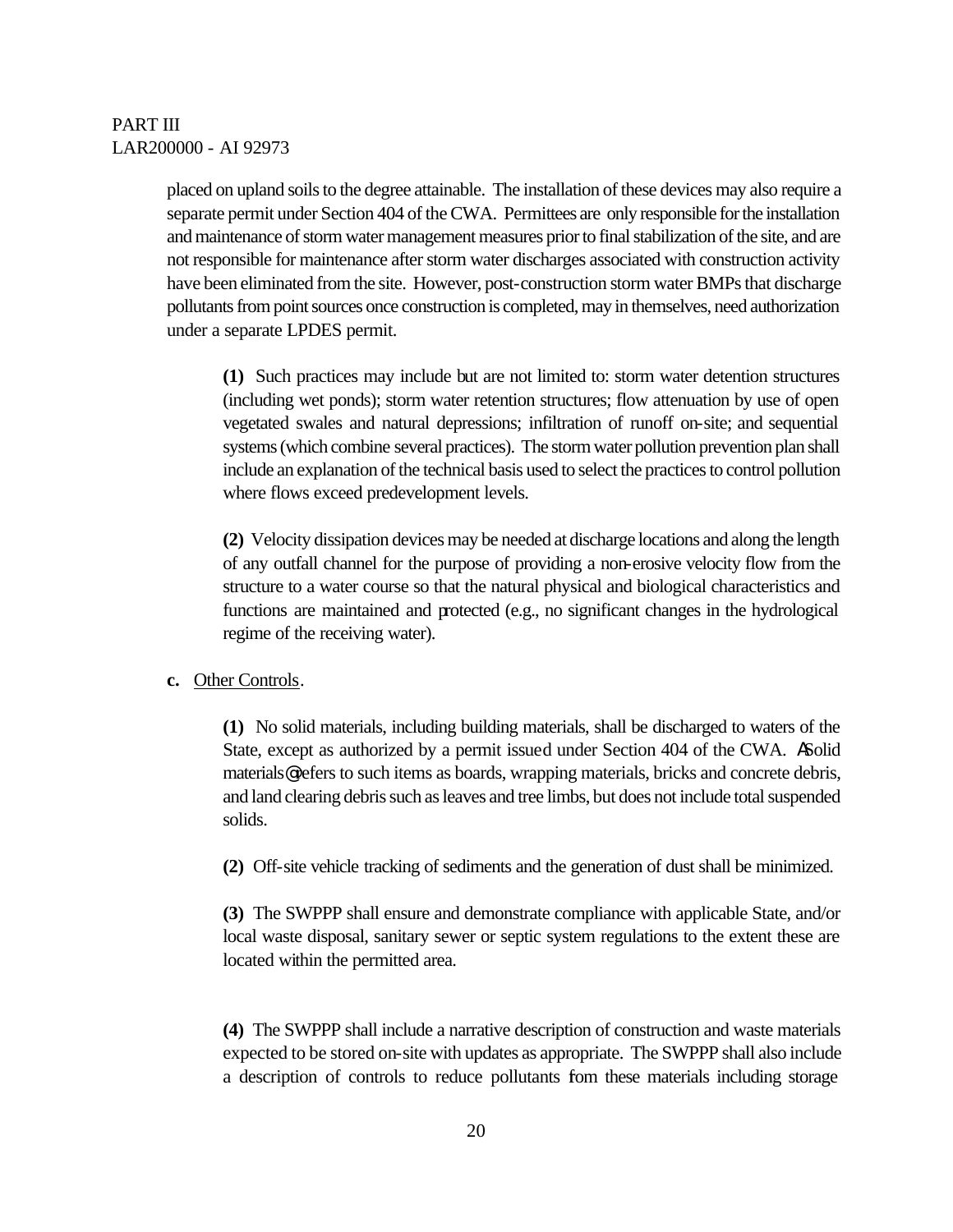practices to minimize exposure of the materials to storm water, and spill prevention and response.

**(5)** The SWPPP shall include a description of pollutant sources from areas other than construction (including discharges from dedicated cement/concrete and asphalt plants), and a description of controls and measures that will be implemented at those sites to minimize pollutant discharges.

**(6)** The SWPPP shall include a description of measures necessary to protect listed endangered and threatened species and/or critical habitat including any terms or conditions that are imposed under the eligibility requirements of Part I.A.3.e of this permit. Failure to describe and implement such measures will result in the storm water discharges from the construction activities being ineligible for coverage under this permit.

#### **d.** Approved State or Local Plans.

**(1)** Permittees which discharge storm water associated with construction activities must include in their storm water pollution prevention plan procedures and requirements specified in applicable sediment and erosion site plans or site permits, or storm water management site plans or site permits approved by State or local officials.

**(2)** Storm water pollution prevention plans must be updated as necessary to reflect any changes applicable to protecting surface water resources in sediment and erosion site plans or site permits, or storm water management site plans or site permits approved by State, or local officials for which the permittee receives written notice.

**3. Maintenance.** A description of procedures to ensure the timely maintenance of vegetation, erosion and sediment control measures and other protective measures identified in the site plan are in good and effective operating condition must be provided. Maintenance needs identified in inspections or by other means shall be accomplished before the next anticipated storm event, or as necessary to maintain the continued effectiveness of storm water controls. If maintenance prior to the next anticipated storm event is impracticable, maintenance must be scheduled and accomplished as soon as practicable.

**4. Inspections.** Except for linear or remote projects as discussed below, qualified personnel (provided by the permittee or cooperatively by multiple permittees) shall inspect disturbed areas of the construction site that have not been finally stabilized, areas used for storage of materials that are exposed to precipitation, structural control measures, and locations where vehicles enter or exit the site at least once every 14 calendar days, before anticipated storm events (or series of storm events such as intermittent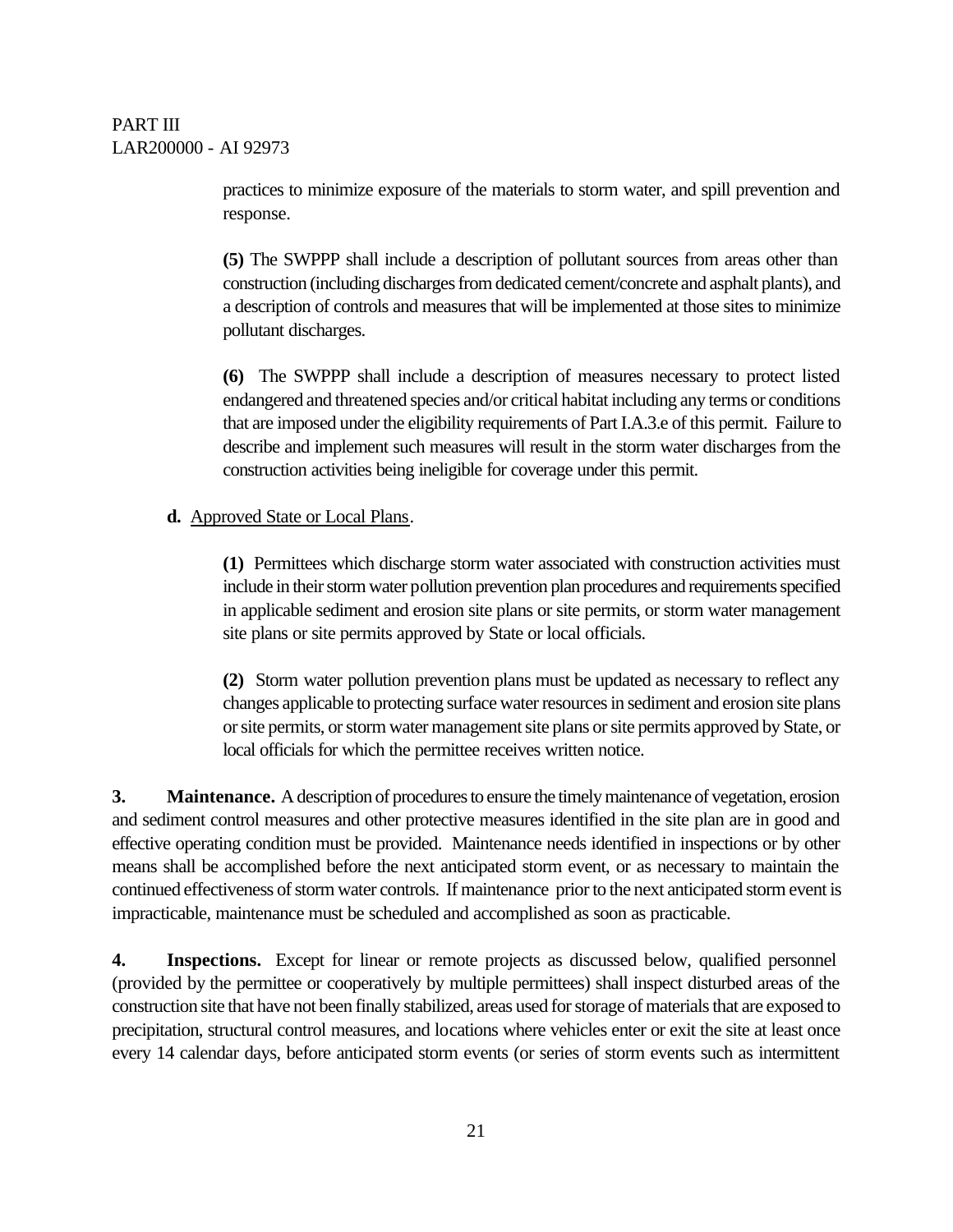showers over one or more days) expected to cause a significant amount of runoff and within 24 hours of the end of a storm event of 0.5 inches or greater.

Because linear or remote, unmanned projects often cannot be inspected from stabilized locations without damage to BMPs or re-vegetation efforts, these operators have the option of either 1) conducting regular visual inspections every two weeks or 2) performing visual inspections within 24 hours following a storm event of 0.5" or more. The option selected must be identified in the SWPPP and must be adhered to throughout the term of permit coverage.

 **a.** Disturbed areas and areas used for storage of materials that are exposed to precipitation shall be inspected for evidence of, or the potential for, pollutants entering the drainage system. Erosion and sediment control measures identified in the SWPPP shall be observed to ensure that they are operating correctly. Where discharge locations or points are accessible, they shall be inspected to ascertain whether erosion control measures are effective in preventing significant impacts to receiving waters. Locations where vehicles enter or exit the site shall be inspected for evidence of off-site sediment tracking.

**b.** Based on the results of the inspection, the site description identified in the plan in accordance with Part III.D.1 of this permit and pollution prevention measures identified in the plan in accordance with Part III.D.2 of this permit shall be revised as appropriate, but in no case later than seven calendar days following the inspection. Such modifications shall provide for timely implementation of any changes to the plan within seven calendar days following the inspection.

**c.** A report summarizing the scope of the inspection, name(s) and qualifications of personnel making the inspection, the date(s) of the inspection, major observations relating to the implementation of the storm water pollution prevention plan (including the location(s) of discharges of sediment or other pollutants from the site and of any control device that failed to operate as designed or proved inadequate for a particular location), and actions taken in accordance with Part III.D.4.b of the permit shall be made and retained as part of the storm water pollution prevention plan for at least three years from the date that the site is finally stabilized. Such reports shall identify any incidents of non-compliance. Where a report does not identify any incidents of non-compliance, the report shall contain a certification that the facility is in compliance with the storm water pollution prevention plan and this permit. The report shall be signed in accordance with Part V.G of this permit.

**5. Non-Storm Water Discharges** - Except for flows from fire fighting activities, sources of nonstorm water listed in Parts I.A.2 and II.A.2 and 3 of this permit that are combined with storm water discharges associated with construction activity must be identified in the plan. The plan shall identify and ensure the implementation of appropriate pollution prevention measures for the non-storm water component(s) of the discharge.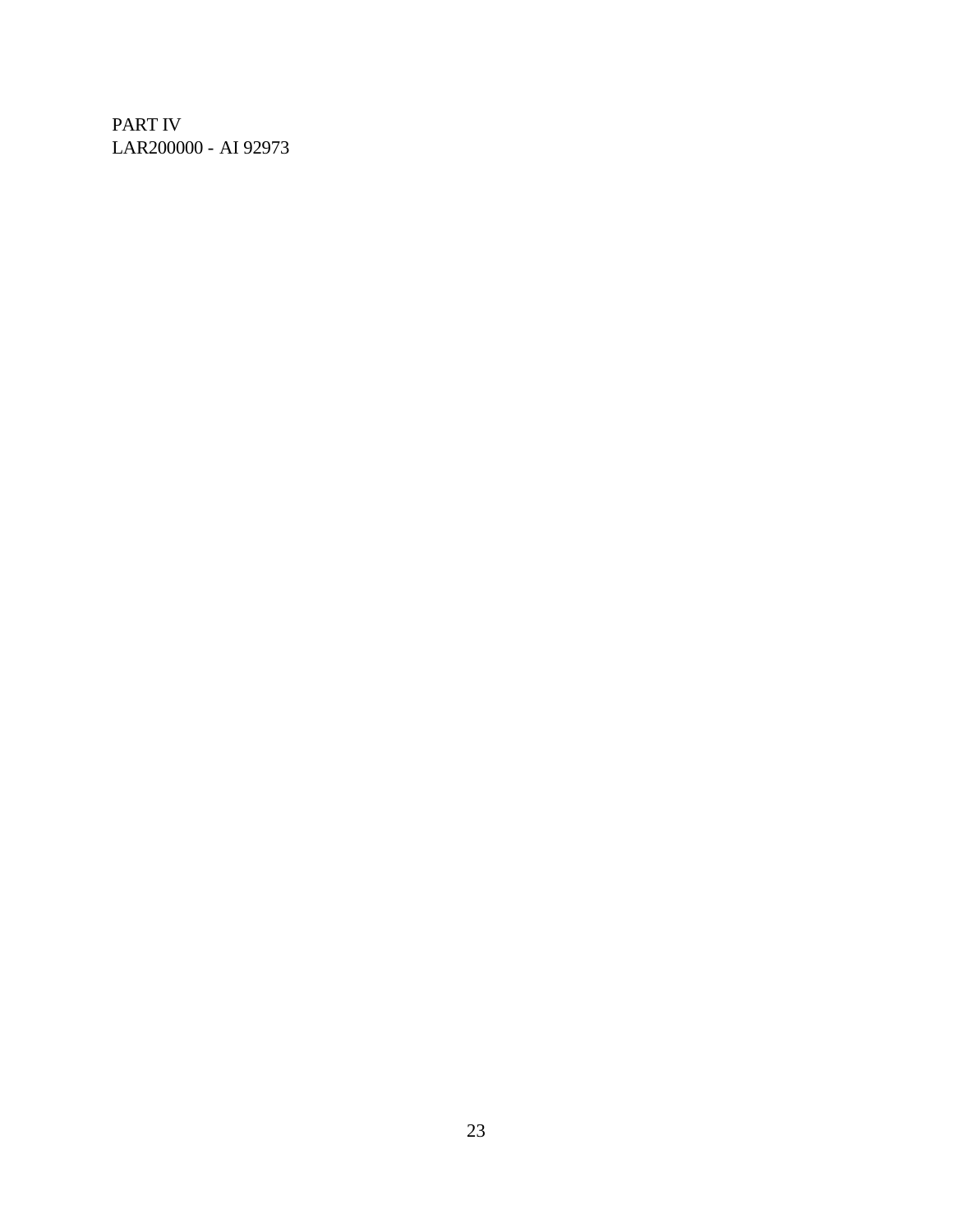# *Part IV. RETENTION OF RECORDS*

**A. Documents.** The permittee shall retain copies of storm water pollution prevention plans and all records and reports required by this permit for a period of at least three years from the date that the site is finally stabilized. This period may be extended by request of the State Administrative Authority at any time.

**B. Accessibility.** The permittee shall retain a copy of the storm water pollution prevention plan required by this permit (including a copy of the permit language) at the construction site (or other local location accessible to the State Administrative Authority and the public) from the date of project initiation to the date of final stabilization. The permittees with day to day operational control over pollution prevention plan implementation shall have a copy of the plan available at a central location on-site for the use of all operators and those identified as having responsibilities under the plan whenever they are on the construction site. A copy of the plan must be readily available to inspectors during normal business hours.

**C. Addresses.** All written correspondence concerning discharges in Louisiana from any facility covered under this permit, including the submittal of individual permit applications, shall be identified by agency interest number and/or permit number, if one is assigned, and sent to the address below.

> Louisiana Department of Environmental Quality Office of Environmental Services P. O. Box 82135 Baton Rouge, LA 70884-2135 Attn: Permits Division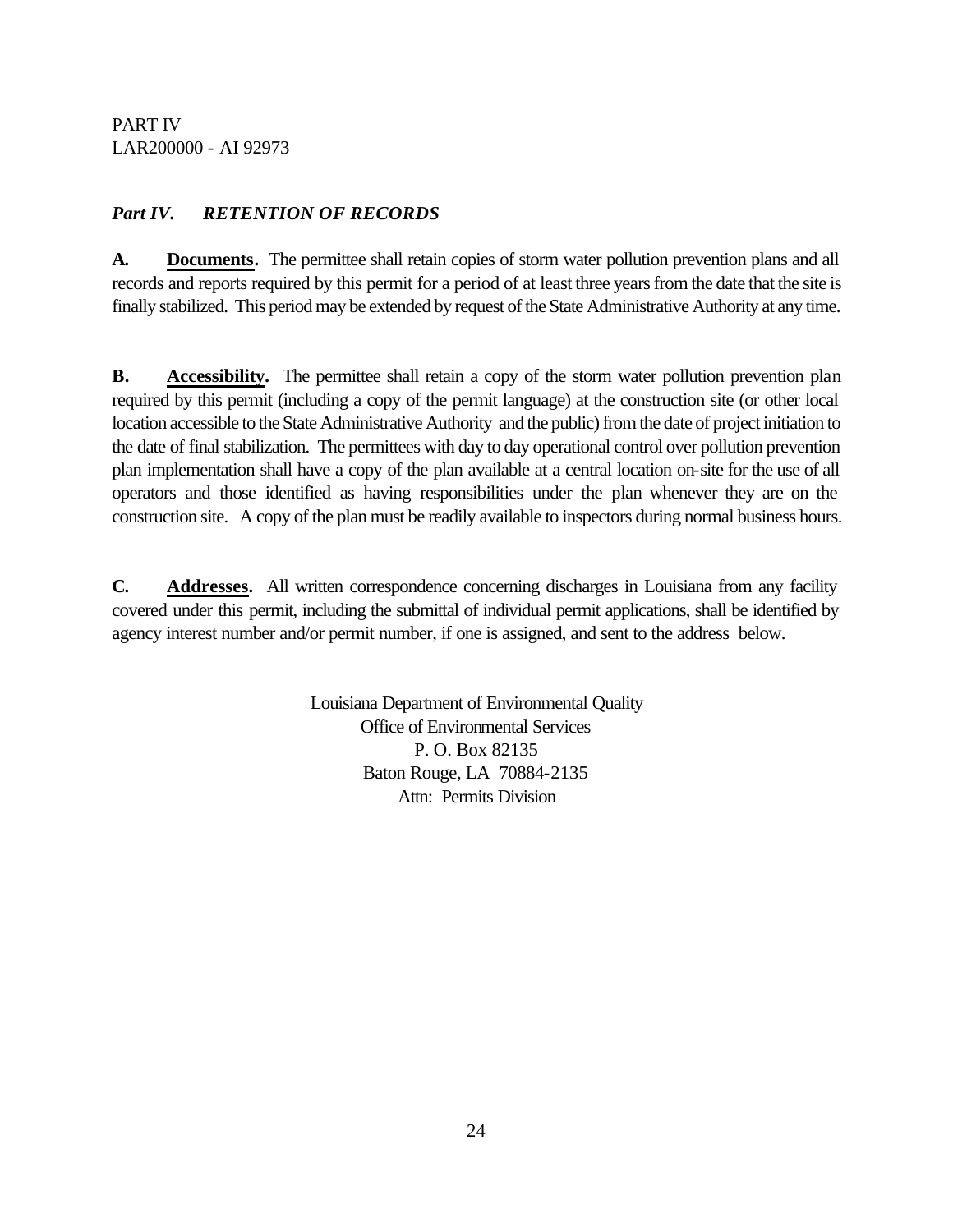### *Part V. STANDARD PERMIT CONDITIONS*

#### **A. Duty to Comply.**

**1.** The permittee must comply with all conditions of this permit. Any permit noncompliance constitutes a violation of the Clean Water Act and the Louisiana Environmental Quality Act and is grounds for enforcement action; for permit termination, revocation and reissuance, or modification; or for denial of a permit renewal application.

#### **2. Penalties for Violations of Permit Conditions.**

LA. R.S. 30:2025 provides for civil penalties for violations of these regulations and the Louisiana Environmental Quality Act. LA. R.S. 30:2076.2 provides for criminal penalties for violation of any provisions of the LPDES or any order or any permit condition or limitation issued under said program or implementing any provisions of the LPDES program.

#### **a. Criminal Penalties**

**(1)** Negligent Violations The Louisiana Revised Statutes LA. R.S. 30:2076.2 provides that any person who negligently violates any provision of the LPDES, or any order issued by the Secretary under the LPDES, or any permit condition or limitation implementing any such provision in a permit issued under the LPDES by the Secretary, or any requirement imposed in a pretreatment program approved under the LPDES is subject to a fine of not less than \$2,500 nor more than \$25,000 per day of violation, or by imprisonment for not more than 1 year, or both. If a conviction of a person is for a violation committed after a first conviction of such person, he shall be subject to a fine of not more than \$50,000 per day of violation, or imprisonment of not more than two years, or both.

**(2)** Knowing Violations The Louisiana Revised Statues LA. R.S. 30:2076.2 provides that any person who knowingly violates any provision of the LPDES, or any permit condition or limitation implementing any such provisions in a permit issued under the LPDES, or any requirement imposed in a pretreatment program approved under the LPDES is subject to a fine of not less than \$5,000 nor more than \$50,000 per day of violation, or imprisonment for not more than 3 years, or both. If a conviction of a person is for a violation committed after a first conviction of such person, he shall be subject to a fine of not more than \$100,000 per day of violation, or imprisonment of not more than six years, or both.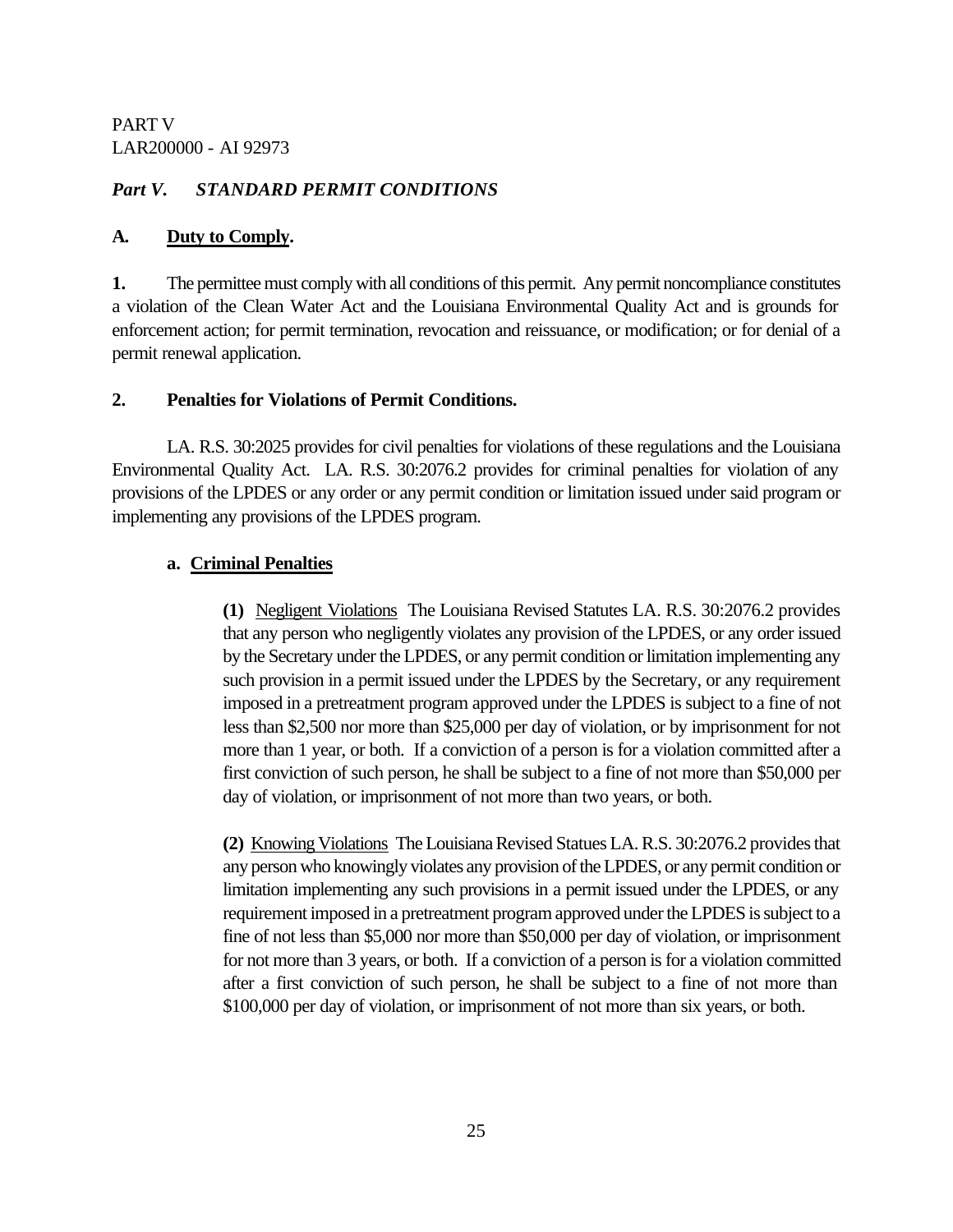**(3)** Knowing Endangerment The Louisiana Revised Statutes LA. R.S. 30:2076.2 ........ provides that any person who knowingly violates any provision of the LPDES, or ......... any order issued by the Secretary under the LPDES, or any permit condition or limitation implementing any such provisions in a permit issued under the LPDES ............ by the Secretary, and who knows at that time that he thereby places another person ..... in imminent danger of death or serious bodily injury, shall, upon conviction, be subject to a fine of not more than \$250,000, or by imprisonment for not more than ....... 15 years, or both. A person which is an organization shall, upon conviction of violating this Part, be subject to a fine of not more than one million dollars. If a conviction of a person is for a violation committed after a first conviction of such ........... person under this Part, the maximum punishment shall be doubled with respect to .......... both fine and imprisonment.

**(4)** False Statement The Louisiana Revised Statutes LA. R.S. 30:2076.2 provides ...... that any person who knowingly makes any false material statement, representation, or certification in any application, record, report, plan, or other document filed or required to be maintained under the LPDES or who knowingly .......... falsifies, tampers with, or renders inaccurate, any monitoring device or method required to be maintained under the LPDES, shall upon conviction, be subject to a ....... fine of not more than \$10,000 or by imprisonment for not more than 2 years, or both. If a conviction of a person is for a violation committed after a first conviction of such person, he shall be subject to a fine of not more than \$20,000 per day of violation, or by imprisonment of not more than 4 years, or both.

**b. Civil Penalties -** The Louisiana Revised Statutes LA R.S. 30:2025 provides that any person found to be in violation of any requirement of this Subtitle may be liable for a civil penalty, to be assessed by the Secretary, an Assistant Secretary, or the court, of not more than the cost to the state of any response action made necessary by such violation which is not voluntarily paid by the violator, and a penalty or not more than \$27,500 for each day of violation. However, when any such violation is done intentionally, willfully, or knowingly, or results in a discharge or disposal which causes irreparable or severe damage to the environment or if the substance discharged is one which endangers human life or health, such person may be liable for an additional penalty of not more than one million dollars.

#### **B. Continuation of the Expired General Permit.**

This permit expires five years after the effective date. Should this permit expire before it is reissued, this Office will administratively extend the permit to discharge, for permittees that were covered prior to the expiration, until such time that a new general permit is issued. Upon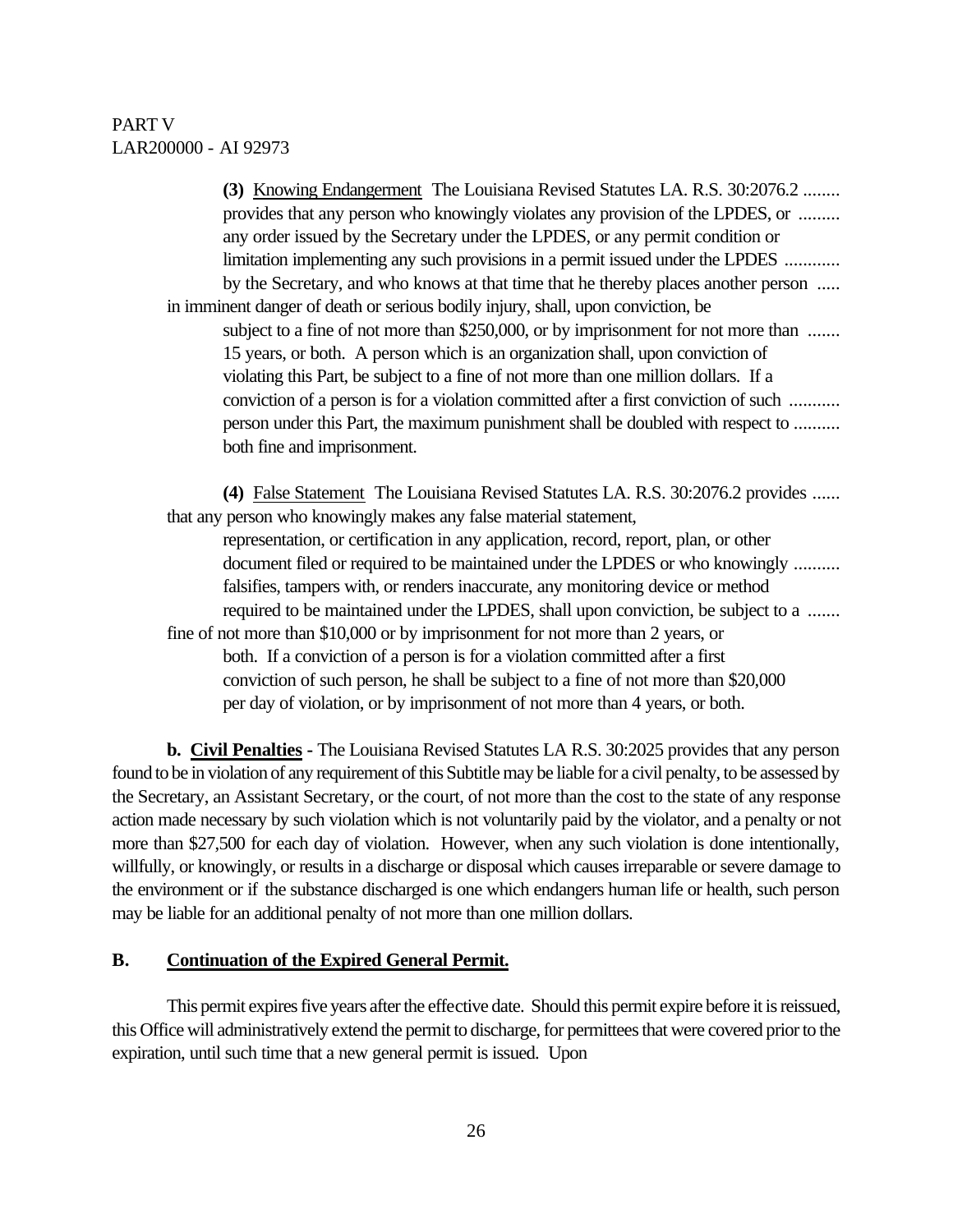reissuance or replacement of this permit, the permittee must comply with the requirements for obtaining coverage under the new permit to maintain authorization to discharge.

**C. Need to Halt or Reduce Activity not a Defense.** It shall not be a defense for a permittee in an enforcement action that it would have been necessary to halt or reduce the permitted activity in order to maintain compliance with the conditions of this permit.

**D. Duty to Mitigate.** The permittee shall take all reasonable steps to minimize or prevent any discharge in violation of this permit which has a reasonable likelihood of adversely affecting human health or the environment. The permittee shall also take all reasonable steps to minimize or correct any adverse impact on the environment resulting from noncompliance with the permit, including such accelerated or additional monitoring as necessary to determine the nature and impact of the noncomplying discharge.

**E. Duty to Provide Information.** The permittee shall furnish to the State Administrative Authority, within a reasonable time, any information which the administrative authority may request to determine whether cause exists for modifying, revoking and reissuing, or terminating this permit, or to determine compliance with this permit. The permittee shall also furnish to the State Administrative Authority, upon request, copies of records required to be kept by this permit.

**F. Other Information.** When the permittee becomes aware that he or she failed to submit any relevant facts or submitted incorrect information in any other report to the State Administrative Authority, he or she shall promptly submit such facts or information.

**G. Signatory Requirements.** All storm water pollution prevention plans, reports, certifications or information either submitted to the State Administrative Authority or the operator of a large or medium municipal separate storm sewer system, or that this permit requires be maintained by the permittee, shall be signed as follows.

**1.** All reports required by the permit and other information requested by the State Administrative Authority or authorized representative shall be signed by a person described in LAC 33:IX.2333.A, or by a duly authorized representative of that person (LAC 33:IX.2333.B). A person is a duly authorized representative only if:

**a.** The authorization is made in writing by a person described above,

**b.** The authorization specifies either an individual or a position having responsibility for the overall operation of the regulated facility or activity, such as the position of manager, operator, superintendent, or position of equivalent responsibility or an individual or position having overall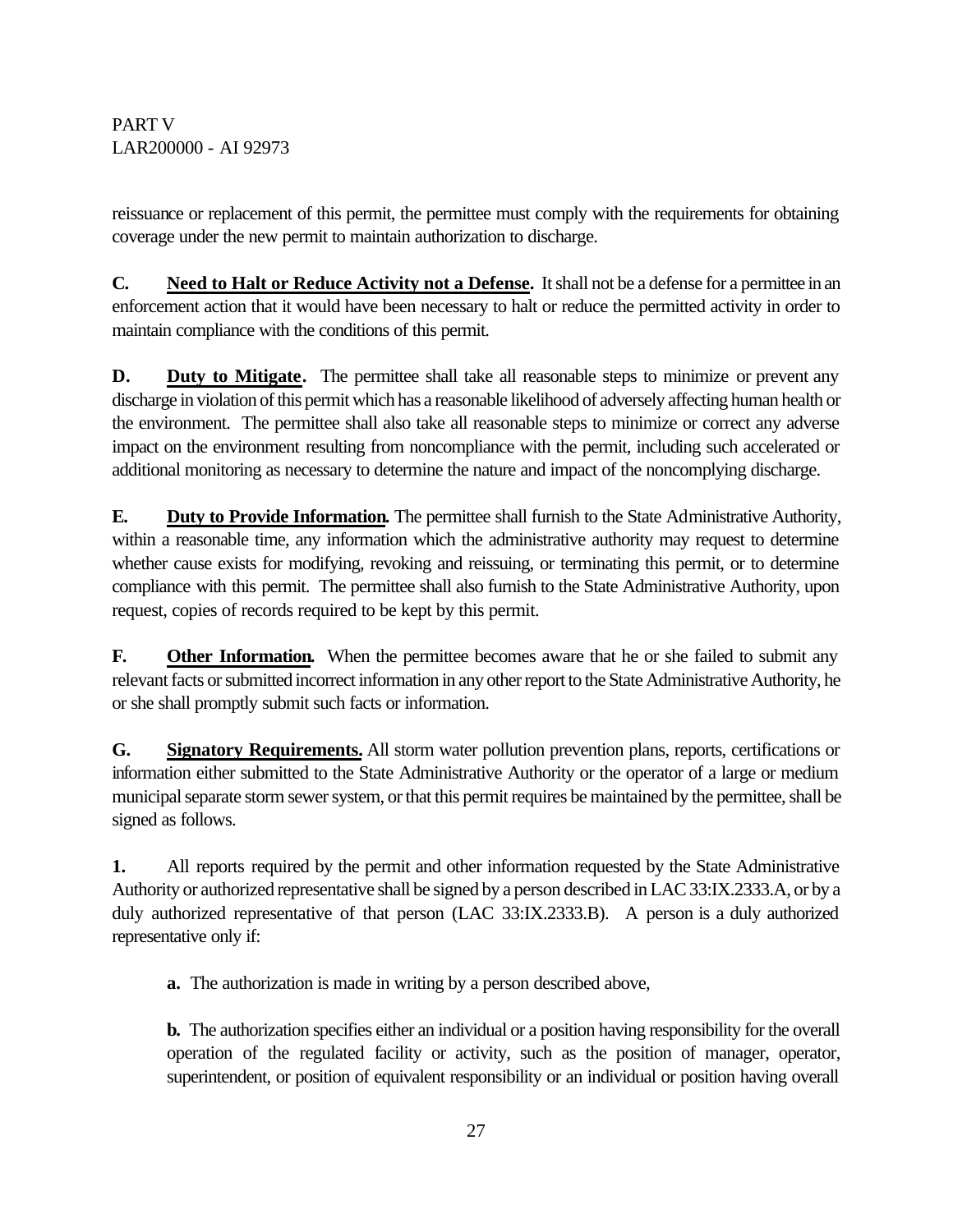responsibility for environmental matters for the company. (A duly authorized representative may thus be either a named individual or any individual occupying a named position) and,

- **c.** The written authorization is submitted to the State Administrative Authority.
- **d. Certification.** Any person signing documents under this Part shall make certifications as follows:

#### **Completion Report:**

*I certify under penalty of law that project activities were completed in accordance with the requirements of the Clean Water Act and the Louisiana Environmental Quality Act, and specifically in accordance with the LPDES Small Construction General Permit, LAR200000, under which the storm water discharges related to the construction were authorized. I understand that submittal of this Report does not release an Operator from liability for any violation of the permit or the Act. I further certify that the information submitted is, to the best of my knowledge and belief, true, accurate, and complete, and that there are significant penalties for submitting false information, including the possibility of fine and imprisonment for knowing violations.* 

#### **All Other Documents:**

*"I certify under penalty of law that this document and any attachments were prepared under my direction or supervision in accordance with a system designed to assure that qualified personnel properly gathered and evaluated the information contained herein. Based on my inquiry of the person or persons who manage the system, or those persons directly responsible for gathering the information, the information is, to the best of my knowledge and belief, true, accurate, and complete. I am aware that there are significant penalties for attesting to false information, including the possibility of fine and imprisonment for knowing violations."* 

**H. Penalties for Falsification of Reports.** The Louisiana Revised Statutes LA.R.S.30:2076.2 provides that any person who knowingly makes any false material statement, representation, or certification in any application, record, report, plan or other document filed or required to be maintained under the LPDES or who knowingly falsifies, tampers with, or renders inaccurate, any monitoring device or method required to be maintained under the LPDES, shall, upon conviction, be subject to a fine of not more than \$10,000, or imprisonment for not more than 2 years, or both. If a conviction of a person is a violation committed after a first conviction of such person, he shall be subject to a fine of not more than \$20,000 per day of violation, or by imprisonment of not more than 4 years, or both.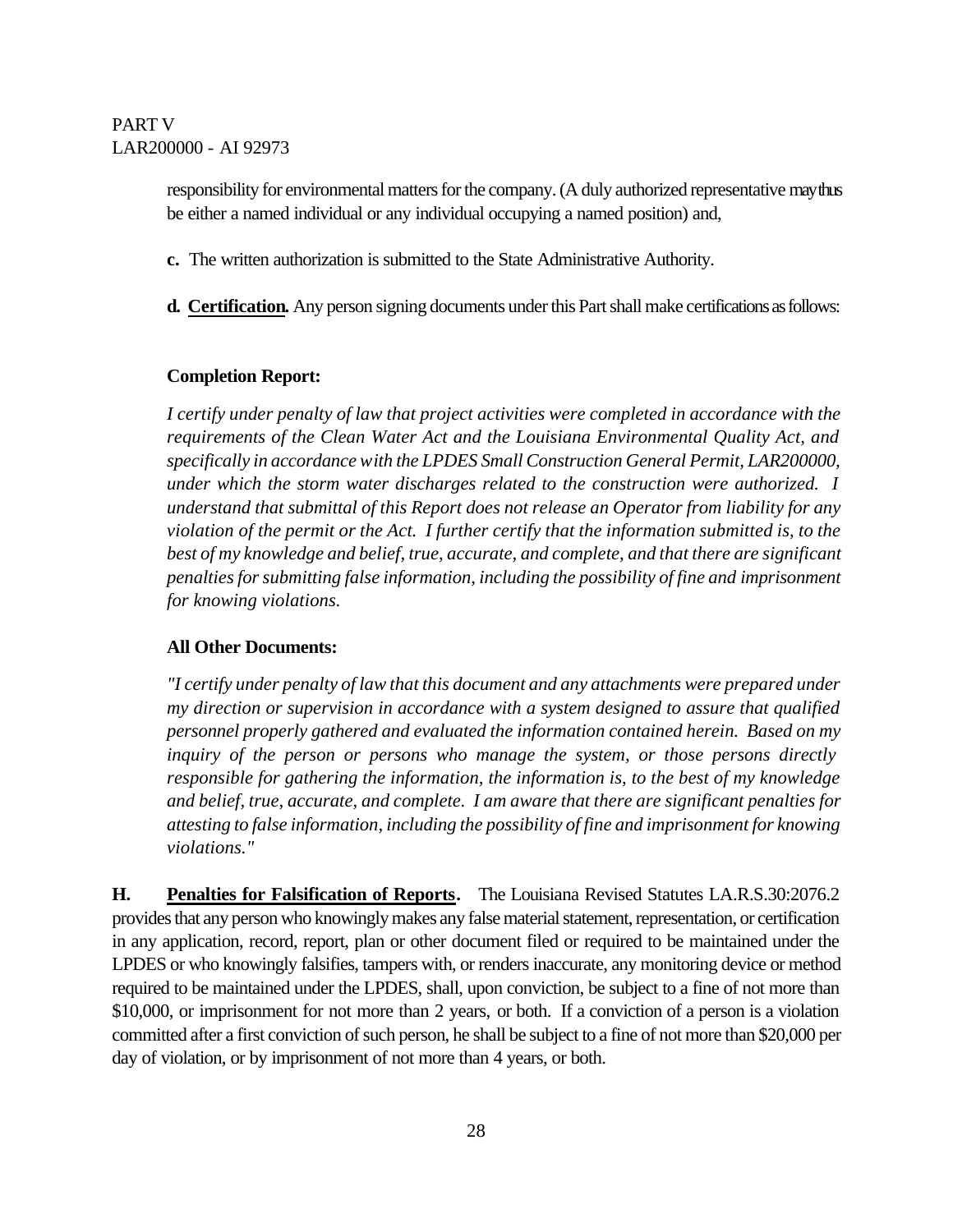**I. Oil and Hazardous Substance Liability.** Nothing in this permit shall be construed to preclude the institution of any legal action or relieve the permittee from any responsibilities, liabilities, or penalties to which the permittee is or may be subject under Section 311 of the CWA or Section 106 of the Comprehensive Environmental Response, Compensation and Liability Act of 1980 (CERCLA).

**J. Property Rights.** Authorization to discharge pursuant to the conditions of this permit does not relieve the permittee of any liability for damages to state waters or private property. For discharges to private land this permit does not relieve the permittee from obtaining approval from the landowner for appropriate easements and rights of way.

**K. Severability.** The provisions of this permit are severable, and if any provision of this permit, or the application of any provision of this permit to any circumstance, is held invalid, the application of such provision to other circumstances, and the remainder of this permit shall not be affected thereby.

# **L. Requiring an Individual Permit or an Alternative General Permit.**

**1.** The State Administrative Authority may require any person authorized by this permit to apply for and/or obtain either an individual LPDES permit or an alternative LPDES general permit. Any interested person may petition the State Administrative Authority to take action under this Part. Where the State Administrative Authority requires a discharger authorized to discharge under this permit to apply for another LPDES permit, the State Administrative Authority shall notify the discharger in writing that a permit application is required. This notification shall include a brief statement of the reasons for this decision, an application form, a statement setting a deadline for the discharger to file the application, and a statement that on the effective date of issuance or denial of the individual LPDES permit or the alternative general permit as it applies to the individual permittee, coverage under this general permit shall automatically terminate. Applications shall be submitted as indicated in Part IV.C of this permit. The State Administrative Authority may grant additional time to submit the application upon request of the operator. If a discharger fails to submit in a timely manner an individual LPDES permit application as required by the State Administrative Authority under this Part, then the applicability of this permit to the individual LPDES permittee is automatically terminated at the end of the day specified by the State Administrative Authority for application submittal.

**2.** Any discharger authorized by this permit may request to be excluded from the coverage of this permit by applying for an individual permit or an alternative general permit. In such cases, the permittee shall submit an individual application, with reasons supporting the request, to the State Administrative Authority at the address indicated in Part IV.C of this permit. The request may be granted by issuance of an individual permit or an alternative general permit if the reasons cited by the permittee are adequate to support the request.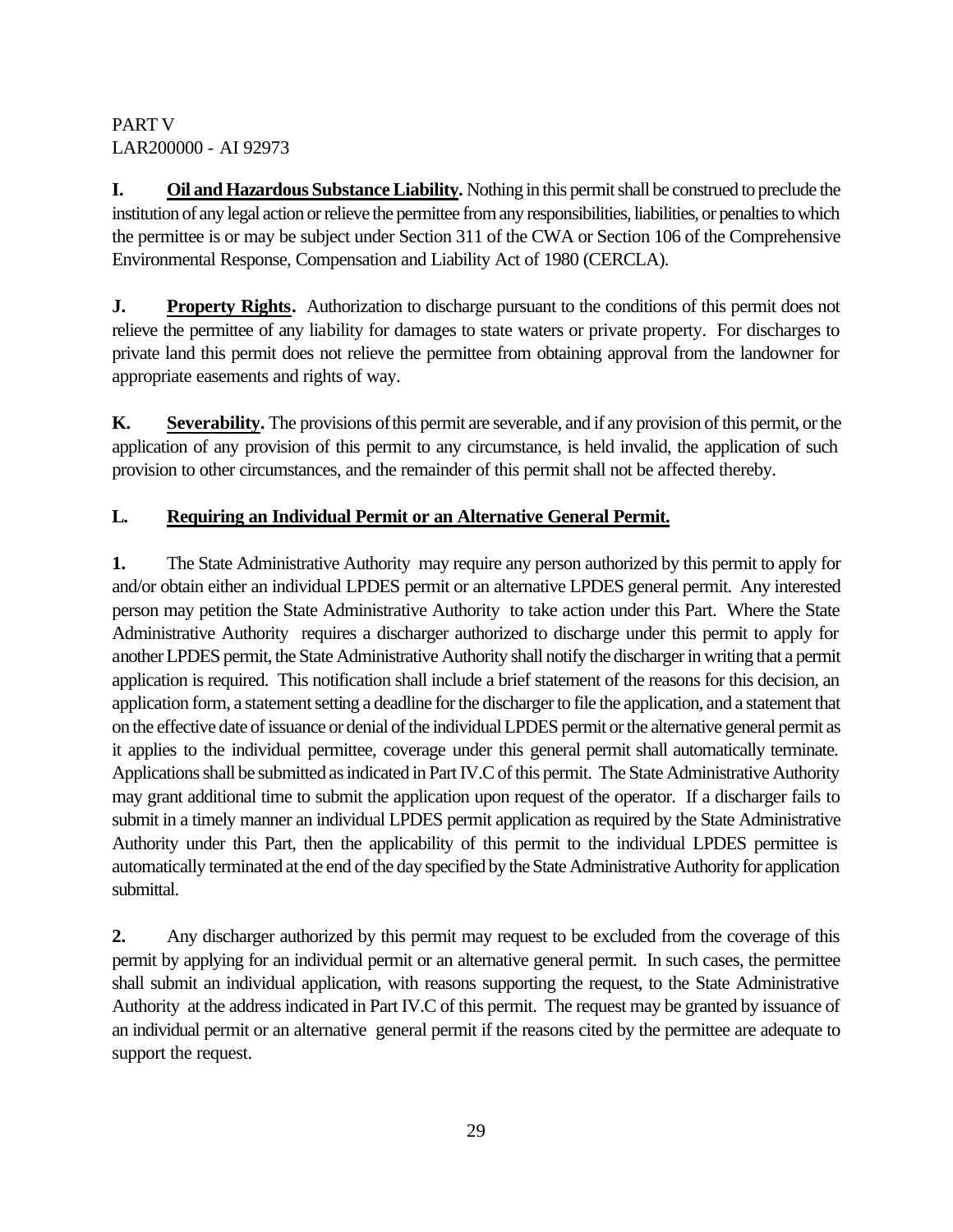**3.** When an individual LPDES permit is issued to a discharger otherwise subject to this permit, or the discharger is authorized to discharge under an alternative LPDES general permit, the applicability of this permit to the LPDES permittee is automatically terminated on the effective date of the individual permit or the date of authorization of coverage under the alternative general permit, whichever the case may be. When an individual LPDES permit is denied to an owner or operator otherwise subject to this permit, or the owner or operator is denied for coverage under an alternative LPDES general permit, the applicability of this permit to the LPDES permittee is automatically terminated on the date of such denial, unless otherwise specified by the State Administrative Authority.

# **M. State Environmental Laws.**

**1.** Nothing in this permit shall be construed to preclude the institution of any legal action or relieve the permittee from any responsibilities, liabilities, or penalties established pursuant to any applicable State law or regulation under authority preserved by Section 510 of the Clean Water Act.

**2.** No condition of this permit shall release the permittee from any responsibility or requirements under other environmental statutes or regulations.

**N. Proper Operation and Maintenance.** The permittee shall at all times properly operate and maintain all facilities and systems of treatment and control (and related appurtenances) which are installed or used by the permittee to achieve compliance with the conditions of this permit and with the requirements of storm water pollution prevention plans. Proper operation and maintenance also includes adequate laboratory controls and appropriate quality assurance procedures. Proper operation and maintenance requires the operation of backup or auxiliary facilities or similar systems, installed by a permittee only when necessary to achieve compliance with the conditions of the permit.

**O. Inspection and Entry.** The permittee shall allow the State Administrative Authority or an authorized representative (including an authorized contractor acting as a representative of the administrator), or, in the case of a construction site which discharges through a municipal separate storm sewer, an authorized representative of the municipal operator or the separate storm sewer receiving the discharge, upon the presentation of credentials and other documents as may be required by law, to:

**1.** Enter upon the permittee's premises where a regulated facility or activity is located or conducted or where records must be kept under the conditions of this permit. Most inspections will be unannounced and should be allowed to begin immediately, but in no case shall begin more than thirty (30) minutes after the time the inspector presents his/her credentials and announces the purpose(s) of the inspection. Delay in excess of thirty (30) minutes shall constitute a violation of these regulations. However, additional time can be granted if the inspector or the Administrative Authority determines that the circumstances warrant such action;

**2.** Have access to and copy at reasonable times, any records that must be kept under the conditions of this permit. For records maintained in either a central or private office that is open only during normal office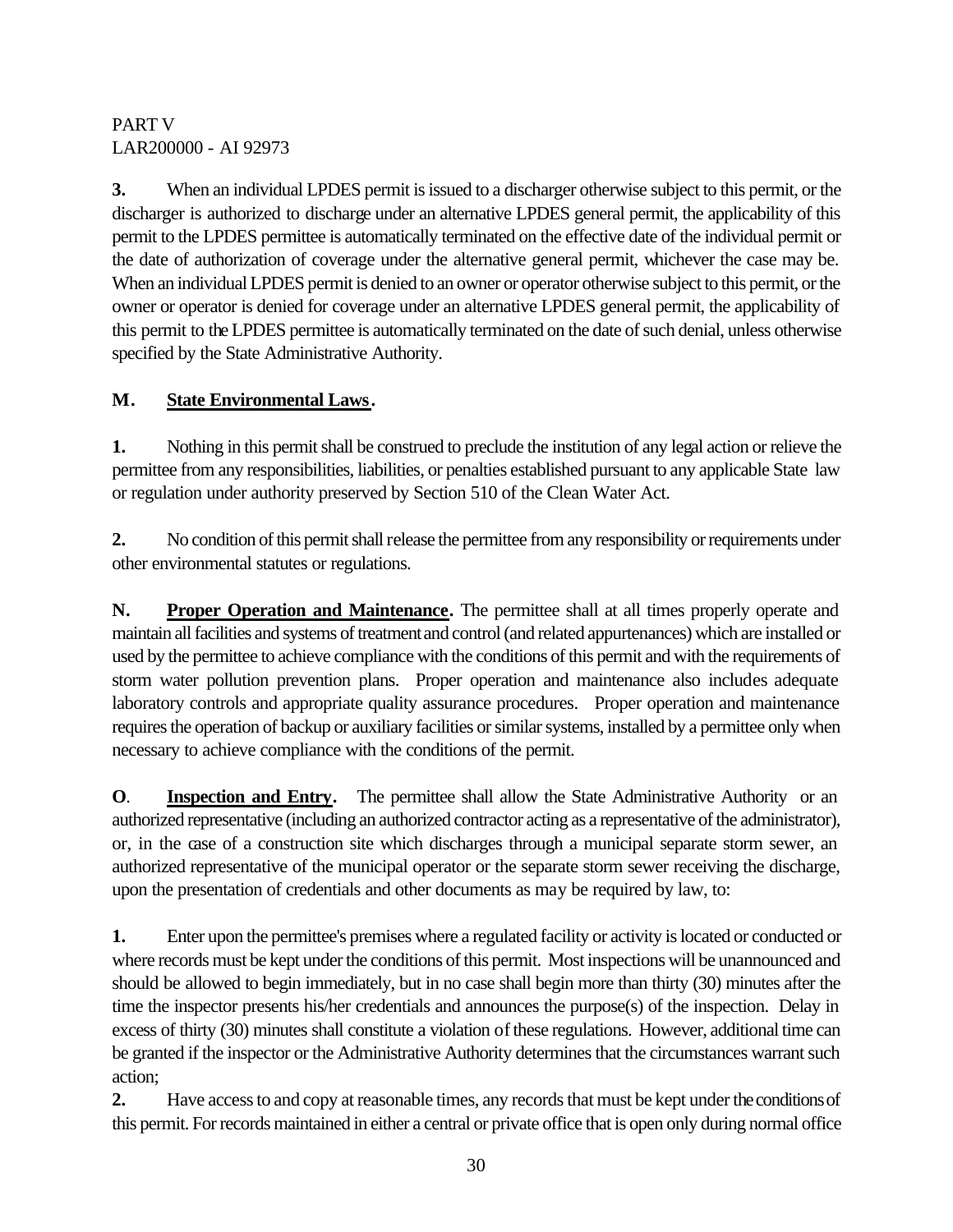hours and is closed at the time of inspection, the records shall be made available as soon as the office is open, but in no case later than the close of business the next working day;

**3.** Inspect at reasonable times any facilities or equipment (including monitoring and control equipment), practices or operations regulated or required under this permit; and

**4.** Sample or monitor at reasonable times, for the purpose of assuring permit compliance or as otherwise authorized by the Clean Water Act or the Louisiana Environmental Quality Act, any substances or parameters at any location.

# **P. Upset Conditions.**

**1.** Upset - an exceptional incident in which there is unintentional and temporary noncompliance with technology based permit effluent limitations because of factors beyond the reasonable control of the permittee. An upset does not include noncompliance to the extent caused by operational error, improperly designed treatment facilities, inadequate treatment facilities, lack of preventive maintenance, or careless or improper operation.

**2.** Effect of an upset. An upset constitutes an affirmative defense to an action brought for noncompliance with such technology-based permit effluent limitations if the requirements of Part V.P.3 are met. No determination made during administrative review of claims that noncompliance was caused by upset, and before an action for noncompliance, is final administrative action subject to judicial review.

**3.** Conditions necessary for a demonstration of upset. A permittee who wishes to establish the affirmative defense of upset shall demonstrate, through properly signed, contemporaneous operating logs, or other relevant evidence that:

- **a.** An upset occurred and that the permittee can identify the cause(s) of the upset;
- **b.** The permitted facility was at the time being properly operated;
- **c.** The permittee submitted notice of the upset as required by Part II.B.1, II.B.2. and II.B.3.; and,

**d.** The permittee complied with any remedial measures required by Part II.D.

**4.** Burden of proof. In any enforcement proceeding, the permittee seeking to establish the occurrence of an upset has the burden of proof.

# **Q***.* **Removed Substances.**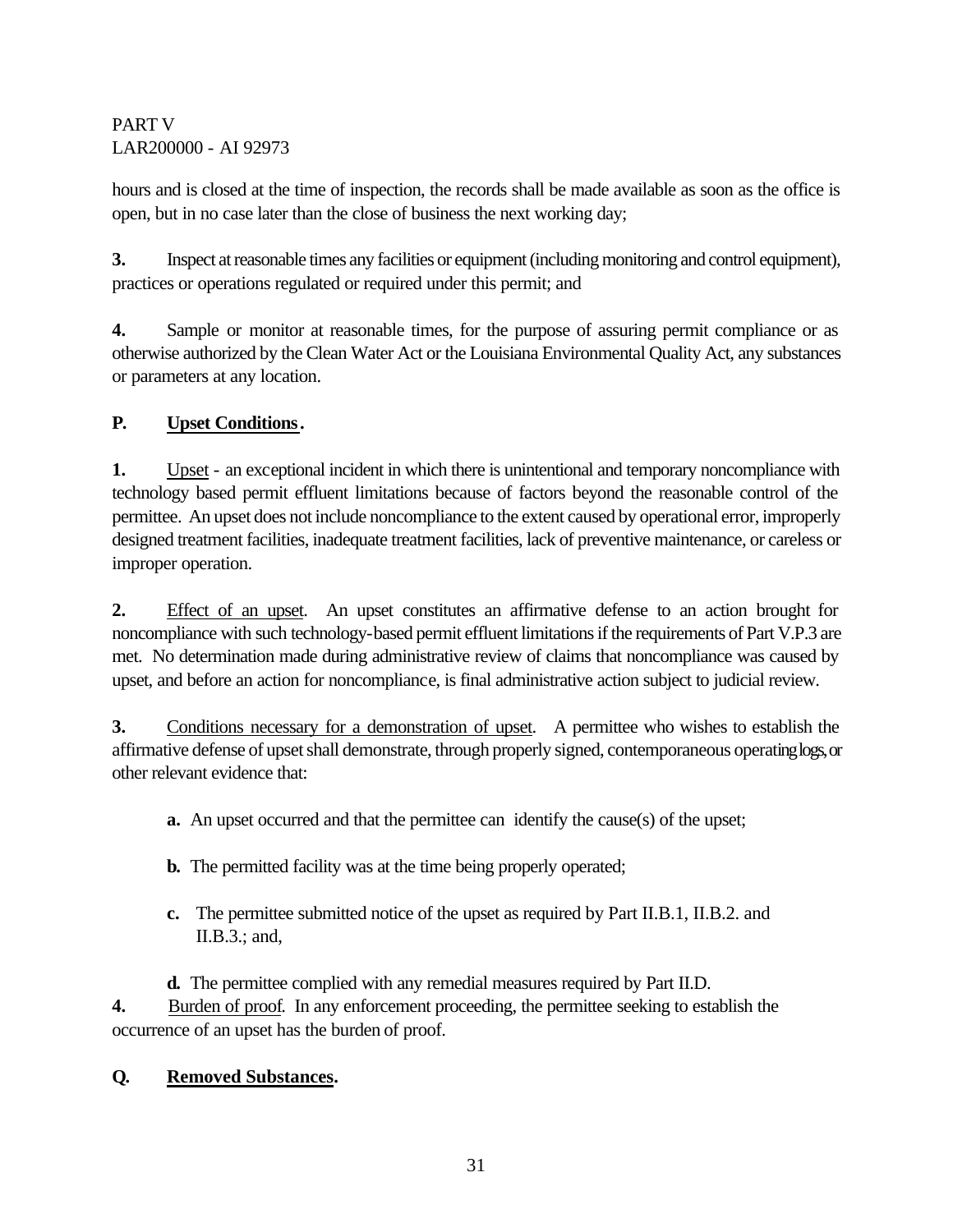Solids, sewage sludges, filter backwash, or other pollutants removed in the course of treatment or wastewater control shall be disposed of in a manner such as to prevent any pollutant from such materials from entering waters of the State.

# **R. Prohibition for Tampering: Penalties.**

**1.** No person shall falsify, tamper with, or knowingly render inaccurate, any monitoring device or method required to be maintained under this permit.

**2.** Any person who falsifies, tampers with, or knowingly renders inaccurate, any monitoring device or method to be maintained under this permit shall, upon conviction, be subject to penalties in accordance with the state statutes LA. R. S. 30:2076.2.

# **S. Reporting Requirements.**

**1.** Anticipated Noncompliance. The permittee shall give advance notice to the State Administrative Authority of any planned changes in the permitted facility or activity which may result in noncompliance with permit requirements.

# **T. Availability of Reports.**

All recorded information (completed report forms or any public document) not classified as confidential information under R.S. 30:2030(A) and 30:2074(D) and designated as such in accordance with these regulations (LAC 33:IX.2323 and LAC 33:IX.2763) shall be made available to the public for inspection and copying during normal working hours in accordance with the Public Records Act, R.S. 44:1 et seq.

Claims of confidentiality for the following will be denied:

- **a.** The name and address of any permit operator or permittee;
- **b.** Permit applications, permits, and effluent data.

**c.** Information required by LPDES application forms provided by the state administrative authority under LAC 33:IX.2331 may not be claimed confidential. This includes information submitted on the forms themselves and any attachments used to supply information required by the forms.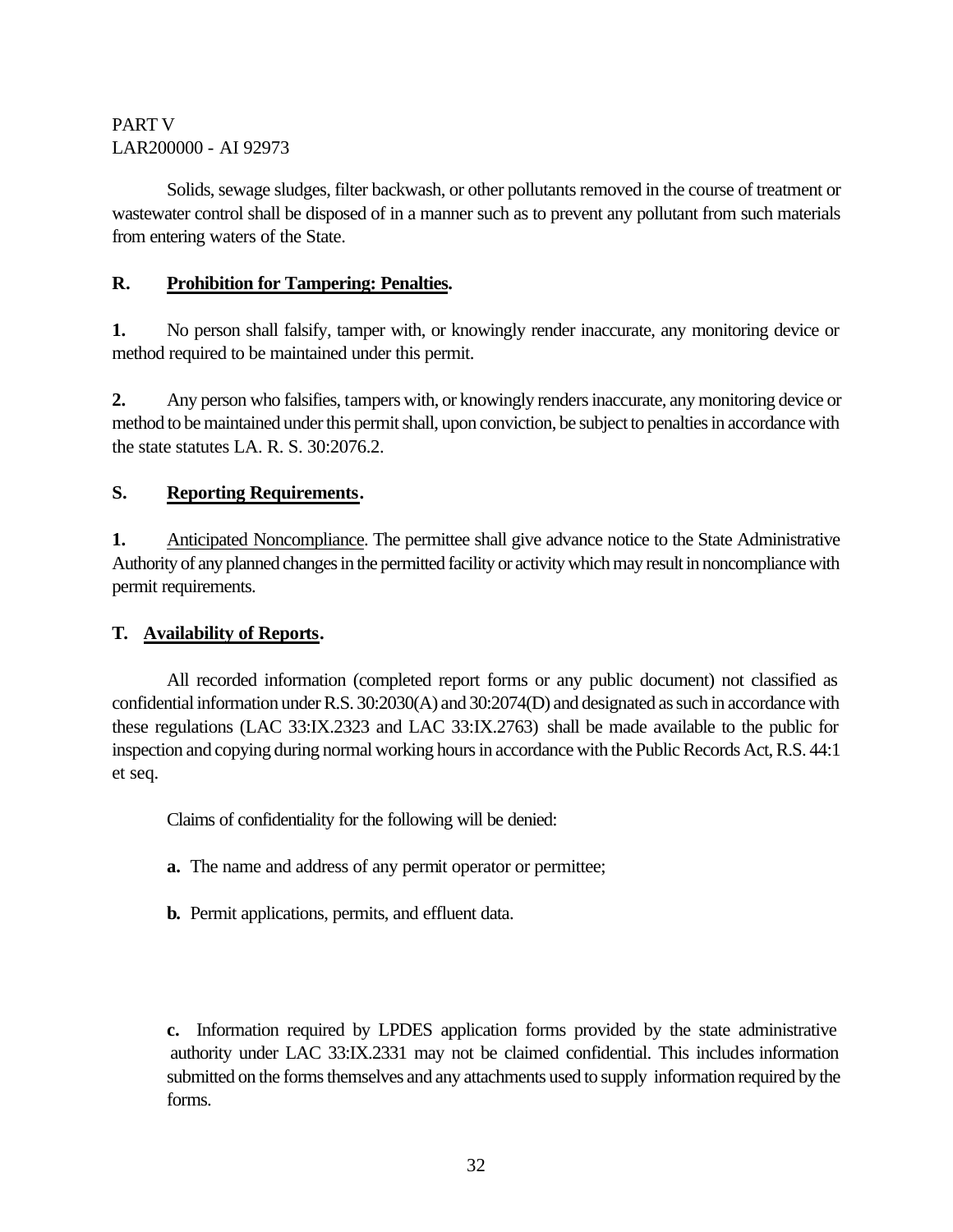#### **U. Permit Actions.**

This permit may be modified, revoked and reissued, or terminated for cause in accordance with LAC 33:IX.2383, 2385, 2387, 2407 and 2769. The filing of a request by the permittee for a permit modification, revocation and reissuance, or termination, or a notification of planned changes or anticipated noncompliance does not stay any permit condition.

#### **Part VI. REOPENER CLAUSE**

If there is evidence indicating that the discharges authorized by this permit cause, have the reasonable potential to cause or contribute to, a violation of a water quality standard, the discharger may be required to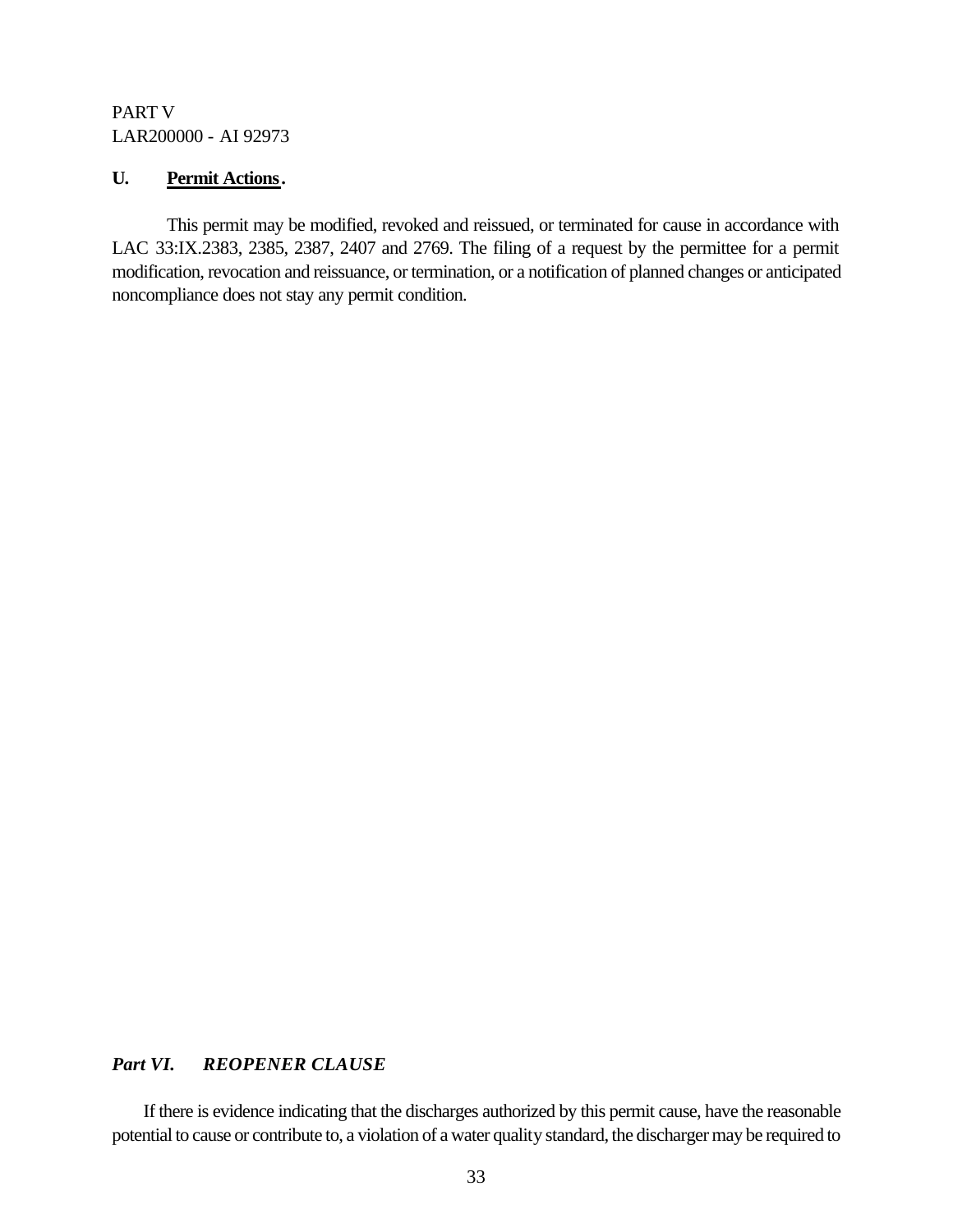obtain individual permit or an alternative general permit in accordance with Part V.L of this permit or the permit may be modified to include different requirements and/or limitations.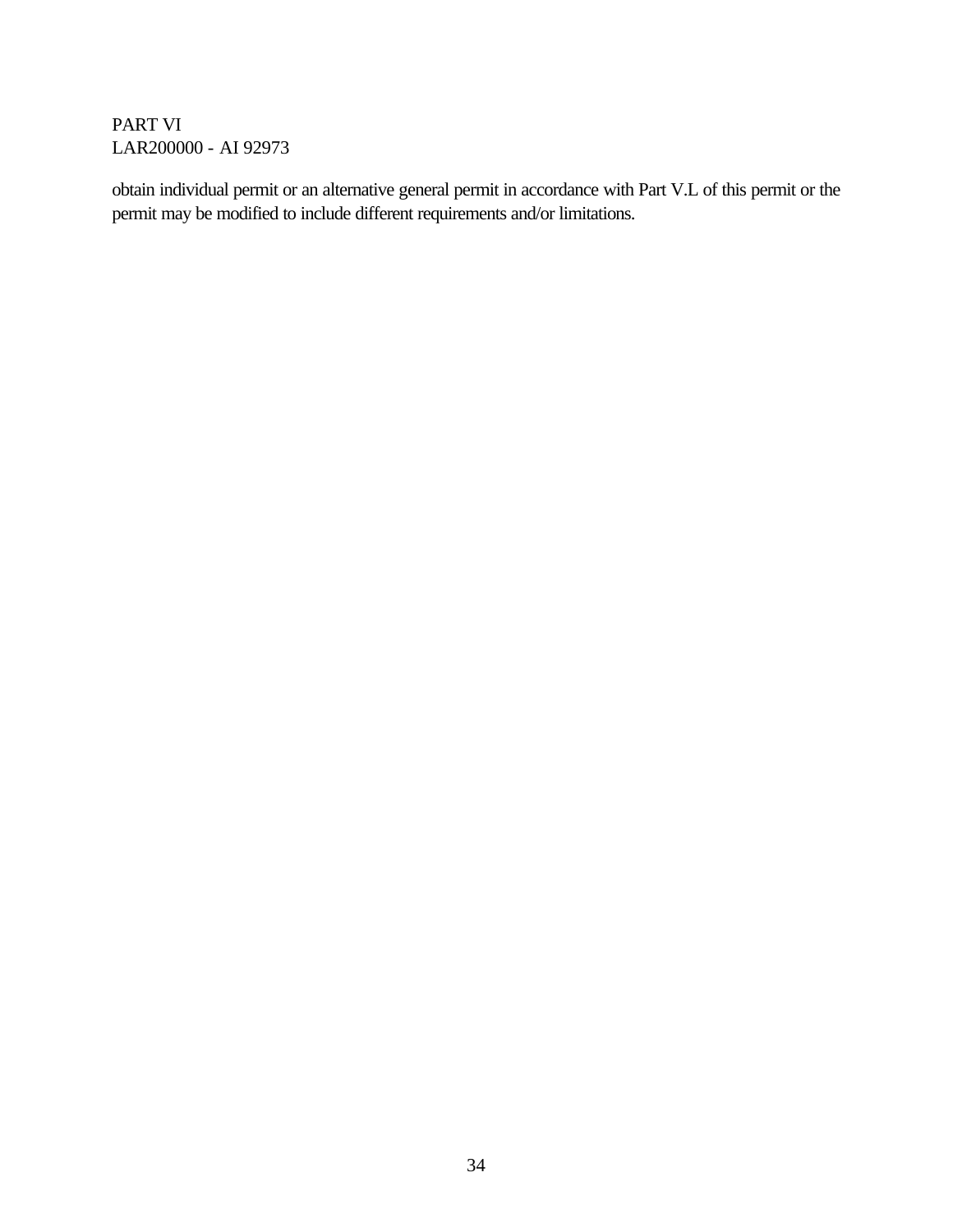# *Part VII. DEFINITIONS*

ABest Management Practices@ ("BMPs") means schedules of activities, prohibitions of practices, maintenance procedures, and other management practices to prevent or reduce the discharge of pollutants to waters of the United States. BMPs also include treatment requirements, operating procedures, and practices to control plant site runoff, spillage or leaks, sludge or waste disposal, or drainage from raw material storage.

AControl Measure@ as used in this permit, refers to any Best Management Practice or other method used to prevent or reduce the discharge of pollutants to waters of the United States.

ACommencement of Construction@ means the initial disturbance of soils associated with clearing, grading, or excavating activities or other construction activities.

ACommon Plan of Development@ means a contiguous (sharing a boundary or edge; adjacent; touching) area where multiple separate and distinct construction activities may be taking place at different times on different schedules under one plan.

ACWA@ means the Clean Water Act or the Federal Water Pollution Control Act, 33 U.S.C '1251 et seq.

ADischarge of Storm Water Associated with Construction Activity@ as used in this permit, refers to storm water Apoint source adischarges from areas where soil disturbing activities (e.g., clearing, grading, or excavation, etc.), or construction materials or equipment storage or maintenance (e.g., fill piles, fueling, etc.) are located.

AFinal Stabilization@ means that all soil disturbing activities at the site have been completed, and that a uniform (e.g., evenly distributed, without large bare areas) perennial vegetative cover with a density of 70% of the native background vegetative cover for the area has been established on all unpaved areas and areas not covered by permanent structures, or equivalent permanent stabilization measures (such as the use of riprap, gabions, or geotextiles) have been employed. Establishing at least 70% of the natural cover of native vegetation meets the vegetative cover criteria for final stabilization. For example, if the native vegetation covers 50% of the ground, 70% of 50% would require 35% total cover for final stabilization.

ALarge and Medium municipal separate storm sewer system@ means all municipal separate storm sewers that are either:

(i) located in an incorporated place (city) with a population of 100,000 or more as determined by the 1990 Decennial Census by the Bureau of Census (these cities are listed in Appendices F and G of LAC 33:IX); or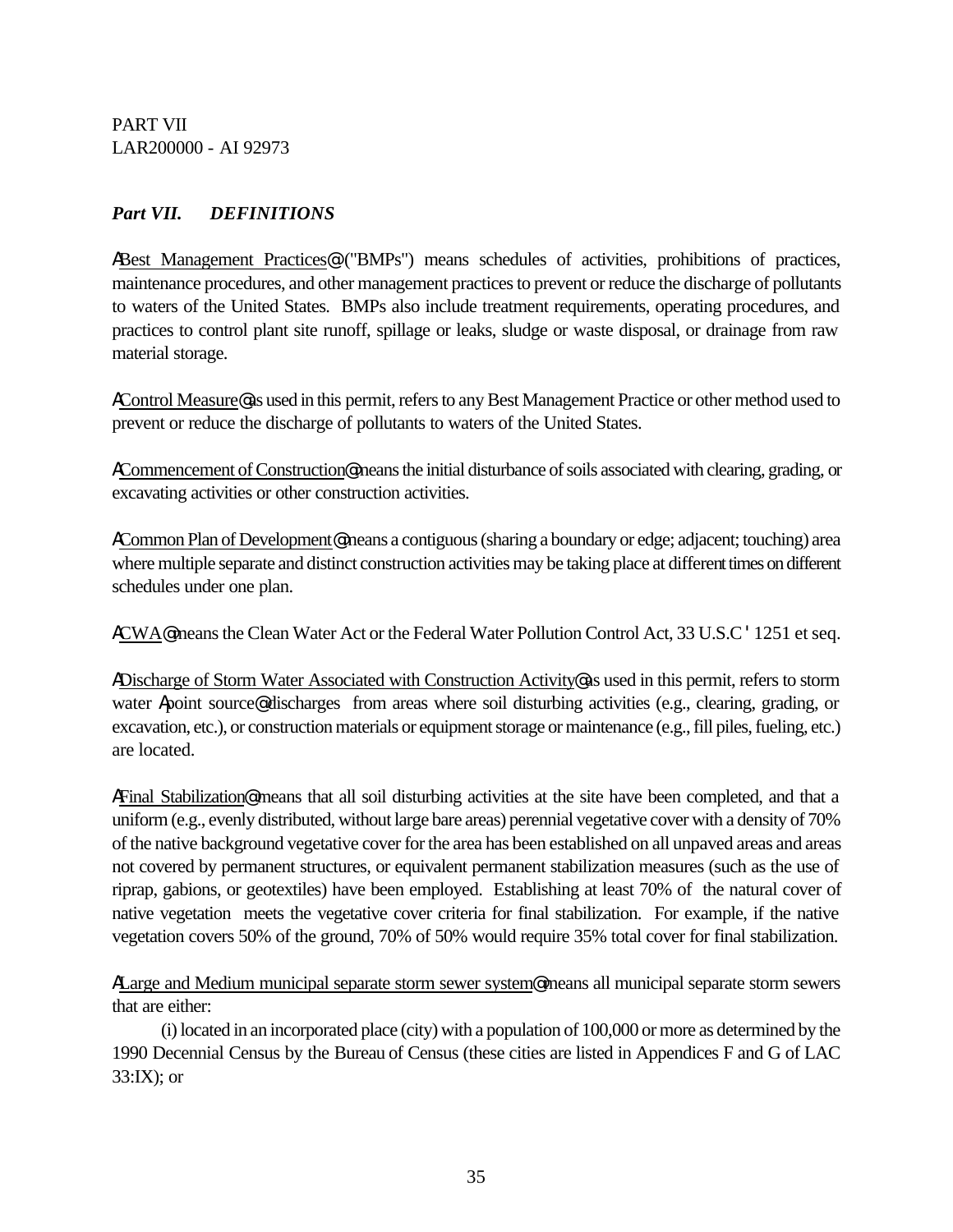(ii) located in the counties with unincorporated urbanized populations of 100,000 or more, except municipal separate storm sewers that are located in the incorporated places, townships or towns within such counties (these counties are listed in Appendices H and I of LAC 33:IX); or

(iii) owned or operated by a municipality other than those described in paragraph (i) or (ii) and that are designated by the State Administrative Authority as part of the large or medium municipal separate storm sewer system.

ALouisiana Pollutant Discharge Elimination System (LPDES)@ means those portions of the Louisiana Environmental Quality Act and the Louisiana Water Control Law and all regulations promulgated under their authority which are deemed equivalent to the National Pollutant Discharge Elimination System (NPDES) under the Clean Water Act in accordance with Section 402 of the Clean Water Act and all applicable federal regulations.

ANational Pollutant Discharge Elimination System@ means the national program for issuing, modifying, revoking and reissuing, terminating, monitoring and enforcing permits, and imposing and enforcing pretreatment requirements, under Sections 307, 318, 402, and 405 of the Clean Water Act.

AOperator@means any party associated with the construction project that meets either of the following two criteria: (1) the party has operational control over project specifications (including the ability to make modifications in specifications), or (2) the party has day-to-day operational control of those activities at a project site which are necessary to ensure compliance with the storm water pollution prevention plan or other permit conditions (e.g., they are authorized to direct workers at the site to carry out activities identified in the storm water pollution prevention plan or comply with other permit conditions).

APoint Source@ means any discernible, confined, and discrete conveyance, including but not limited to, any pipe, ditch, channel, tunnel, conduit, well, discrete fissure, container, rolling stock, concentrated animal feeding operation, landfill leachate collection system, vessel or other floating craft from which pollutants are or may be discharged. This term does not include return flows from irrigated agriculture or agricultural storm water runoff.

AProcess Wastewater@: means any water which, during manufacturing or processing, comes into direct contact with or results from the production or use of any raw material, intermediate product, finished product, byproduct, or waste product. Process wastewater may include interior or exterior washing of plant trucks or product receptacles.

ARunoff coefficient@ means the fraction of total rainfall that will leave the site as runoff.

AState Administrative Authority@ means the Secretary of the Department of Environmental Quality or his designee or the appropriate assistant secretary or his designee.

AStorm Water@ means storm water runoff, snow melt runoff, and surface runoff and drainage.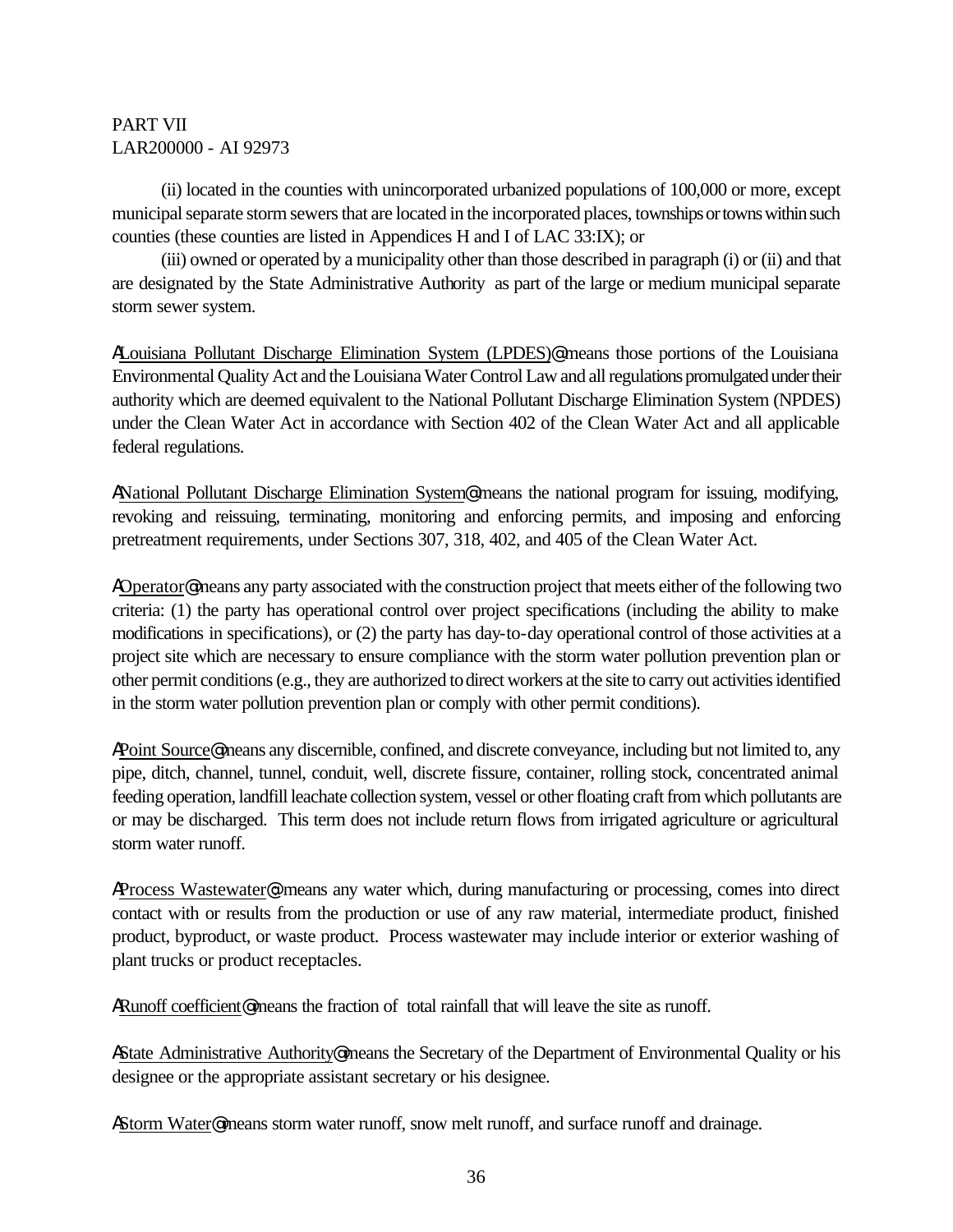AStorm Water Associated with Industrial Activity@ is defined at LAC 33:IX.2341.B.14 and incorporated here by reference.

AStorm Water Discharge Associated with Small Construction Activity@ is defined at LAC 33:IX.2341.B.15. This includes discharges of storm water from construction activities including clearing, grading and excavating that result in land disturbance of equal to or greater than one acre and less than five acres. Small construction activity also includes the disturbance of less than one acre of total land area that is part of a larger common plan of development or sale if the larger common plan will ultimately disturb equal to or greater than one or less than five acres. Small construction activity does not include routine maintenance that is performed to maintain the original line and grade, hydraulic capacity, or original purpose of the facility.

ATotal Suspended Solids (TSS)@ means the amount of solid material suspended in water commonly expressed as a concentration in terms of mg/L.

AUpset<sup>®</sup> means an exceptional incident in which there is unintentional and temporary noncompliance with technology-based permit effluent limitations because of factors beyond the reasonable control of the permittee. An upset does not include noncompliance to the extent caused by operational error, improperly designed treatment facilities, inadequate treatment facilities, lack of preventive maintenance, or careless or improper operation.

AWaters of the State@ means all surface waters which are subject to the ebb and flow of the tide, lakes, rivers, streams (including intermittent streams), mudflats, sandflats, wetlands, sloughs, prairie potholes, wet meadows, playa lakes, natural ponds, impoundments of waters within the state of Louisiana otherwise defined as Awaters of the United States@ in 40 CFR 122.2 and tributaries of all such waters. AWaters of the state@ does not include waste treatment systems, including treatment ponds or lagoons designed to meet the requirements of the Clean Water Act, 33 U.S.C. 1251, et seq.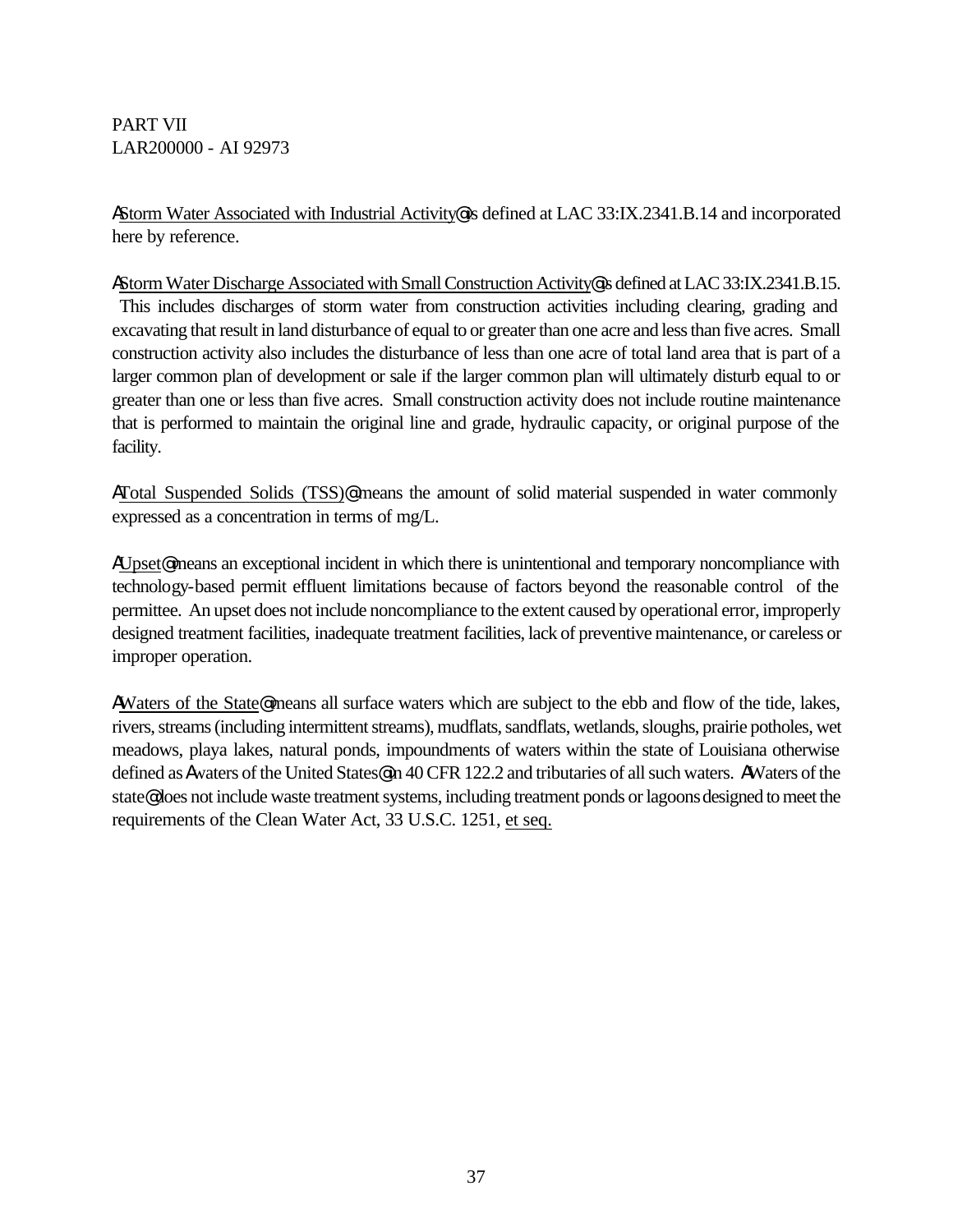**ADDENDUM A**

**ENDANGERED SPECIES GUIDANCE**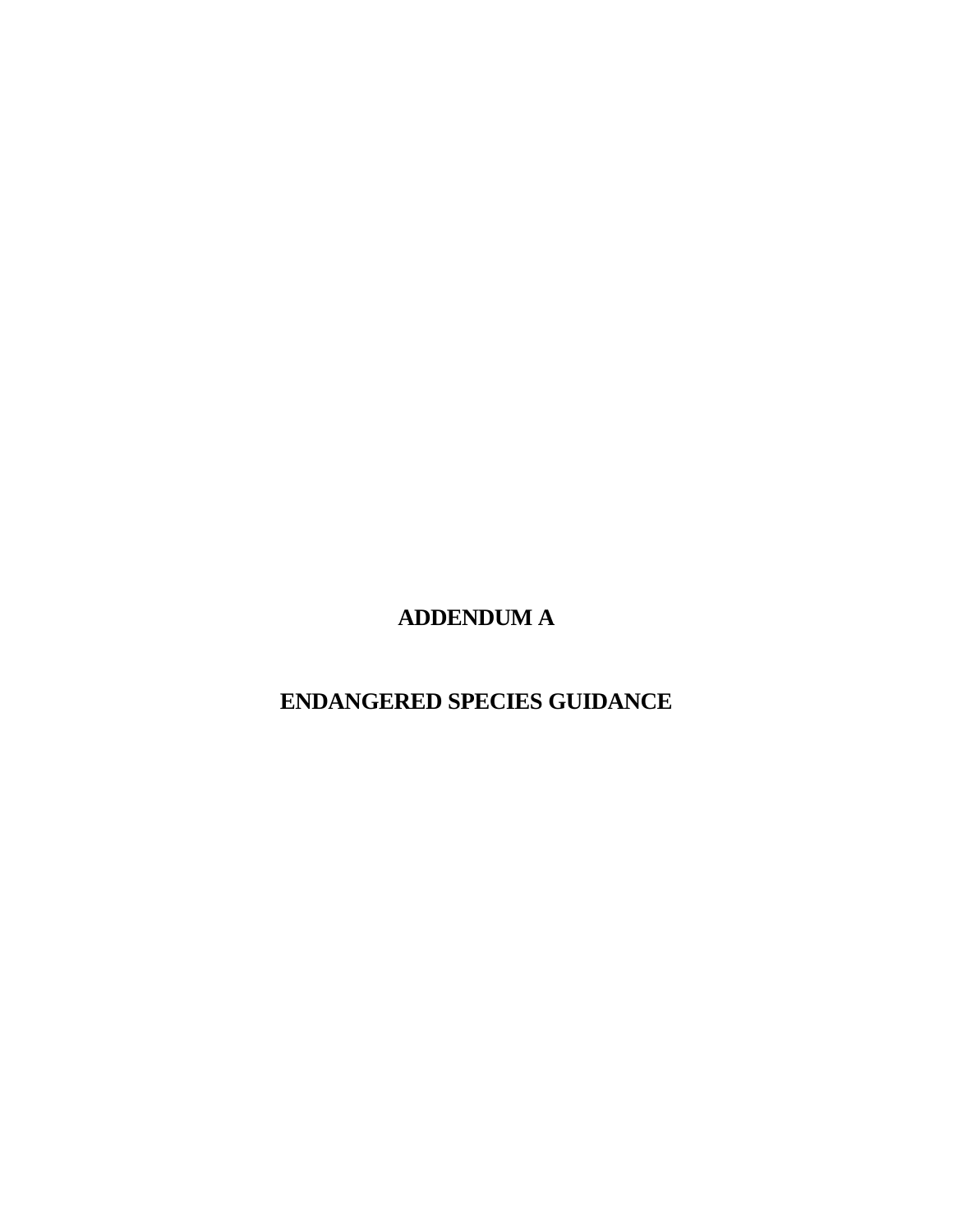#### **ENDANGERED SPECIES GUIDANCE**

#### **I. INSTRUCTIONS**

Attached is a list of endangered and threatened species that EPA has determined may be affected by the activities covered by the small construction general permit (SCGP). These species are listed by parish. In order to be eligible for SCGP coverage, operators must:

- \$ Determine whether any species listed in this Guidance or critical habitat are in proximity to the facility,
- \$ Pursuant to Part I.A.3.e follow the procedures found in this Guidance to protect listed endangered and threatened species and designated critical habitat and that the storm water discharges and BMPs to control storm water run off covered under this permit meet one or more of the eligibility requirements of Part I.A.3.e.(1) of this permit. Signature and submittal of the Completion Report is deemed to constitute the Operator's compliance with eligibility requirements for permit coverage.

To do this, please follow steps 1 through 4 below when developing the pollution prevention plan.

# **STEP 1: DETERMINE IF THE CONSTRUCTION SITE OR ASSOCIATED STORM WATER DISCHARGES ARE WITHIN THE VICINITY OF FEDERALLY LISTED THREATENED OR ENDANGERED SPECIES, OR THEIR DESIGNATED CRITICAL HABITAT.**

Candidates for coverage under General Permit LAR200000 should contact the U.S. Fish and Wildlife Service and the National Marine Fisheries Service in writing for information regarding Federally listed threatened or endangered species, or their critical habitat. That request should include a description of the facility and a topographic map depicting the locations of the facility, the proposed construction activities, and the associated storm water discharges.

> Fish and Wildlife Service 646 Cajundome Blvd. Suite 400 Lafayette, LA 70506 (337) 291-3124

National Marine Fisheries Service Southeast Regional Office 9721 Executive Center Drive North St. Petersburg, FL 33702 (727) 570-5301

If the proposed site is in proximity to any listed species or their proposed habitat, the applicant should proceed to **Step 2** below. If, however, the proposed site is not located in proximity to any Federally listed species or their critical habitat, then the applicant should proceed directly to **Step 5.**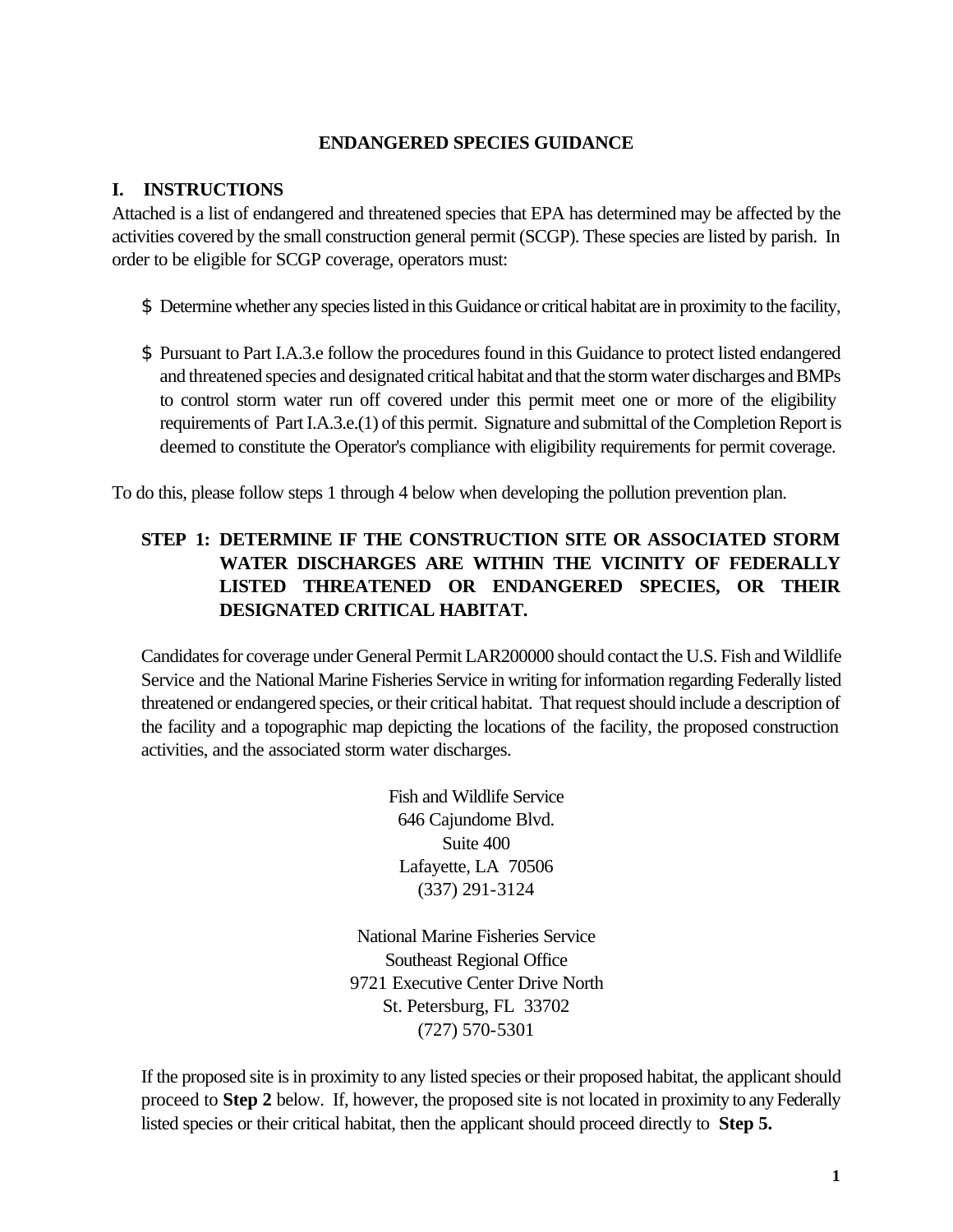(EPA notes that many measures imposed to protect listed species under steps 3 through 4 will also protect critical habitat. However, obligations to ensure that an action is not likely to result in the destruction or adverse modification of critical habitat are separate from those of ensuring that an action is not likely to jeopardize the existence of threatened and endangered species. Thus, meeting the eligibility requirements of this permit may require measures to protect critical habitat that are separate and distinct from those to protect listed species.).

# **STEP 2: DETERMINE IF ANY SPECIES MAY BE FOUND "IN PROXIMITY" TO THE CONSTRUCTION ACTIVITY'S STORM WATER DISCHARGES:**

A species is in proximity to a construction activity's storm water discharge when the species is:

- \$ Located in the path or immediate area through which or over which contaminated point source storm water flows from construction activities to the point of discharge into the receiving water.
- \$ Located in the immediate vicinity of, or nearby, the point of discharge into receiving waters.
- \$ Located in the area of a site where storm water BMPs are planned or are to be constructed.

The area in proximity to be searched/surveyed for listed species will vary with the size and structure of the construction activity, the nature and quantity of the storm water discharges, and the type of receiving waters. Given the number of construction activities potentially covered by the SCGP, no specific method to determine whether species are in proximity is required for permit coverage under the SCGP. Instead, operators should use the method or methods which best allow them to determine to the best of their knowledge whether species are in proximity to their particular construction activities. These methods may include:

- \$ Conducting visual inspections: This method may be particularly suitable for construction sites that are smaller in size or located in non-natural settings such as highly urbanized areas or industrial parks where there is little or no natural habitat, or for construction activities that discharge directly into municipal storm water collection systems.
- \$ Contacting the nearest State or Tribal Wildlife Agency or U.S. Fish and Wildlife Service (FWS) or National Marine Fisheries Service (NMFS) offices. Many endangered and threatened species are found in well-defined areas or habitats. That information is frequently known to State, Tribal, or Federal wildlife agencies.
- \$ Contacting local/regional conservation groups. These groups inventory species and their locations and maintain lists of sightings and habitats.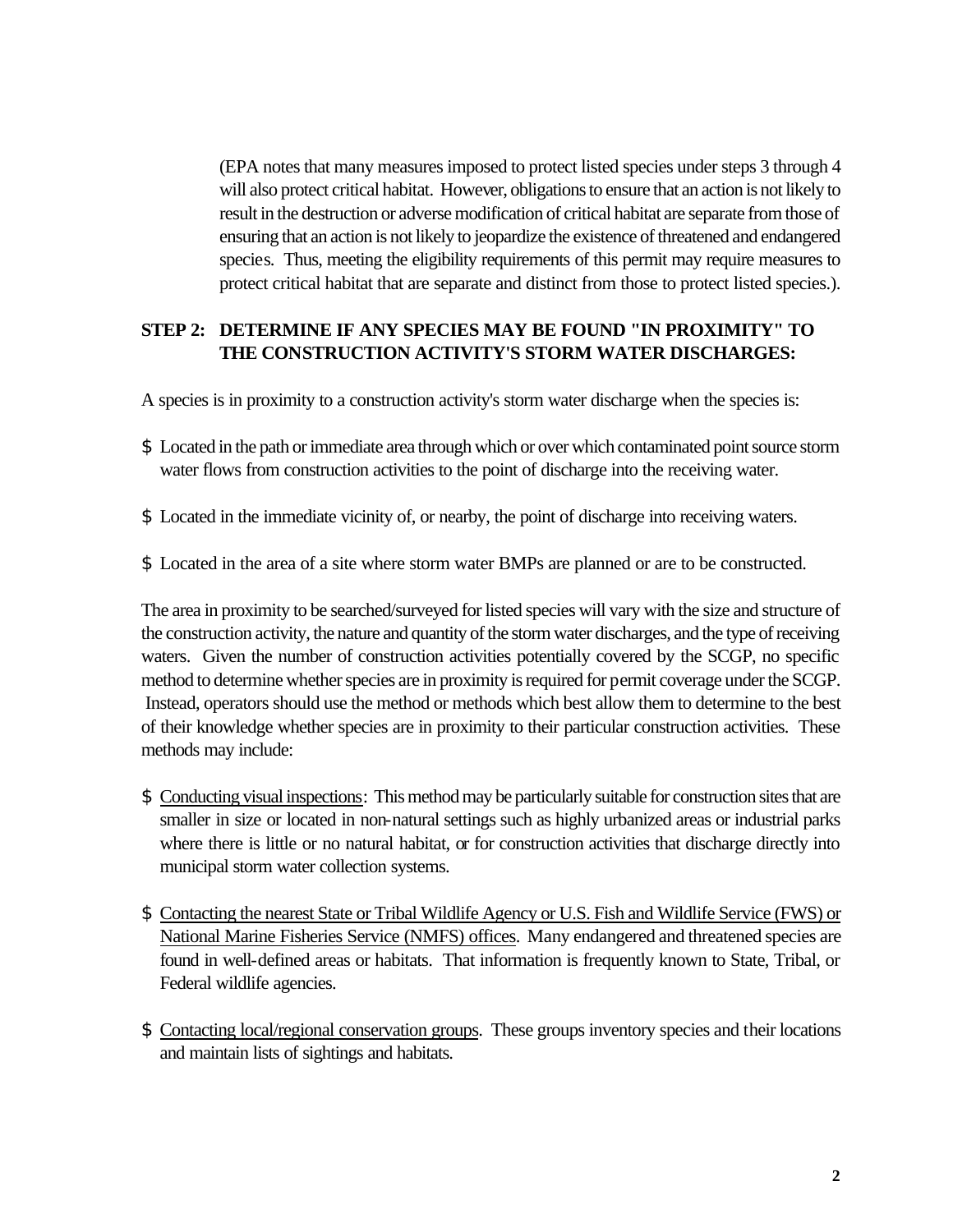- \$ Conducting a formal biological survey. Larger construction sites with extensive storm water discharges may choose to conduct biological surveys as the most effective way to assess whether species are located in proximity and whether there are likely adverse effects.
- \$ Conducting an Environmental Assessment Under the National Environmental Policy Act (NEPA). Some construction activities may require environmental assessments under NEPA. Such assessments may indicate if listed species are in proximity. (SCGP coverage does not trigger NEPA because it does not regulate any dischargers subject to New Source Performance Standards under Section 306 of the Clean Water Act. See CWA ' 511(c). However, some construction activities might require review under NEPA because of Federal funding or other Federal nexus.)

If no species are in proximity, an operator is eligible for SCGP coverage under Part I.A.3.E.(1)(a) of the permit.

*If listed species are found in proximity to a facility, operators must indicate the location and nature of this presence in the storm water pollution prevention plan and follow step 3 below*.

# **STEP 3: DETERMINE IF SPECIES OR CRITICAL HABITAT COULD BE ADVERSELY AFFECTED BY THE CONSTRUCTION ACTIVITY'S STORM WATER DISCHARGES OR BY BMPs TO CONTROL THOSE DISCHARGES.**

**Scope of Adverse Effects**: Potential adverse effects from storm water include:

- \$ Hydrological. Storm water may cause siltation, sedimentation or induce other changes in the receiving waters such as temperature, salinity or pH. These effects will vary with the amount of storm water discharged and the volume and condition of the receiving water. Where a storm water discharge constitutes a minute portion of the total volume of the receiving water, adverse hydrological effects are less likely.
- \$ Habitat. Storm water may drain or inundate listed species habitat.
- \$ Toxicity. In some cases, pollutants in storm water may have toxic effects on listed species.

The scope of effects to consider will vary with each site. Operators must also consider the likelihood of adverse effects on species from any BMPs to control storm water. Most adverse impacts from BMPs are likely to occur from the construction activities. However, it is possible that the operation of some BMPs (for example, larger storm water retention ponds) may affect endangered and threatened species.

If adverse effects are determined to be not likely, then the operator is eligible for SCGP coverage under Part I.A.3.e(1)(a) of the permit.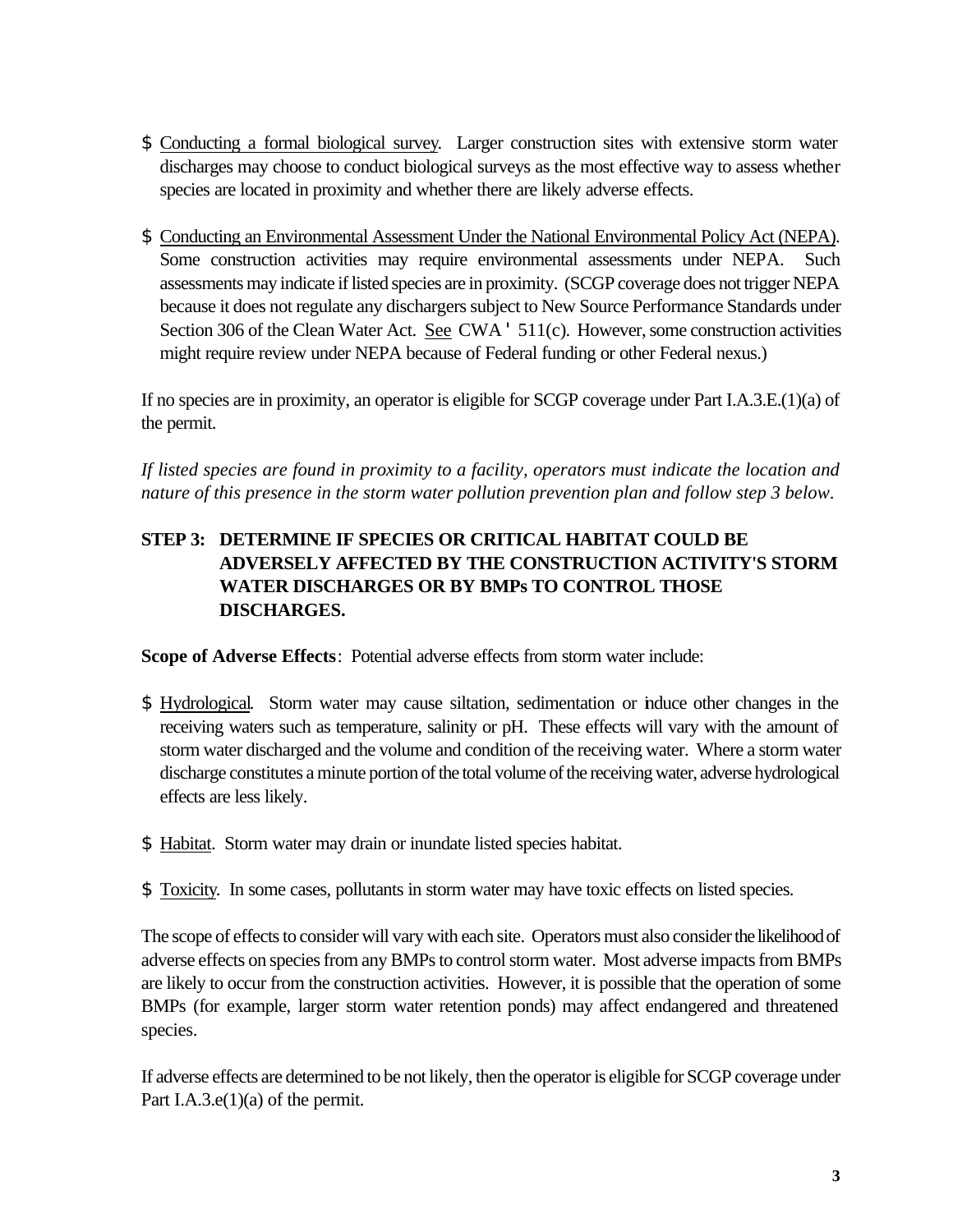# **STEP 4: DETERMINE IF MEASURES CAN BE IMPLEMENTED TO AVOID ANY ADVERSE EFFECTS:**

If an operator determines that adverse effects are likely, it can receive coverage if appropriate measures are undertaken to avoid or eliminate any actual or potential adverse affects prior to applying for permit coverage. These measures may involve relatively simple changes to construction activities such as rerouting a storm water discharge to bypass an area where species are located, relocating BMPs, or limiting the size of construction activity that will be subject to storm water discharge controls.

At this stage, operators may wish to contact the FWS and/or NMFS to see what appropriate measures might be suitable to avoid or eliminate adverse impacts to listed species and/or critical habitat. (See 50 CFR 402.13(b)). This can entail the initiation of informal consultation with the FWS and/or NMFS which is described in more detail below at step 5.

If operators adopt measures to avoid or eliminate adverse affects, they must continue to abide by them during the course of permit coverage. These measures must be described in the storm water pollution prevention plan and may be enforceable as permit conditions.

*If appropriate measures to avoid the likelihood of adverse effects are not available to the operator, the operator should follow step 5 below.*

# **STEP 5: DETERMINE IF THE ELIGIBILITY REQUIREMENTS OF PART I.A.3.E.(1)(b)-(e) CAN BE MET.**

Where adverse effects are likely, the operator must contact the EPA and FWS/NMFS. Operators may still be eligible for SCGP coverage if any likelihood of adverse effects are addressed through meeting the criteria of Part I.A.3.e.(1)(b)-(e) of the permit if:

- \$ I.A.3.e.(1)(b). The operator's activity has received previous authorization through an earlier Section 7 consultation or issuance of a Endangered Species Act (ESA) Section 10 permit (incidental taking permit) and that authorization addressed storm water discharges and/or BMPs to control storm water runoff (e.g., developer included impact of entire project in consultation over a wetlands dredge and fill permit under Section 7 of the ESA).
- \$ I.A.3.e.(1)(c). The operator's activity was considered as part of a larger, more comprehensive assessment of impacts on endangered and threatened species and /or critical habitat under Section 7 or Section 10 of the Endangered Species Act that which accounts for storm water discharges and BMPs to control storm water runoff (e.g., where an area-wide habitat conservation plan and Section 10 permit is issued which addresses impacts from construction activities including those from storm water or a NEPA review is conducted which incorporates ESA Section 7 procedures).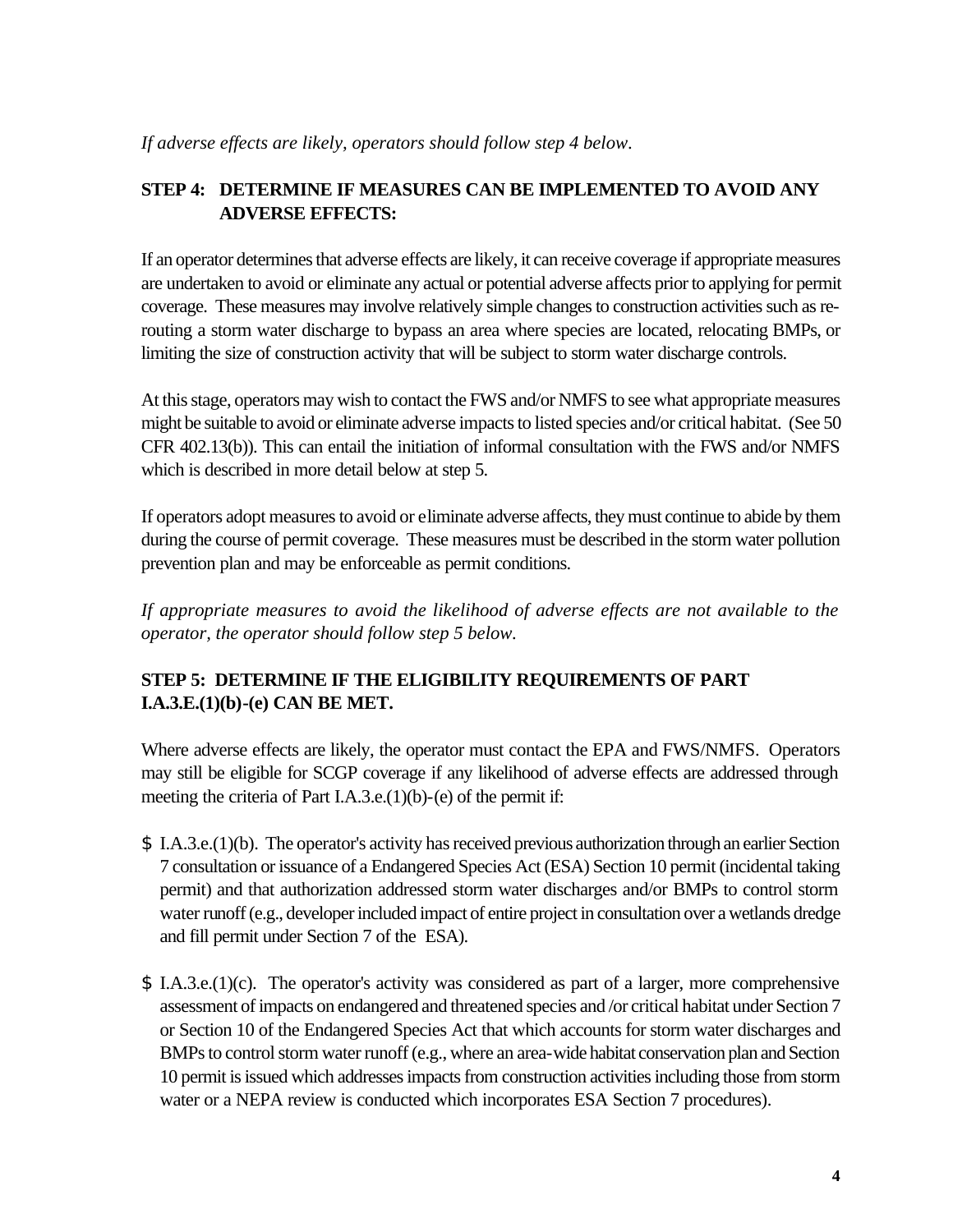\$ I.A.3.e.(1)(d). Enter Section 7 consultation with the FWS and/or NMFS for the operator's storm water discharges and BMPs to control storm water runoff.

> In such cases, EPA automatically designates the operator as a non-federal representative. *See* I.A.3.e.(4). When conducting Section 7 consultation as a non-federal representative, operators should follow the procedures found in 50 CFR 402 the ESA regulations. Operators must also notify EPA and the appropriate FWS/NMFS office of its intention to conduct consultation as a non-federal representative.

> Coverage by the SCGP is permissible under Part I.A.3.e.(1)(b) if the consultation results in either: 1) FWS/NMFS written concurrence with a finding of no likelihood of adverse effects (*see* 50 CFR 402.13) or 2) issuance of a biological opinion in which FWS and/or NMFS finds that the action is not likely to jeopardize the continued existence of listed endangered threatened species or result in the adverse modification or destruction of adverse habitat (see 50 CFR 403.14(h)).

> Any terms and conditions developed through consultations to protect listed species and critical habitat must be incorporated into the pollution prevention plan. As noted above, operators may, if they wish, initiate consultation during step Four above (upon becoming aware that endangered and threatened species are in proximity to the facility).

\$ I.A.3.e.(1)(e). The operator's activity was considered as part of a larger, more comprehensive sitespecific assessment of impacts on endangered and threatened species by the owner or other operator of the site when it developed a SWPPP and that permittee met the eligibility requirements stated in items I.A.3.e.(1)(a), (b), (c), or (d) of the permit (e.g., owner was able to determine there would be no adverse impacts for the project as a whole under item (a), so contractor meets the eligibility requirements stated in item (e)). Utility companies applying for area-wide permit coverage meet the eligibility requirements stated in item (e) since authorization to discharge is contingent on a principal operator of a construction project having been granted coverage under this, or an alternative LPDES permit for the areas of the site where utilities installation activities will occur.

The determination of eligibility under the conditions of permit Parts I.A.3.e.(1) (b)-(e) shall be documented in the facility's SWPPP and copies of all applicable documents, such as FWS approval letters, included in the SWPPP.

The operator must comply with any terms and conditions imposed under the eligibility requirements of permit Parts I.A.3.e.(1)(a), (b), (c), (d), (e) to ensure that storm water discharges or BMPs to control storm water runoff are protective of listed endangered and threatened species and/or critical habitat. Such terms and conditions must be incorporated in the operator=s storm water pollution prevention plan.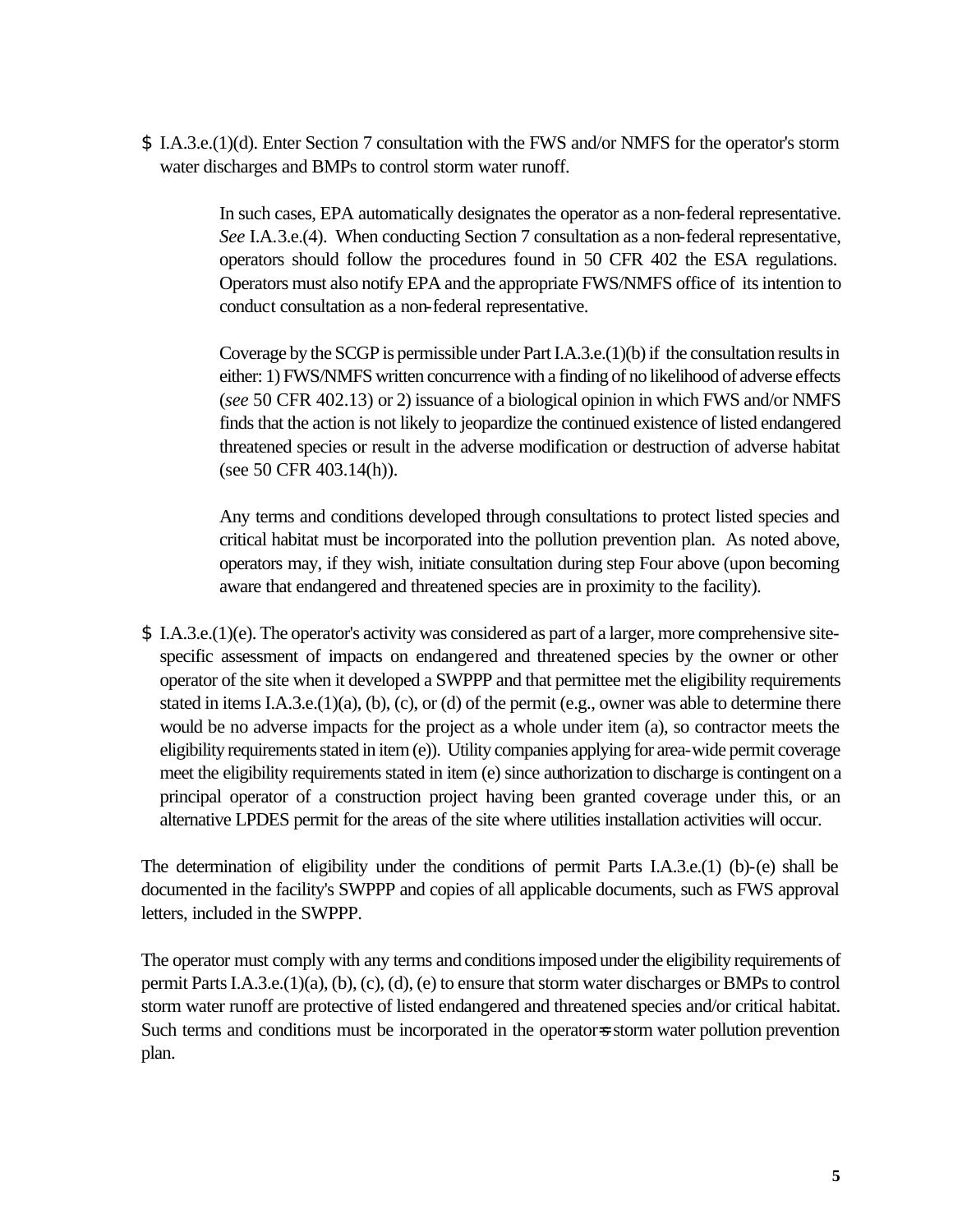**If the eligibility requirements of Part I.A.3.e.(1)(a)-(e) cannot be met then the operator may not receive coverage under this permit.** Operators should then consider applying to LDEQ for an individual permit.

This permit does not authorize any Ataking@ (as defined under Section 9 of the Endangered Species Act) of endangered or threatened species unless such takes are authorized under Sections 7 or 10 the Endangered Species Act. Operators who believe their construction activities may result in takes of listed endangered and threatened species should be sure to get the necessary coverage for such takes through an individual consultation or Section 10 permit.

This permit does not authorize any storm water discharges or BMPs to control storm water runoff that are likely to jeopardize the continued existence of any species that are listed as endangered or threatened under the Endangered Species Act or result in the adverse modification or destruction of designated critical habitat.

# **II. ENDANGERED SPECIES PARISH LIST**

(See Attached list)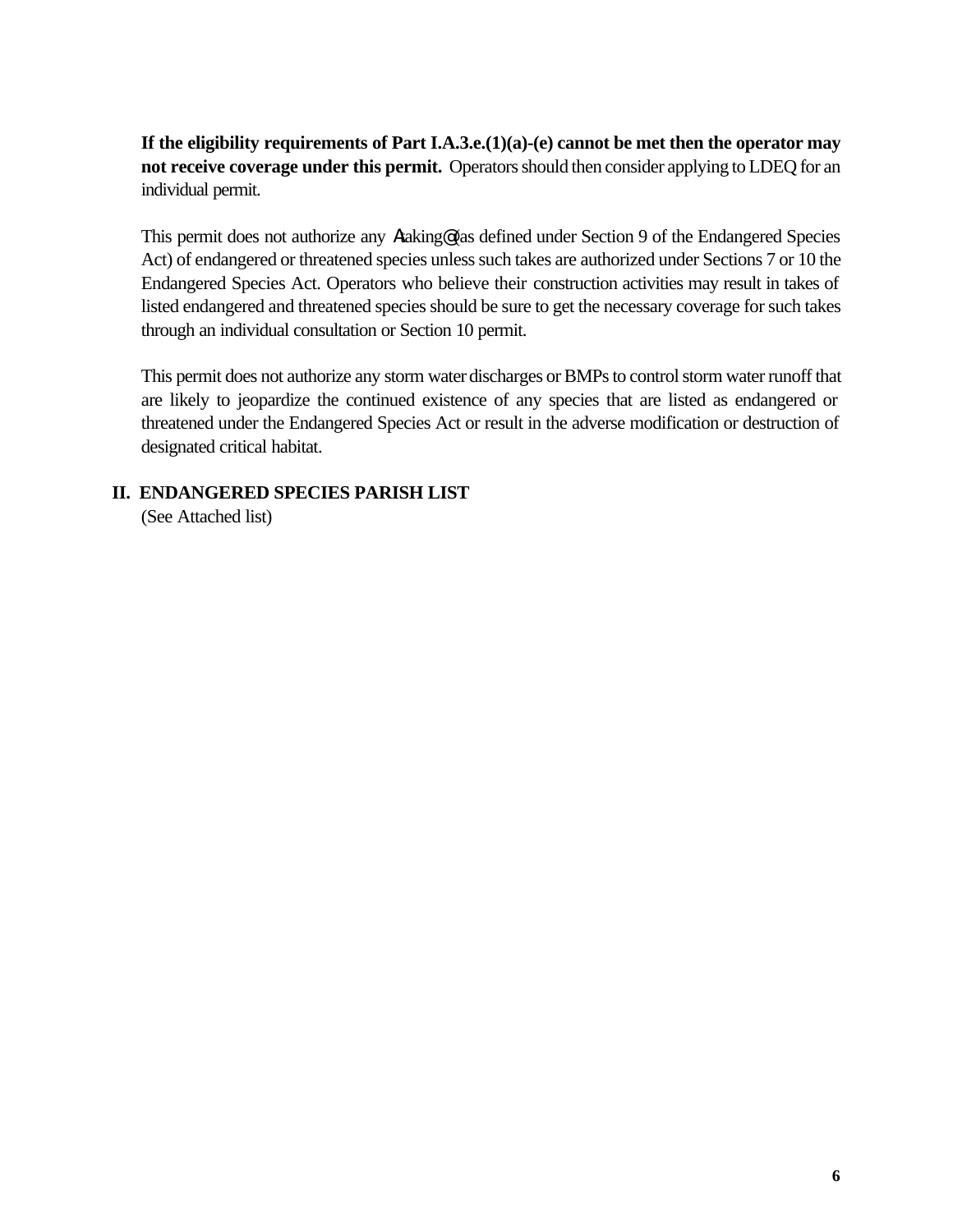# **PARISH/SPECIES LIST**

#### **(The following list identifies federally listed or proposed U.S. species in Louisiana by Parish. It has been updated through September 18, 2002.)**

| Parish            | Group name     | Inventory name                 | Scientific name                 |
|-------------------|----------------|--------------------------------|---------------------------------|
| <b>ACADIA</b>     | -----          | NO LISTED SPECIES.             |                                 |
| <b>ALLEN</b>      | PLANTS         | CHAFF-SEED, AMERICAN           | Schwalbea americana             |
|                   | BIRDS          | WOODPECKER, RED-COCKADED       | Picoides (Dendrocopos) borealis |
| <b>ASCENSION</b>  | BIRDS          |                                | Haliaeetus leucocephalu         |
|                   | <b>MAMMALS</b> | MANATEE, WEST INDIAN           | Trichechus manatus              |
|                   | MOLLUSC        | MUSSEL, INFLATED HEELSPLITTER. | Potamilus inflatus              |
|                   | FISHES         |                                | Acipenser oxyrhynchus desotoi   |
|                   |                | STURGEON, PALLID               | Scaphirhynchus albus            |
| <b>ASSUMPTION</b> | BIRDS          |                                | Haliaeetus leucocephalus        |
| <b>AVOYELLES</b>  | FISHES         | STURGEON, PALLID               | Scaphirhynchus albus            |
|                   | <b>MAMMALS</b> | BEAR, LOUISIANA BLACK          | Ursus americanus luteolus       |
| <b>BEAUREGARD</b> | BIRDS          | WOODPECKER, RED-COCKADED       | Picoides (Dendrocopos) borealis |
| <b>BIENVILLE</b>  | BIRDS          | WOODPECKER, RED-COCKADED       | Picoides (Dendrocopos) borealis |
|                   | REPTILES       | SNAKE, LOUISIANA PINE          | Pituophis ruthveni              |
| <b>BOSSIER</b>    | BIRDS          |                                | Haliaeetus leucocephalus        |
|                   |                | TERN, INTERIOR LEAST           | Sterna antillarum               |
|                   |                | WOODPECKER, RED-COCKADED       | Picoides (Dendrocopos) borealis |
|                   | FISHES         | STURGEON, PALLID               | Scaphirhynchus albus            |
| <b>CADDO</b>      | BIRDS          |                                | Haliaeetus leucocephalus        |
|                   |                | TERN, INTERIOR LEAST           | Sterna antillarum               |
|                   | FISHES         | STURGEON, PALLID               | Scaphirhynchus albus            |
| <b>CALCASIEU</b>  | BIRDS          |                                | Haliaeetus leucocephalus        |
|                   |                | WOODPECKER, RED-COCKADED       | Picoides (Dendrocopos) borealis |
| <b>CALDWELL</b>   | BIRDS          | TERN, INTERIOR LEAST           | Sterna antillarum               |
| <b>CAMERON</b>    | BIRDS          |                                | Charadrius melodus              |
|                   |                |                                | Pelicanus occidentalis          |
|                   |                |                                | Haliaeetus leucocephalus        |
|                   | <b>MAMMALS</b> | MANATEE, WEST INDIAN           | Trichechus manatus              |
|                   | REPTILES       | TURTLE, KEMP'S RIDLEY SEA      | Lepidochelys kempli             |
|                   |                |                                | Chelonia mydas                  |
|                   |                | TURTLE, HAWKSBILL SEA          | Eretmochelys imbricata          |
|                   |                | TURTLE, LEATHERBACK SEA        | Dermochelys coriacea            |
|                   |                | TURTLE, LOGGERHEAD SEA         | Caretta caretta                 |
| <b>CATAHOULA</b>  | FISHES         | STURGEON, PALLID               | Scaphirhynchus albus            |
| <b>CLAIBORNE</b>  | BIRDS          |                                | Haliaeetus leucocephalus        |
| <b>CONCORDIA</b>  | BIRDS          | TERN, INTERIOR LEAST           | Sterna antillarum               |
|                   | FISHES         |                                | Acipenser oxyrhynchus desotoi   |
|                   | <b>MAMMALS</b> | STURGEON, PALLID               | Scaphirhynchus albus            |
|                   |                | BEAR, LOUISIANA BLACK          | Ursus americanus luteolus       |
| DE SOTO           | BIRDS          |                                | Haliaeetus leucocephalus        |
|                   |                | WOODPECKER, RED-COCKADED       | Picoides (Dendrocopos) borealis |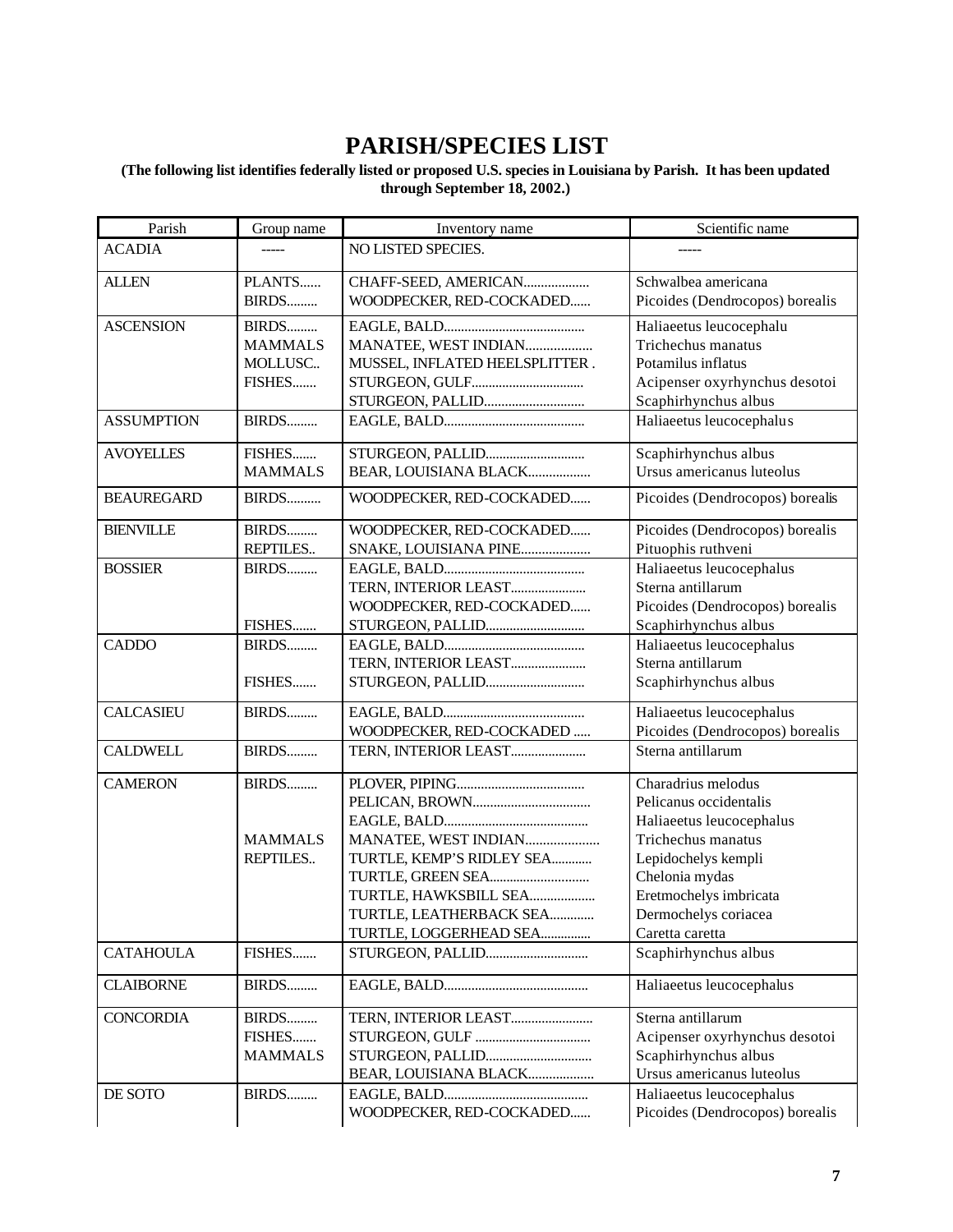| <b>EAST BATON</b><br><b>ROUGE</b> | <b>BIRDS</b><br><b>MAMMALS</b> | MANATEE, WEST INDIAN                               | Haliaeetus leucocephalus<br>Trichechus manatus<br>Potamilus inflatus |
|-----------------------------------|--------------------------------|----------------------------------------------------|----------------------------------------------------------------------|
|                                   | MOLLUSC.<br>FISHES             | MUSSEL, INFLATED HEELSPLITTER.<br>STURGEON, PALLID | Acipenser oxyrhynchus desotoi<br>Scaphirhynchus albus                |
| <b>EAST CARROLL</b>               | BIRDS                          | TERN, INTERIOR LEAST                               | Sterna antillarum                                                    |
|                                   | <b>MAMMALS</b>                 | BEAR, LOUISIANA BLACK                              | Ursus americanus luteolus                                            |
|                                   | FISHES                         |                                                    | Acipenser oxyrhynchus desotoi                                        |
|                                   |                                | STURGEON, PALLID                                   | Scaphirhynchus albus                                                 |
| <b>EAST FELICIANA</b>             | FISHES                         | STURGEON, PALLID                                   | Scaphirhynchus albus                                                 |
| <b>EVANGELINE</b>                 | BIRDS                          | WOODPECKER, RED-COCKADED                           | Picoides (Dendrocopos) borealis                                      |
| <b>FRANKLIN</b>                   | <b>MAMMALS</b>                 | BEAR, LOUISIANA BLACK                              | Urus americanus luteolus                                             |
| <b>GRANT</b>                      | BIRDS                          | WOODPECKER, RED-COCKADED                           | Picoides (Dendrocopos) borealis                                      |
|                                   | MOLLUSC                        | MUSSEL, LOUISIANA PEARLSHELL                       | Margaritifera hembeli                                                |
|                                   | FISHES                         |                                                    | Scaphirhynchus albus                                                 |
| <b>IBERIA</b>                     | BIRDS                          |                                                    | Haliaeetus leucocephalus                                             |
|                                   |                                |                                                    | Pelicanus occidentalis                                               |
|                                   | FISHES                         | STURGEON, PALLID                                   | Scaphirhynchus albus                                                 |
|                                   | <b>MAMMALS</b>                 | BEAR, LOUISIANA BLACK                              | Urus americanus luteolus                                             |
|                                   | REPTILES                       | TURTLE, KEMP'S RIDLEY SEA                          | Lepidochelys kempli                                                  |
|                                   |                                | TURTLE, GREEN SEA                                  | Chelonia mydas                                                       |
|                                   |                                | TURTLE, HAWKSBILL SEA                              | Eretmochelys imbricata                                               |
|                                   |                                | TURTLE, LEATHERBACK SEA                            | Dermochelys coriacea                                                 |
|                                   |                                | TURTLE, LOGGERHEAD SEA                             | Caretta caretta                                                      |
| <b>IBERVILLE</b>                  | BIRDS                          |                                                    | Haliaeetus leucocephalus                                             |
|                                   | FISHES                         |                                                    | Acipenser oxyrhynchus desotoi                                        |
|                                   |                                | STURGEON, PALLID                                   | Scaphirhynchus albus                                                 |
|                                   | <b>MAMMALS</b>                 | BEAR, LOUISIANA BLACK                              | Urus americanus luteolus                                             |
| <b>JACKSON</b>                    | BIRDS                          |                                                    | Haliaeetus leucocephalus                                             |
|                                   |                                | WOODPECKER, RED-COCKADED                           | Picoides (Dendrocopos) borealis                                      |
| <b>JEFFERSON</b>                  | BIRDS                          |                                                    | Haliaeetus leucocephalus                                             |
|                                   |                                |                                                    | Pelicanus occidentalis                                               |
|                                   |                                |                                                    | Charadrius melodus                                                   |
|                                   | FISHES                         |                                                    | Acipenser oxyrhynchus desotoi                                        |
|                                   |                                | STURGEON, PALLID                                   | Scaphirhynchus albus                                                 |
|                                   | REPTILES                       | TURTLE, KEMP'S RIDLEY SEA                          | Lepidochelys kempli                                                  |
|                                   |                                | TURTLE, GREEN SEA                                  | Chelonia mydas                                                       |
|                                   |                                | TURTLE, HAWKSBILL SEA                              | Eretmochelys imbricata                                               |
|                                   |                                | TURTLE, LEATHERBACK SEA                            | Dermochelys coriacea                                                 |
|                                   |                                | TURTLE, LOGGERHEAD SEA                             | Caretta caretta                                                      |
|                                   | <b>MAMMALS</b>                 | MANATEE, WEST INDIAN                               | Trichechus manatus                                                   |
| <b>JEFFERSON DAVIS</b>            |                                | NO LISTED SPECIES.                                 |                                                                      |
| <b>LA SALLE</b>                   | BIRDS                          |                                                    | Haliaeetus leucocephalus                                             |
|                                   |                                | WOODPECKER, RED-COCKADED                           | Picoides (Dendrocopos) borealis                                      |
| LAFAYETTE                         | -----                          | NO LISTED SPECIES.                                 | ------                                                               |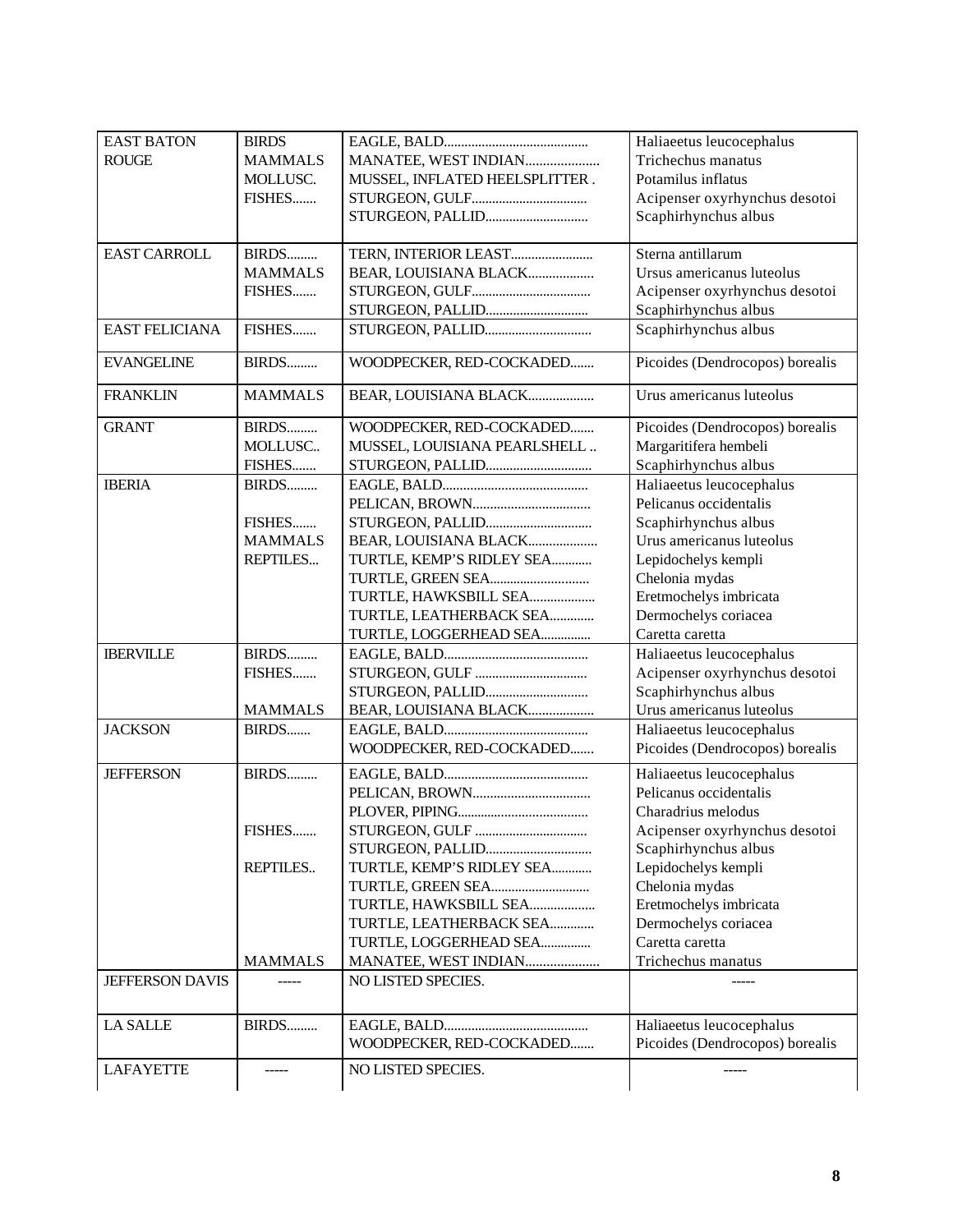| <b>LAFOURCHE</b>    | BIRDS          |                               | Haliaeetus leucocephalus                           |
|---------------------|----------------|-------------------------------|----------------------------------------------------|
|                     |                |                               | Pelicanus occidentalis                             |
|                     |                |                               | Charadrius melodus                                 |
|                     | REPTILES       | TURTLE, KEMP'S RIDLEY SEA     | Lepidochelys kempli                                |
|                     |                | TURTLE, GREEN SEA             | Chelonia mydas                                     |
|                     |                | TURTLE, HAWKSBILL SEA         | Eretmochelys imbricata                             |
|                     |                | TURTLE, LEATHERBACK SEA       | Dermochelys coriacea                               |
|                     |                | TURTLE, LOGGERHEAD SEA        | Caretta caretta                                    |
|                     | <b>MAMMALS</b> | MANATEE, WEST INDIAN          | Trichechus manatus                                 |
| <b>LINCOLN</b>      |                | NO LISTED SPECIES.            |                                                    |
|                     |                |                               |                                                    |
| <b>LIVINGSTON</b>   | BIRDS          |                               | Haliaeetus leucocephalus                           |
|                     |                | WOODPECKER, RED-COCKADED      | Picoides (Dendrocopos) borealis                    |
|                     | <b>MOLLUSC</b> | MUSSEL, INFLATED HEELSPLITTER | Potamilus inflatus                                 |
|                     | FISHES         |                               | Acipenser oxyrhynchus desotoi                      |
|                     | <b>MAMMALS</b> | MANATEE, WEST INDIAN          | Trichechus manatus                                 |
| <b>MADISON</b>      | BIRDS          | TERN, INTERIOR LEAST          | Sterna antillarum browni                           |
|                     | FISHES         |                               | Acipenser oxyrhynchus desotoi                      |
|                     |                | STURGEON, PALLID              | Scaphirhynchus albus                               |
|                     | <b>MAMMALS</b> | BEAR, LOUISIANA BLACK         | Urus americanus luteolus                           |
| <b>MOREHOUSE</b>    | BIRDS          |                               | Haliaeetus leucocephalus                           |
|                     |                | WOODPECKER, RED-COCKADED      | Picoides (Dendrocopos) borealis                    |
|                     | <b>MOLLUSC</b> | MUSSEL, PINK MUCKET PEARLY    | Lampsilis abrupta                                  |
| <b>NATCHITOCHES</b> | BIRDS          |                               | Haliaeetus leucocephalus                           |
|                     |                | WOODPECKER, RED-COCKADED      | Picoides (Dendrocopos) borealis                    |
|                     | FISHES         | STURGEON, PALLID              | Scaphirhynchus albus                               |
|                     | REPTILES       | SNAKE, LOUISIANA PINE         | Pituophis ruthveni                                 |
| <b>ORLEANS</b>      | BIRDS          |                               | Pelicanus occidentalis                             |
|                     |                |                               | Haliaeetus leucocephalus                           |
|                     | FISHES         |                               | Acipenser oxyrhynchus desotoi                      |
|                     |                | STURGEON, PALLID              | Scaphirhynchus albus                               |
|                     | <b>MAMMALS</b> | MANATEE, WEST INDIAN          | Trichechus manatus                                 |
| <b>OUACHITA</b>     | BIRDS          |                               | Haliaeetus leucocephalus                           |
|                     |                | WOODPECKER, RED-COCKADED      | Picoides (Dendrocopos) borealis                    |
|                     |                |                               |                                                    |
| <b>PLAQUEMINES</b>  | BIRDS          |                               | Haliaeetus leucocephalus<br>Pelicanus occidentalis |
|                     |                |                               |                                                    |
|                     |                |                               | Charadrius melodus                                 |
|                     | FISHES         | STURGEON, PALLID              | Scaphirhynchus albus                               |
|                     |                |                               | Acipenser oxyrhynchus desotoi                      |
|                     | REPTILES       | TURTLE, GREEN SEA             | Chelonia mydas                                     |
|                     |                | TURTLE, KEMP'S RIDLEY SEA     | Lepidochelys kempli                                |
|                     |                | TURTLE, LOGGERHEAD SEA        | Caretta caretta                                    |
|                     |                | TURTLE, HAWKSBILL SEA         | Eretmochelys imbricata                             |
|                     |                | TURTLE, LEATHERBACK SEA       | Dermochelys coriacea                               |
|                     | <b>MAMMALS</b> | MANATEE, WEST INDIAN          | Trichechus manatus                                 |
| POINTE COUPEE       | BIRDS          |                               | Haliaeetus leucocephalus                           |
|                     | FISHES         |                               | Acipenser oxyrhynchus desotoi                      |
|                     |                |                               | Scaphirhynchus albus                               |
|                     | <b>MAMMALS</b> | BEAR, LOUISIANA BLACK         | Ursus americanus luteolus                          |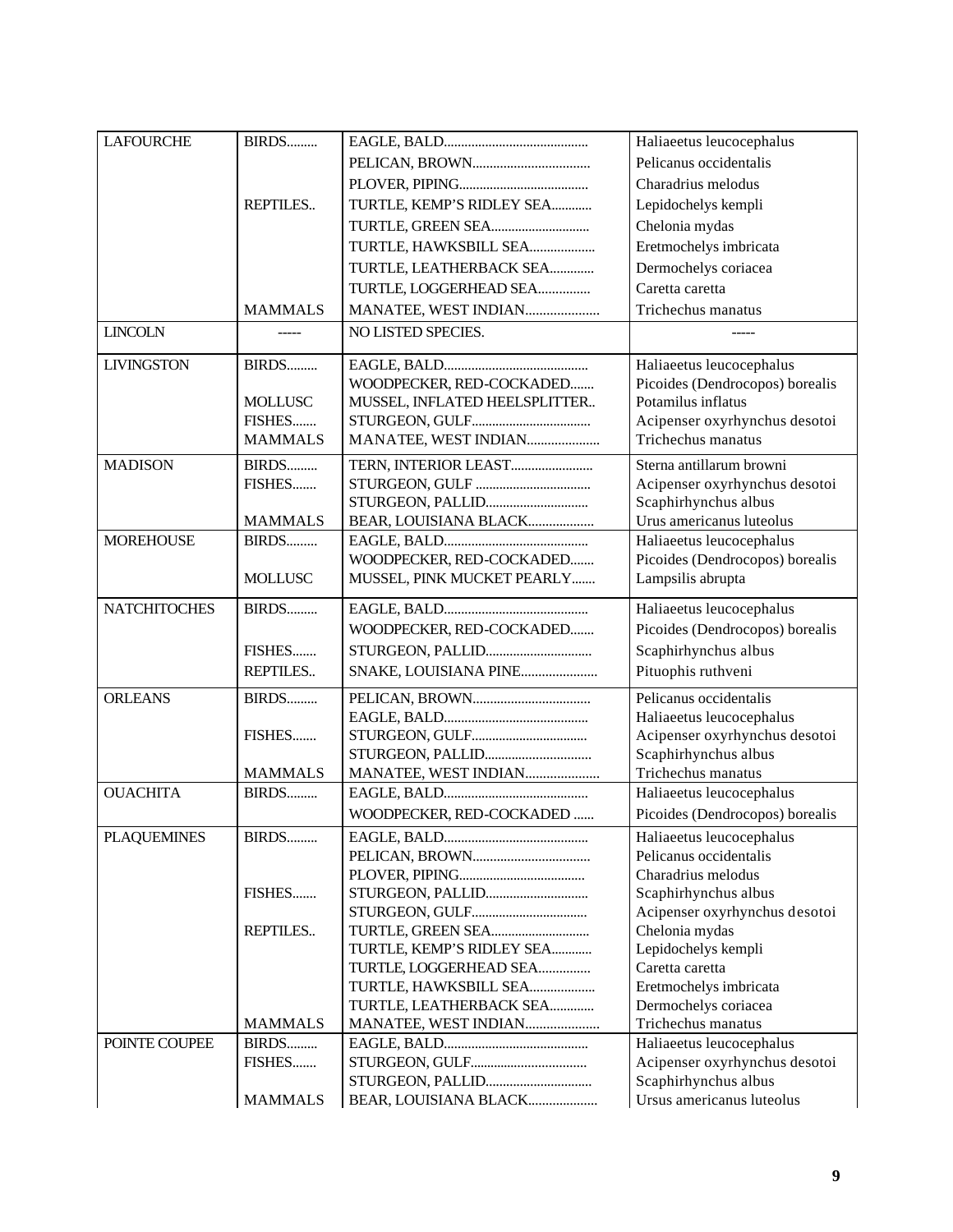| <b>RAPIDES</b>                         | BIRDS          |                              | Haliaeetus leucocephalus        |
|----------------------------------------|----------------|------------------------------|---------------------------------|
|                                        |                | WOODPECKER, RED-COCKADED     | Picoides (Dendrocopos) borealis |
|                                        | <b>MOLLUSC</b> | MUSSEL, LOUISIANA PEARLSHELL | Margaritifera hembeli           |
|                                        | FISHES         | STURGEON, PALLID             | Scaphirhynchus albus            |
| <b>RED RIVER</b>                       | BIRDS          | TERN, INTERIOR LEAST         | Sterna antillarum               |
|                                        | FISHES         |                              | Scaphirhynchus albus            |
| <b>RICHLAND</b>                        | <b>MAMMALS</b> | BEAR, LOUISIANA BLACK        | Ursus americanus luteolus       |
| <b>SABINE</b>                          | BIRDS          | WOODPECKER, RED-COCKADED     | Picoides (Dendrocopos) borealis |
|                                        |                |                              | Haliaeetus leucocephalus        |
|                                        | REPTILES       | SNAKE, LOUISIANA PINE        | Pituophis ruthveni              |
| <b>ST. BERNARD</b>                     | BIRDS          |                              | Pelicanus occidentalis          |
|                                        |                |                              | Charadrius melodus              |
|                                        | <b>MAMMALS</b> | MANATEE, WEST INDIAN         | Trichechus manatus              |
|                                        | FISHES         |                              | Acipenser oxyrhynchus desotoi   |
|                                        |                |                              | Scaphirhynchus albus            |
|                                        | REPTILES       |                              | Chelonia mydas                  |
|                                        |                | TURTLE, KEMP'S RIDLEY SEA    | Lepidochelys kempli             |
|                                        |                | TURTLE, HAWKSBILL SEA        | Eretmochelys imbricata          |
|                                        |                | TURTLE, LEATHERBACK SEA      | Dermochelys coriacea            |
|                                        |                | TURTLE, LOGGERHEAD SEA       | Caretta caretta                 |
| <b>ST. CHARLES</b>                     | BIRDS          |                              | Haliaeetus leucocephalus        |
|                                        |                |                              | Pelecanus occidentalis          |
|                                        | FISHES         |                              | Acipenser oxyrhynchus desotoi   |
|                                        |                | STURGEON, PALLID             | Scaphirhynchus albus            |
|                                        | <b>MAMMALS</b> | MANATEE, WEST INDIAN         | Trichechus manatus              |
| <b>ST. HELENA</b>                      | <b>FISHES</b>  |                              | Acipenser oxyrhynchus desotoi   |
| <b>ST. JAMES</b>                       | BIRDS          |                              | Haliaeetus leucocephalus        |
|                                        | FISHES         |                              | Acipenser oxyrhynchus desotoi   |
|                                        |                | STURGEON, PALLID             | Scaphirhynchus albus            |
|                                        | <b>MAMMALS</b> | MANATEE, WEST INDIAN         | Trichechus manatus              |
| ST. JOHN THE                           | BIRDS          |                              | Haliaeetus leucocephalus        |
| <b>BAPTIST</b>                         |                |                              | Pelecanus occidentalis          |
|                                        | FISHES         |                              | Acipenser oxyrhynchus desotoi   |
|                                        |                |                              |                                 |
|                                        |                |                              | Scaphirhynchus albus            |
|                                        | <b>MAMMALS</b> | MANATEE, WEST INDIAN         | Trichechus manatus              |
|                                        | BIRDS          |                              | Haliaeetus leucocephalus        |
|                                        | FISHES         |                              | Scaphirhynchus albus            |
|                                        | <b>MAMMALS</b> | BEAR, LOUISIANA BLACK        | Ursus americanus luteolus       |
|                                        | BIRDS          |                              | Haliaeetus leucocephalus        |
| <b>ST. LANDRY</b><br><b>ST. MARTIN</b> | FISHES         | STURGEON, PALLID             | Scaphirhynchus albus            |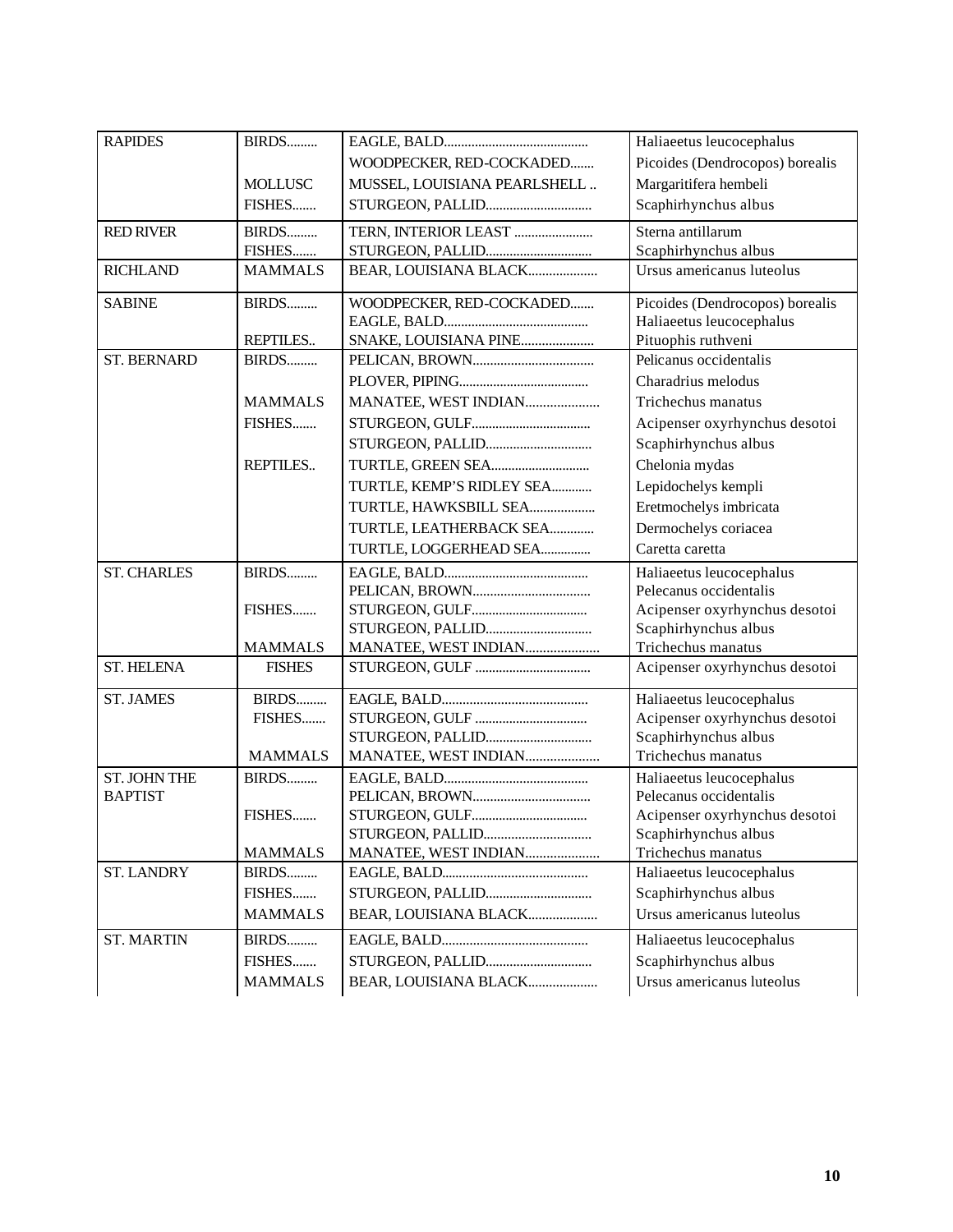| <b>ST. MARY</b>    | BIRDS           |                           | Haliaeetus leucocephalus                                    |
|--------------------|-----------------|---------------------------|-------------------------------------------------------------|
|                    |                 |                           | Pelicanus occidentalis                                      |
|                    |                 |                           | Charadrius melodus                                          |
|                    | FISHES          | STURGEON, PALLID          | Scaphirhynchus albus                                        |
|                    | <b>MAMMALS</b>  | BEAR, LOUISIANA BLACK     | Ursus americanus luteolus                                   |
|                    | <b>REPTILES</b> | TURTLE, GREEN SEA         | Chelonia mydas                                              |
|                    |                 | TURTLE, KEMP'S RIDLEY SEA | Lepidochelys kempli                                         |
|                    |                 | TURTLE, HAWKSBILL SEA     | Eretmochelys imbricata                                      |
|                    |                 | TURTLE, LEATHERBACK SEA   | Dermochelys coriacea                                        |
|                    |                 | TURTLE, LOGGERHEAD SEA    | Caretta caretta                                             |
| <b>ST. TAMMANY</b> | BIRDS           |                           |                                                             |
|                    |                 |                           | Haliaeetus leucocephalus                                    |
|                    |                 |                           | Pelicanus occidentalis                                      |
|                    |                 | WOODPECKER, RED-COCKADED  | Picoides (Dendrocopos) borealis                             |
|                    | FISHES          |                           | Acipenser oxyrhynchus desotoi                               |
|                    | <b>MAMMALS</b>  | MANATEE, WEST INDIAN      | Trichechus manatus                                          |
|                    | PLANTS          | QUILLWORT, LOUISIANA      | Isoetes louisianensis                                       |
|                    | REPTILES        | TORTOISE, GOPHER          | Gopherus polyphemus                                         |
|                    |                 | TURTLE, RINGED MAP        | Graptemys oculifera                                         |
|                    |                 |                           |                                                             |
| <b>TANGIPAHOA</b>  | BIRDS           | WOODPECKER, RED-COCKADED  | Haliaeetus leucocephalus<br>Picoides (Dendrocopos) borealis |
|                    |                 |                           | Pelicanus occidentalis                                      |
|                    | FISHES          |                           | Acipenser oxyrhynchus desotoi                               |
|                    | REPTILES        |                           | Gopherus polyphemus                                         |
|                    | <b>MAMMALS</b>  | MANATEE, WEST INDIAN      | Trichechus manatus                                          |
| <b>TENSAS</b>      | BIRDS           |                           | Haliaeetus leucocephalus                                    |
|                    |                 | TERN, INTERIOR LEAST      | Sterna antillarum                                           |
|                    | FISHES          |                           | Acipenser oxyrhynchus desotoi                               |
|                    |                 | STURGEON, PALLID          | Scaphirhynchus albus                                        |
|                    | <b>MAMMALS</b>  | BEAR, LOUISIANA BLACK     | Ursus americanus luteolus                                   |
| <b>TERREBONNE</b>  | BIRDS           |                           | Haliaeetus leucocephalus                                    |
|                    |                 |                           | Pelicanus occidentalis                                      |
|                    |                 |                           | Charadrius melodus                                          |
|                    | <b>FISHES</b>   | STURGEON, GULF            | Acipenser oxyrhynchus desotoi                               |
|                    | <b>REPTILES</b> | TURTLE, GREEN SEA         | Chelonia mydas                                              |
|                    |                 | TURTLE, KEMP'S RIDLEY SEA | Lepidochelys kempli                                         |
|                    |                 | TURTLE, HAWKSBILL SEA     | Eretmochelys imbricata                                      |
|                    |                 | TURTLE, LEATHERBACK SEA   | Dermochelys coriacea                                        |
|                    |                 | TURTLE, LOGGERHEAD SEA    | Caretta caretta                                             |
|                    | <b>MAMMALS</b>  | MANATEE, WEST INDIAN      | Trichechus manatus                                          |
| <b>UNION</b>       | BIRDS           |                           | Haliaeetus leucocephalus                                    |
|                    |                 | WOODPECKER, RED-COCKADED  | Picoides (Dendrocopos) borealis<br>Pelicanus occidentalis   |
| <b>VERMILION</b>   | BIRDS           |                           | Charadrius melodus                                          |
|                    | FISHES          |                           | Acipenser oxyrhynchus desotoi                               |
|                    | REPTILES        |                           | Chelonia mydas                                              |
|                    |                 | TURTLE, KEMP'S RIDLEY SEA | Lepidochelys kempli                                         |
|                    |                 | TURTLE, HAWKSBILL SEA     | Eretmochelys imbricata                                      |
|                    |                 | TURTLE, LEATHERBACK SEA   | Dermo chelys coriacea                                       |
|                    |                 | TURTLE, LOGGERHEAD SEA    | Caretta caretta                                             |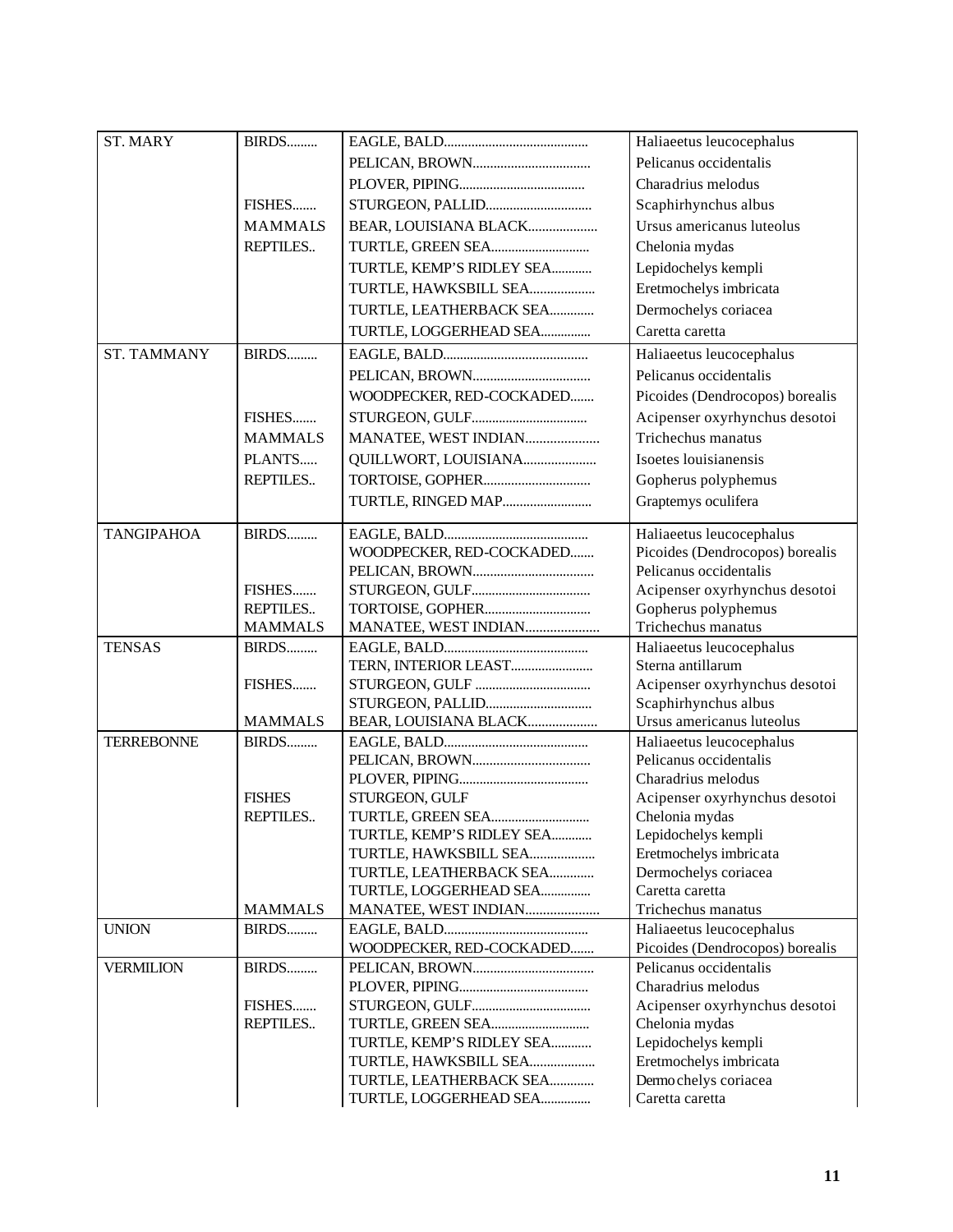| <b>VERNON</b>         | BIRDS           |                          | Haliaeetus leucocephalus        |
|-----------------------|-----------------|--------------------------|---------------------------------|
|                       |                 |                          |                                 |
|                       |                 | WOODPECKER, RED-COCKADED | Picoides (Dendrocopos) borealis |
|                       | REPTILES        | SNAKE, LOUISIANA PINE    | Pituophis ruthveni              |
| <b>WASHINGTON</b>     | FISHES          |                          | Acipenser oxyrhynchus desotoi   |
|                       | PLANTS          | QUILLWORT, LOUISIANA     | Isoetes louisiansis             |
|                       | <b>REPTILES</b> |                          | Gopherus polyphemus             |
|                       |                 | TURTLE, RINGED MAP       | Graptemys oculifera             |
| <b>WEBSTER</b>        | BIRDS           |                          | Haliaeetus leucocephalus        |
|                       |                 | WOODPECKER, RED-COCKADED | Picoides (Dendrocopos) borealis |
| <b>WEST BATON</b>     | BIRDS           |                          | Haliaeetus leucocephalus        |
| <b>ROUGE</b>          | FISHES          |                          | Acipenser oxyrhynchus desotoi   |
|                       |                 | STURGEON, PALLID         | Scaphirhynchus albus            |
| <b>WEST CARROLL</b>   | <b>MAMMALS</b>  | BEAR, LOUISIANA BLACK    | Ursus americanus luteolus       |
| <b>WEST FELICIANA</b> | FISHES          |                          | Scaphirhynchus albus            |
|                       | <b>MAMMALS</b>  | BEAR, LOUISIANA BLACK    | Ursus americanus luteolus       |
| <b>WINN</b>           | BIRDS           | WOODPECKER, RED-COCKADED | Picoides (Dendrocopos) borealis |
|                       | FISHES          | STURGEON, PALLID         | Scaphirhynchus albus            |
|                       | PLANTS          |                          | Geocarpon minimum               |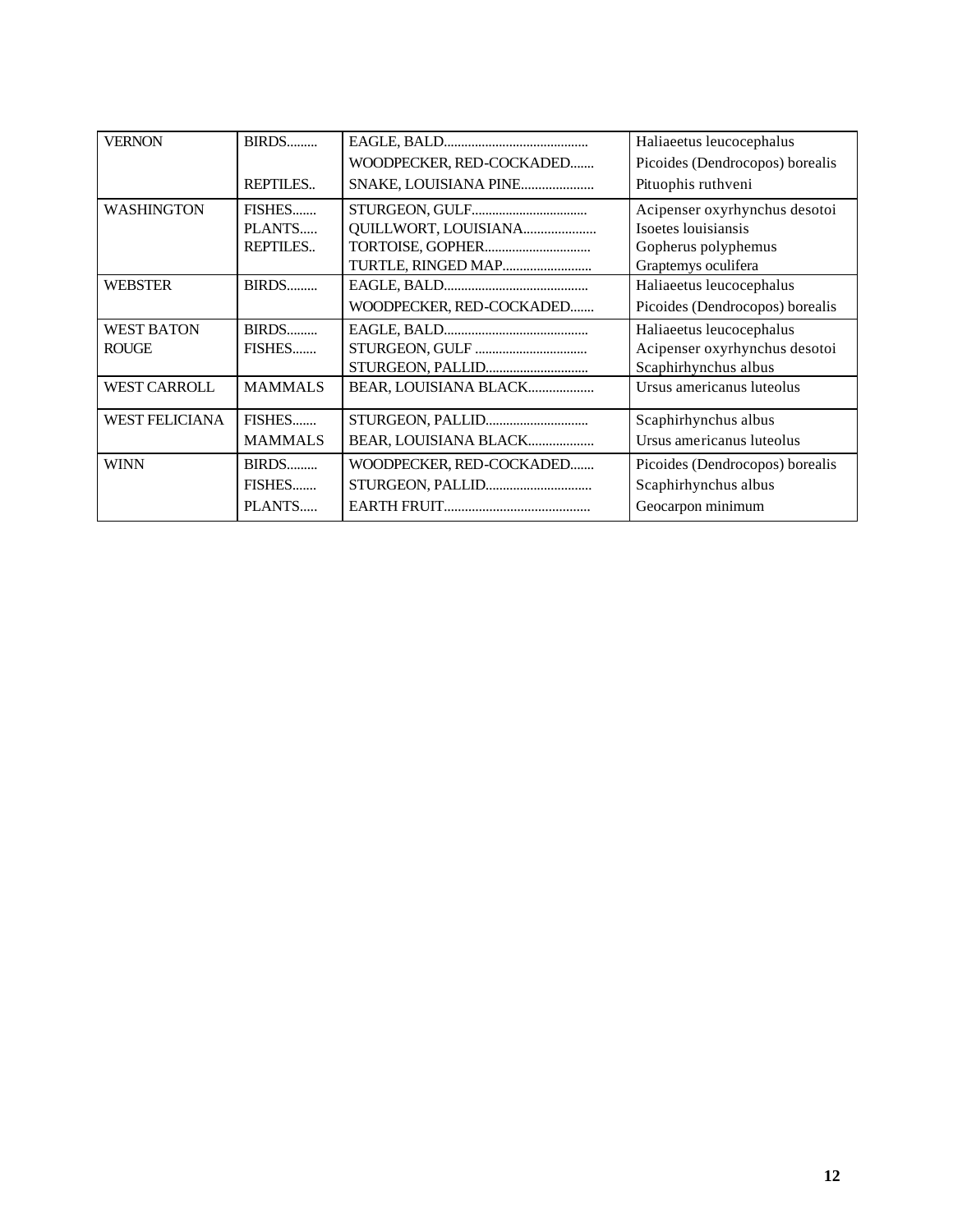**ADDENDUM B**

**COMPLETION REPORT**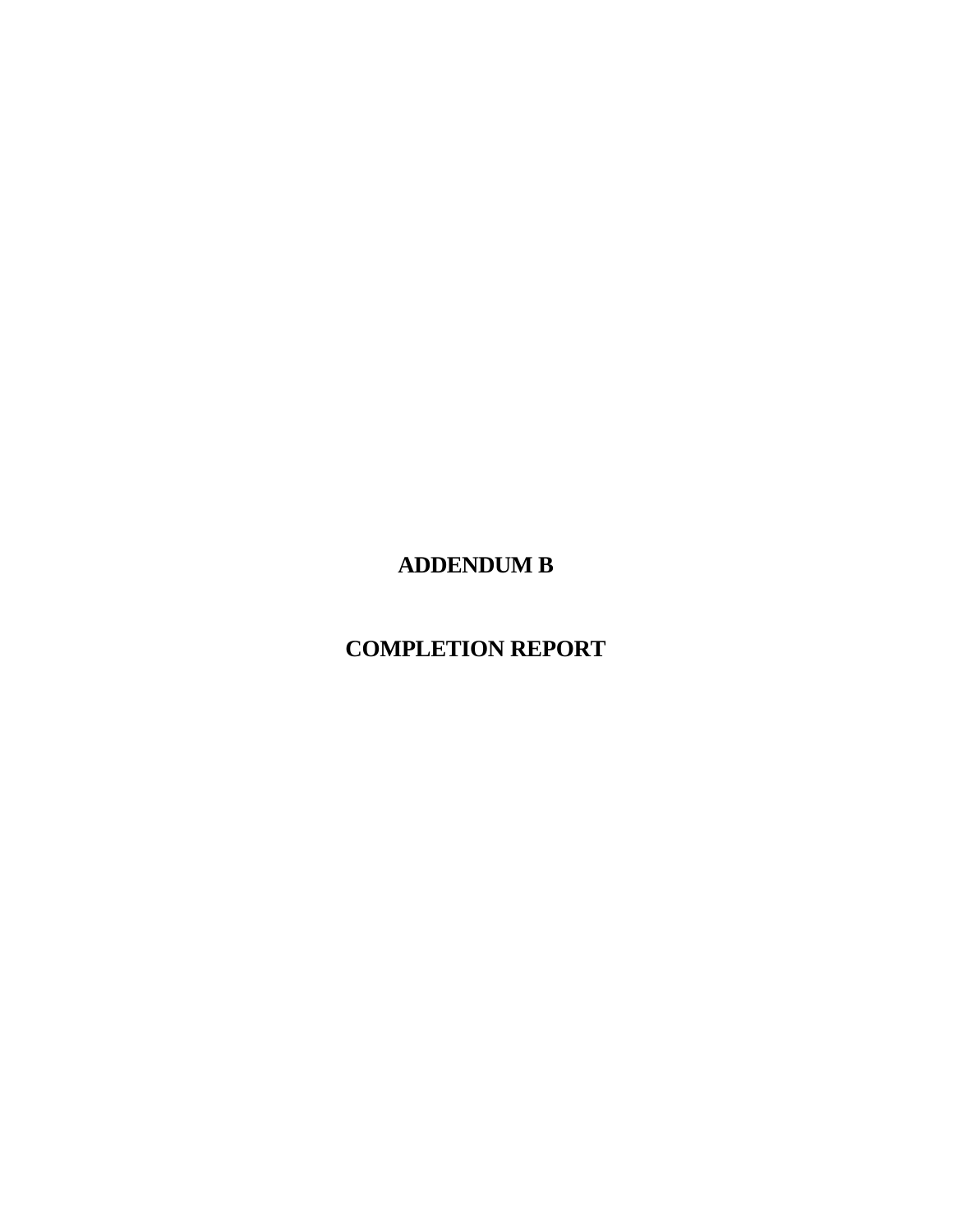# **STATE OF LOUISIANA DEPARTMENT OF ENVIRONMENTAL QUALITY Office of Environmental Services, Permits Division Post Office Box 82135 Baton Rouge, Louisiana 70884-2135 PHONE#: (225) 765-0508 or (888) 763-5424; FAX#: (225) 765-0222**

# **SMALL CONSTRUCTION ACTIVITY COMPLETION REPORT LAR200000**

(To be submitted by January 28 in the year FOLLOWING COMPLETION of covered activities.) 

#### I. **OPERATOR INFORMATION**

|                               | Phone: DEQ AI# (if known): |
|-------------------------------|----------------------------|
| II. FACILITY/SITE INFORMATION |                            |
|                               |                            |

| City:                                                                             | State: <u>Zip Code:</u> |  |
|-----------------------------------------------------------------------------------|-------------------------|--|
|                                                                                   |                         |  |
|                                                                                   |                         |  |
|                                                                                   |                         |  |
|                                                                                   |                         |  |
| Construction Completion/Site Stabilization Date: ________________________________ |                         |  |
|                                                                                   |                         |  |

# III. **CERTIFICATION**

I certify under penalty of law that project activities were completed in accordance with the requirements of the Clean Water Act and the Louisiana Environmental Quality Act, and specifically in accordance with the LPDES Small Construction General Permit, LAR200000, under which the storm water discharges related to the construction were authorized. I understand that submittal of this Report does not release an Operator from liability for any violation of the permit or the Act. I further certify that the information submitted is, to the best of my knowledge and belief, true, accurate, and complete, and that there are significant penalties for submitting false information, including the possibility of fine and imprisonment for knowing violations.

Print Name: <u>Date:</u> **Example 1**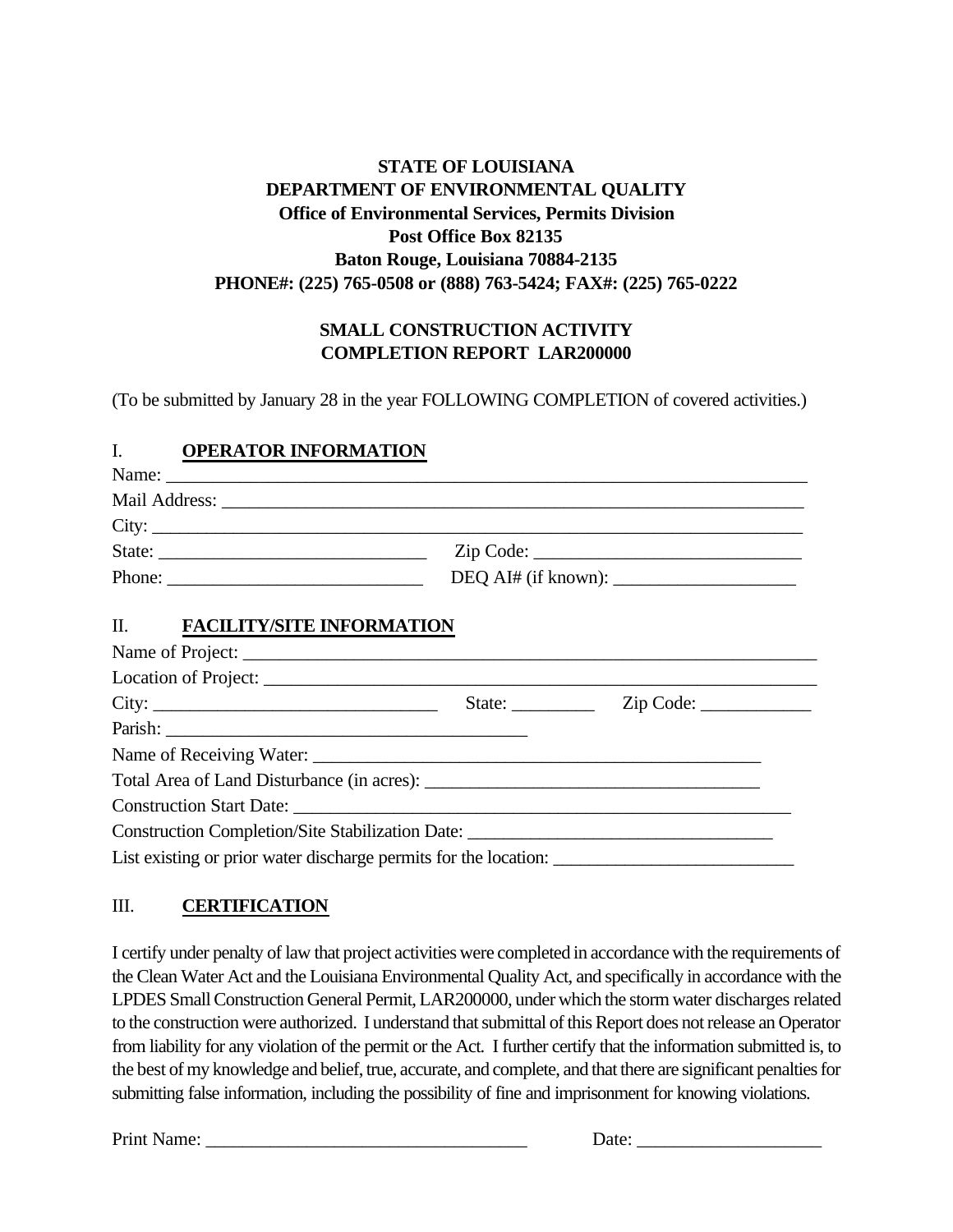Signature: \_\_\_\_\_\_\_\_\_\_\_\_\_\_\_\_\_\_\_\_\_\_\_\_\_\_\_\_\_\_\_\_\_\_\_\_\_\_\_\_\_\_\_\_\_\_

# **ADDENDUM C**

# **HISTORIC PRESERVATION**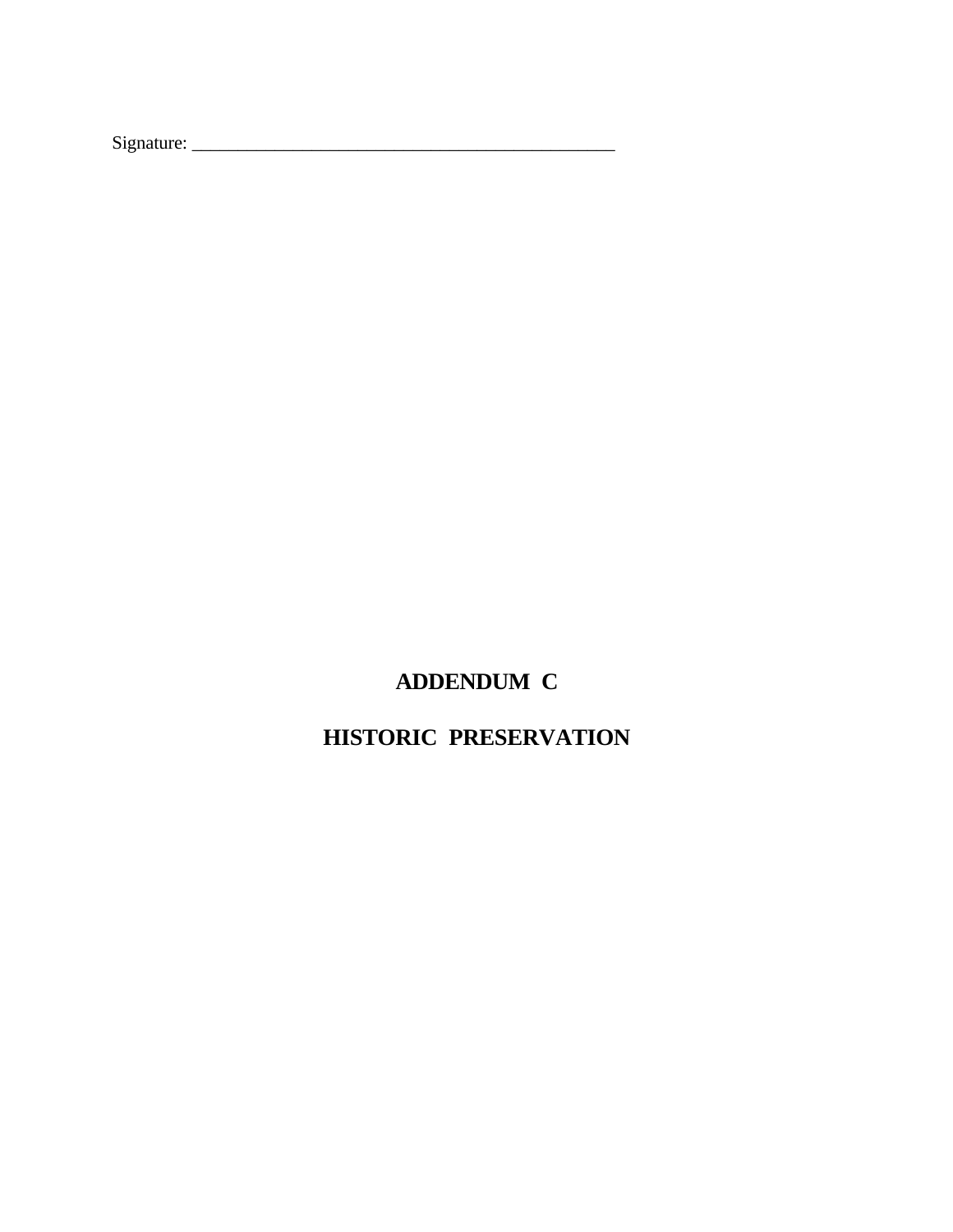#### **HISTORIC PROPERTIES GUIDANCE**

Operators must determine whether their facility's industrial storm water discharge, or construction of best management practices (BMPs) to control such discharge, have potential to affect a property that is either listed or eligible for listing on the National Register of Historic Places.

For existing dischargers who do not need to construct BMPs for permit coverage, a simple visual inspection may be sufficient to determine whether historic properties are affected. However, for facilities which are new industrial storm water dischargers and for existing facilities which are planning to construct BMPs for permit eligibility, operators should conduct further inquiry to determine whether historic properties may be affected by the storm water discharge or BMPs to control the discharge. In such instances, operators should first determine whether there are any historic properties or places listed on the National Register or if any are eligible for listing on the register (e.g., they are ''eligible for listing'').

Due to the large number of entities seeking coverage under this permit and the limited number of personnel available to the State Historic Preservation Officer to respond to inquiries concerning the location of historic properties, it is suggested that operators first access the ''National Register of Historic Places'' information listed on the National Park Service's web page at the address listed below. The address for the Louisiana State Historic Preservation Officer is also listed below. Operators may also contact city, parish or other local historical societies for assistance, especially when determining if a place or property is eligible for listing on the register.

The following scenarios describe how operators can meet the permit eligibility criteria for protection of historic properties under this permit:

(1) If historic properties are not identified in the path of a facility's industrial storm water discharge or where construction activities are planned to install BMPs to control such discharges (e.g., diversion channels or retention ponds), or

if historic properties are identified but it is determined that they will not be affected by the discharge or construction of BMPs to control the discharge

then the operator has met the permit eligibility criteria.

(2) If historic properties are identified in the path of a facility's industrial storm water discharge or where construction activities are planned to install BMPs to control such discharges, and it is determined that there is the potential to adversely affect the property, the operator can still meet the permit eligibility criteria if he/she obtains and complies with a written agreement with the State Historic Preservation Officer which outlines measures the operator will follow to mitigate or prevent those adverse effects. The contents of such a written agreement must be included in the facility's storm water pollution prevention plan.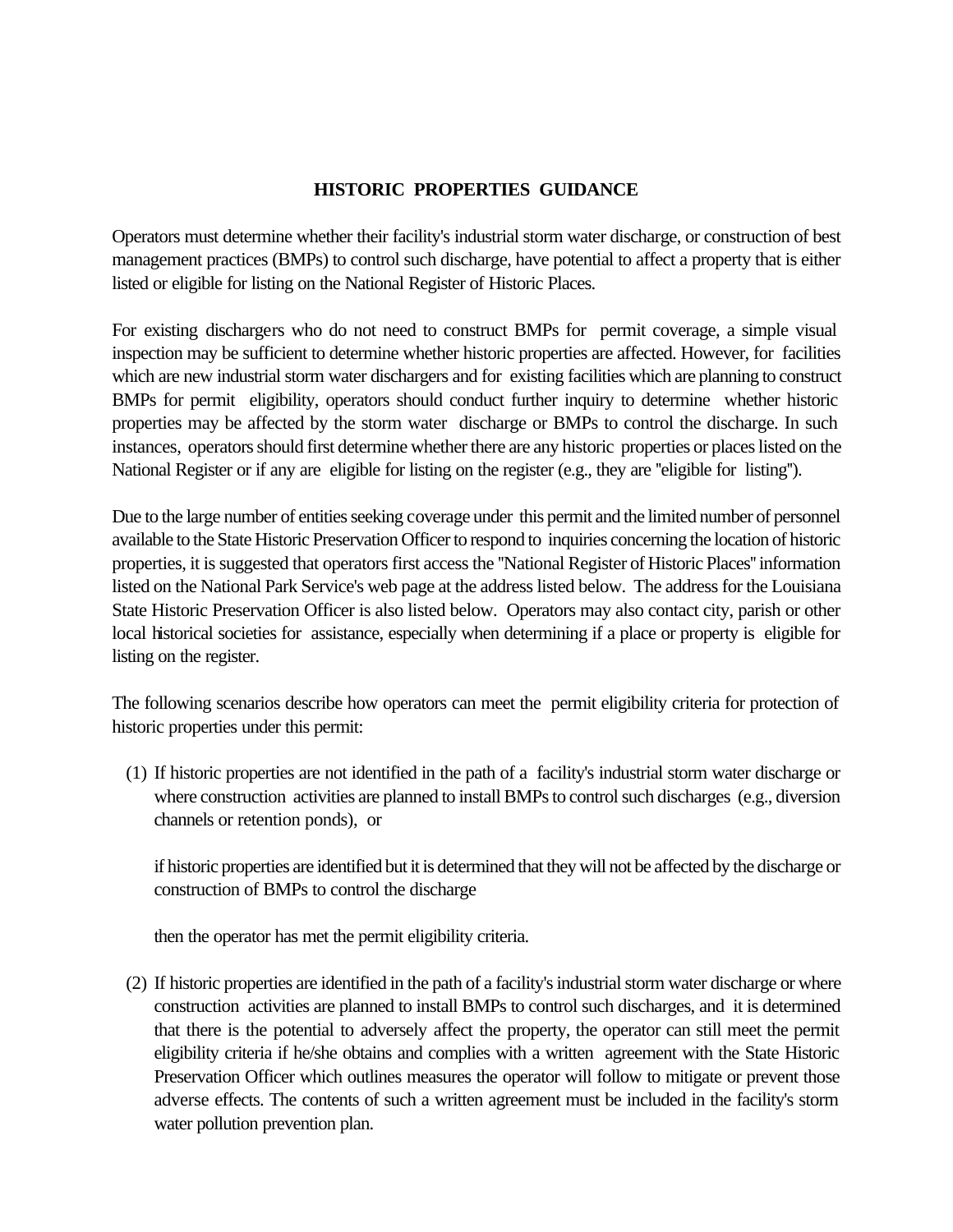In situations where an agreement cannot be reached between an operator and the State Historic Preservation Officer, operators should contact the Advisory Council on Historic Preservation listed below in this addendum for assistance.

The term ``adverse effects'' includes but is not limited to damage, deterioration, alteration or destruction of the historic property or place. LDEQ encourages operators to contact the appropriate State or Tribal Historic Preservation Officer as soon as possible in the event of a potential adverse effect to a historic property.

Operators are reminded that they must comply with all applicable State, Tribal and local laws concerning the protection of historic properties and places.

# **I. Internet Information on the National Register of Historic Places**

An electronic listing of the ``National Register of Historic Places,'' as maintained by the National Park Service on its National Register Information System (NRIS), can be accessed on the Internet at ``http://www.nr.nps.gov/nrishome.htm''. Remember to use small case letters when accessing Internet addresses.

# **II. Louisiana State Historic Preservation Officer (SHPO)**

Laurel Wyckoff, SHPO, Department of Culture, Recreation and Tourism, P.O. Box 44247, Baton Rouge, LA 70804, Telephone: (225) 342-8200 Fax: (225) 342-8173

W. Edwin Martin, Jr., deputy SHPO, Telephone: (225) 342-8200

Jonathan Fricker, deputy SHPO, Telephone: (225) 342-8160 E-mail: hp@crt.state.la.us

# **III. Advisory Council on Historic Preservation**

Advisory Council on Historic Preservation, 1100 Pennsylvania Avenue, NW., Suite 809, Washington, DC 20004, Telephone: (202) 606-8503/8505, Fax: (202) 606-8647/8672, E-mail: achp@achp.gov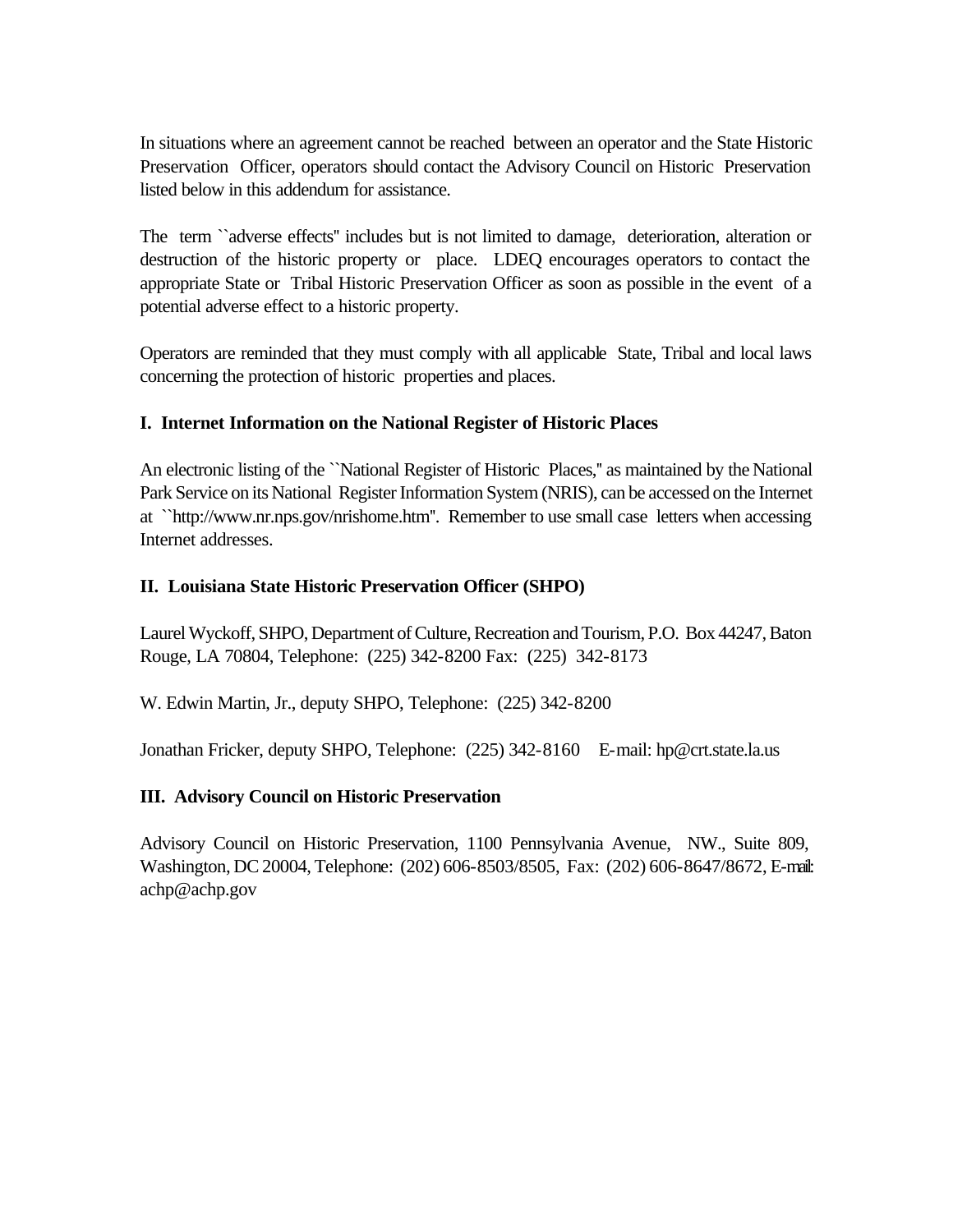**ADDENDUM D**

**LIST OF ADDRESSES FOR LDEQ OFFICES**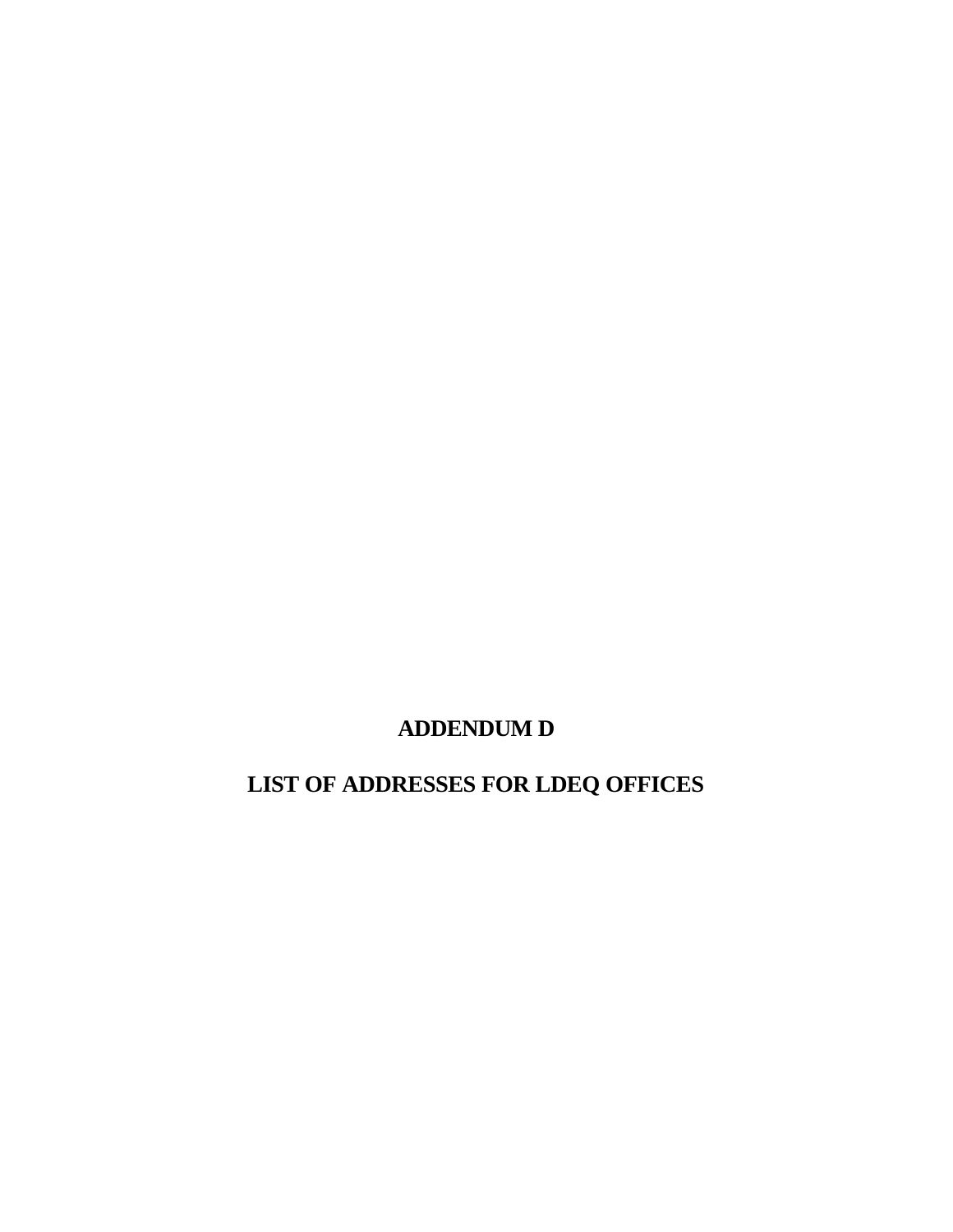#### **LDEQ OFFICES**

Louisiana Department of Environmental Quality Office of Environmental Services P. O. Box 82135 Baton Rouge, Louisiana 70884-2135 Attn: Permits Division

#### **Mailing Addresses For Regional Offices**

#### **Acadiana Regional Office**

Surveillance Division Office of Environmental Compliance 111 New Center Drive Lafayette, Louisiana 70508 (337) 262-5584

#### **Capital Regional Office**

Surveillance Division Office of Environmental Compliance 5222 Summa Court Baton Rouge, Louisiana 70809 (225) 765-2682

#### **Northeast Regional Office**

Surveillance Division Office of Environmental Compliance 1823 Highway 546 West Monroe, Louisiana 71292-0442 (318) 362-5439

#### **Northwest Regional Office**

Surveillance Division Office of Environmental Compliance 1525 Fairfield Avenue, Room 11 Shreveport, Louisiana 71101-4388 (318) 676-7476

#### **Jurisdictional Parishes For Each Regional Office**

Acadia, Evangeline, Iberia (west of the Atchafalaya River), Lafayette, St. Landry, St. Martin (west of the Atchafalaya River), St. Mary, Vermilion

Ascension, Assumption, East Baton Rouge, East Feliciana, Iberia (East of the Atchafalaya River), Iberville, Livingston, Pointe Coupee, St. Helena, St. James, St. Martin (East of the Atchafalaya River), Tangipahoa, West Baton Rouge, West Feliciana

Avoyelles, Caldwell, Catahoula, Concordia, East Carroll, Franklin, Grant, Jackson, La Salle, Lincoln, Madison, Morehouse, Ouachita, Rapides, Richland, Tensas, Union, West Carroll, Winn

Bienville, Bossier, Caddo, Claiborne, De Soto, Natchitoches, Red River, Sabine, Webster